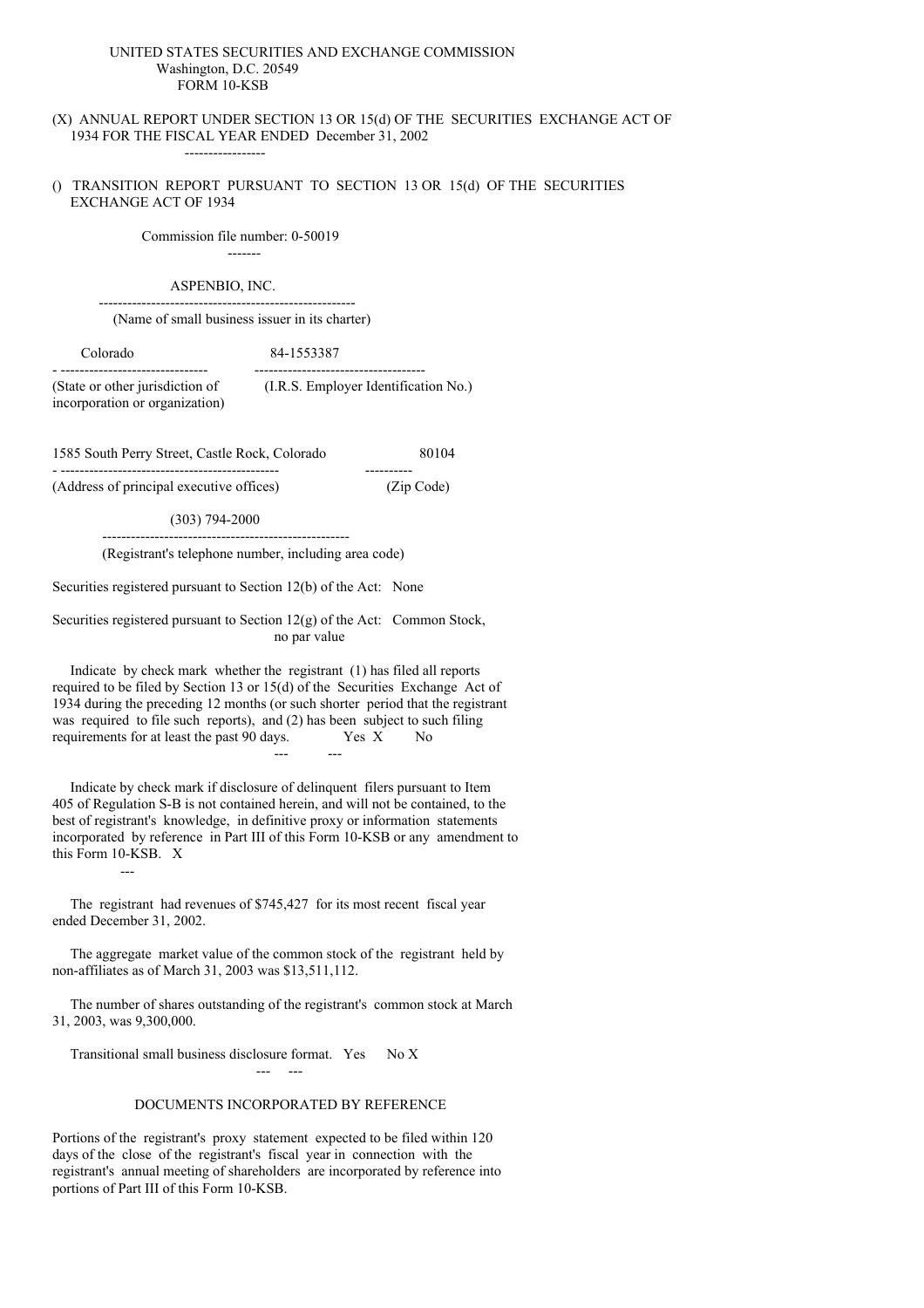## ASPENBIO, INC. INDEX TO ANNUAL REPORT ON FORM 10-KSB

Page

| <b>PARTI</b>                                                        |
|---------------------------------------------------------------------|
|                                                                     |
|                                                                     |
|                                                                     |
| Item 4. Submission of Matters to a Vote of Security Holders         |
| <b>PART II</b>                                                      |
|                                                                     |
| Item 5. Market for Common Equity and Related Stockholder Matters    |
| Item 6. Management's Discussion and Analysis or Plan of Operation   |
|                                                                     |
| Item 8. Changes in and Disagreements with Accountants on Accounting |
|                                                                     |
| <b>PART III</b>                                                     |
|                                                                     |
|                                                                     |
| Item 11. Security Ownership of Certain Beneficial Owners and        |
| Management and Related Stockholder Meeting                          |
|                                                                     |
| Item 13. Exhibits, Financial Statements Schedules, and Reports      |
|                                                                     |
|                                                                     |
|                                                                     |
|                                                                     |

Certain statements contained in this report that are not historical facts constitute forward-looking statements, within the meaning of the Private Securities Litigation Reform Act of 1995, and are intended to be covered by the safe harbors created by that Act. Reliance should not be placed on forward-looking statements because they involve known and unknown risks, uncertainties, and other factors, which may cause actual results, performance, or achievements to differ materially from those expressed or implied. Any forward-looking statement speaks only as of the date made. We undertake no obligation to update any forward-looking statements to reflect events or circumstances after the date on which they are made.

Statements concerning the establishments of reserves and adjustments for dated and obsolete products, expected financial performance, on-going business strategies and possible future action which we intend to pursue to achieve strategic objectives constitute forward-looking information. The sufficiency of such charges, implementation of strategies and the achievement of financial performance are each subject to numerous conditions, uncertainties, and risk factors. Factors which could cause actual performance to differ materially from these forward-looking statements, include, without limitation, management's analysis of our assets, liabilities, and operations, the failure to sell date-sensitive inventory prior to its expiration, competition, new product development by competitors, which could render particular products obsolete, the inability to develop or acquire and successfully introduce new products or improvements of existing products, problems in collecting receivables, testing or other delays or problems in introducing our bovine pregnancy test, and difficulties in refinancing the construction loan on our new facility, and the risk factors described in Item 1 of this report.

## PART I ------

## ITEM 1. DESCRIPTION OF BUSINESS

### Overview

We were founded to acquire the antigen business from Vitro Diagnostics, Inc. in August, 2000, and to leverage that base of operations and technology to develop new products with substantial market potential. Our management team had been conducting this business at Vitro Diagnostics since 1990. Many new products have been developed since the acquisition.

Our human diagnostic antigen division has been our core business and, taking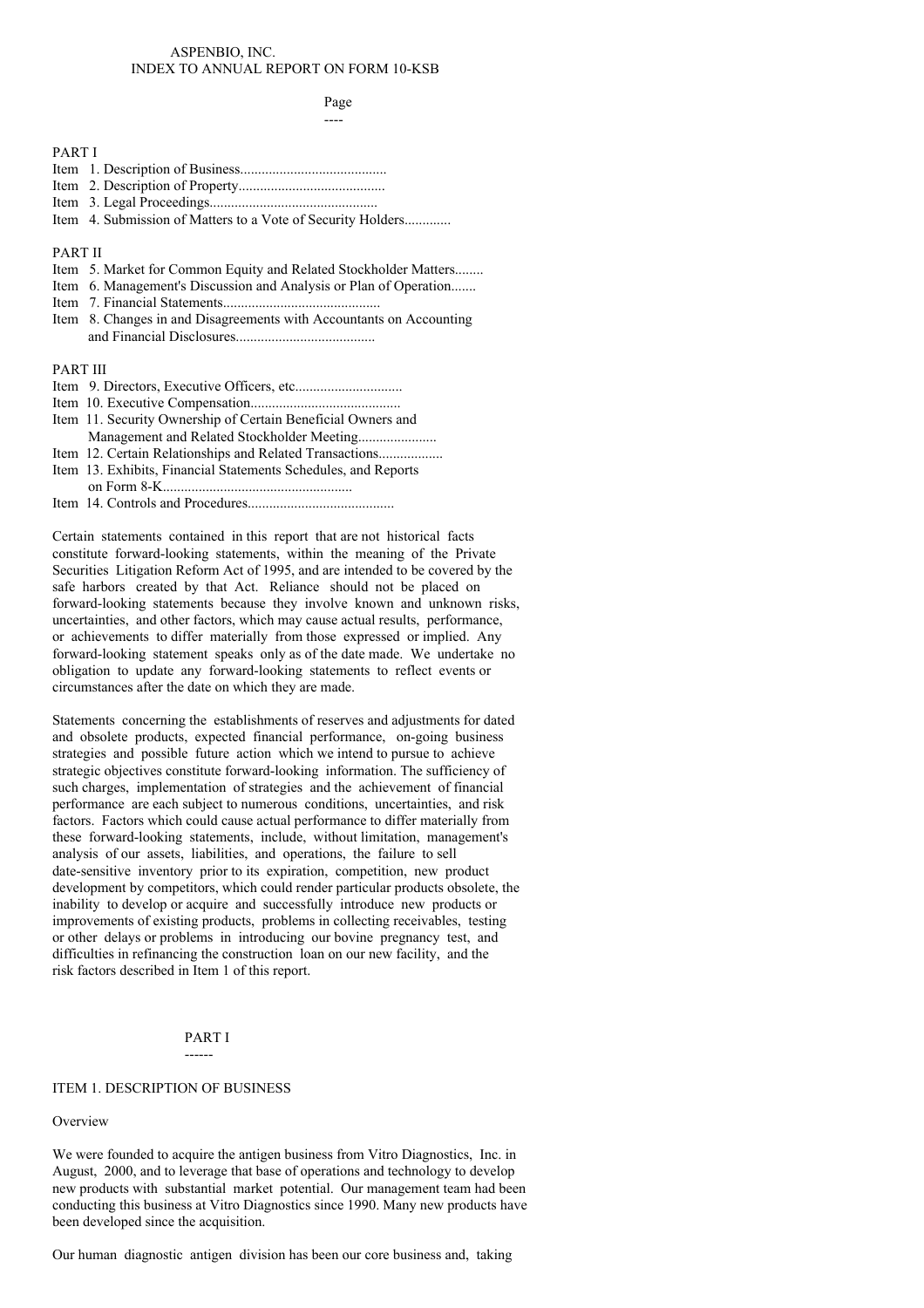into account the operations while this division was part of Vitro Diagnostics, this part of our business has been in operation since 1990. We have expanded this part of our business since it became part of AspenBio. We manufacture over thirty products. Our products are used as standards and controls in diagnostic test kits, antibody purification and in research projects.

Our efforts in 2002 and early 2003 were concentrated in testing, preparing for manufacture, and making arrangements to market and distribute, our bovine pregnancy test. Our test is designed to be used approximately 18 days after insemination to determine the early pregnancy status of dairy and beef cattle. We are currently in the final phase of our test and we expect to complete a large-scale field trial this summer to validate its accuracy and reliability in U.S. dairy herds.

On March 29, 2003 we entered into a distribution agreement with Merial Limited. Merial is a joint venture between Merck and Aventis. We have granted Merial exclusive rights to market and distribute the bovine pregnancy test worldwide.

Our strategy is to search for niches that we can dominate with our purification abilities. We are focusing on expanding our business into other uses of purified proteins, principally for diagnosis and treatment of humans and animals. An important factor in the diagnostics business is the vastly reduced times required from product conception to saleable product as compared to therapeutic products which often require many years to market, as they require FDA approval.

Products and Status of Products

Human Antigens - We currently manufacture more than thirty human antigens and tumor markers. These are proteins that we manufacture from human tissues and fluids, using our proprietary purification processes, so that they are in an especially pure form. These proteins are used as part of diagnostic test kits. The test kits diagnose tumor marker levels within the blood or hormone imbalances by measuring the presence and/or levels of certain proteins. The proteins supplied by us are used to determine whether the test is functioning correctly. We have manufactured human antigen products since 1990 and can produce additional proteins through our purification process.

We are also manufacturing CEA as part of a colon cancer vaccine. CEA is produced by cancerous tumors, especially of the colon or liver. Measurement of blood at CEA levels is valuable in the management of cancer. CEA is elaborated by certain tumor cells and was one of the first tumor markers. CEA is usually obtained from a human liver. We are attempting to produce CEA through cell culture technology rather than liver tissue so that larger quantities can be obtained and purified. The colon cancer vaccine is expected to be part of NCI Phase III studies that are currently anticipated to take place in 2003, and we are attempting to produce the cell-line derived CEA for use in the studies. This protein would have a therapeutic use, as opposed to the diagnostic use of our other human antigen products. Total quantity needs for CEA have not been determined.

In order to distribute our human antigen products, we manufacture the purified proteins at our facility, then lyophilize (freeze dry) the ingredients contained in a glass vial. We then send the products out to customers in vials with tops that allow the use of a syringe to reconstitute the product enabling the end user to remove and use the products.

1

Ungulate Pregnancy Test - The ungulate pregnancy test initially determines the pregnancy status of cows within approximately 18 days after artificial insemination. Pregnancy is necessary for milk production and the dairy industry relies on artificial insemination to increase pregnancy rates. The traditional way of determining pregnancy is via palpation, a physical examination by a veterinarian. Ultrasound is also being used on a limited basis. The test kit we intend to produce would permit pregnancy status to be determined sooner than the traditional methods, which, in turn, would permit a herd manager to repeat the artificial insemination process at an earlier date on cows determined not to be pregnant. Also, our test does not include any physical risk to the calf. We believe pregnancy in other hoofed animals can be determined using the same antigen. The pig, elk, bison, and sheep industries also utilize artificial insemination, so we plan to develop these pregnancy test kits, as well.

Our bovine pregnancy test consists of a plastic cartridge containing a membrane, which has been sprayed with an antibody. The antibody was created from rabbits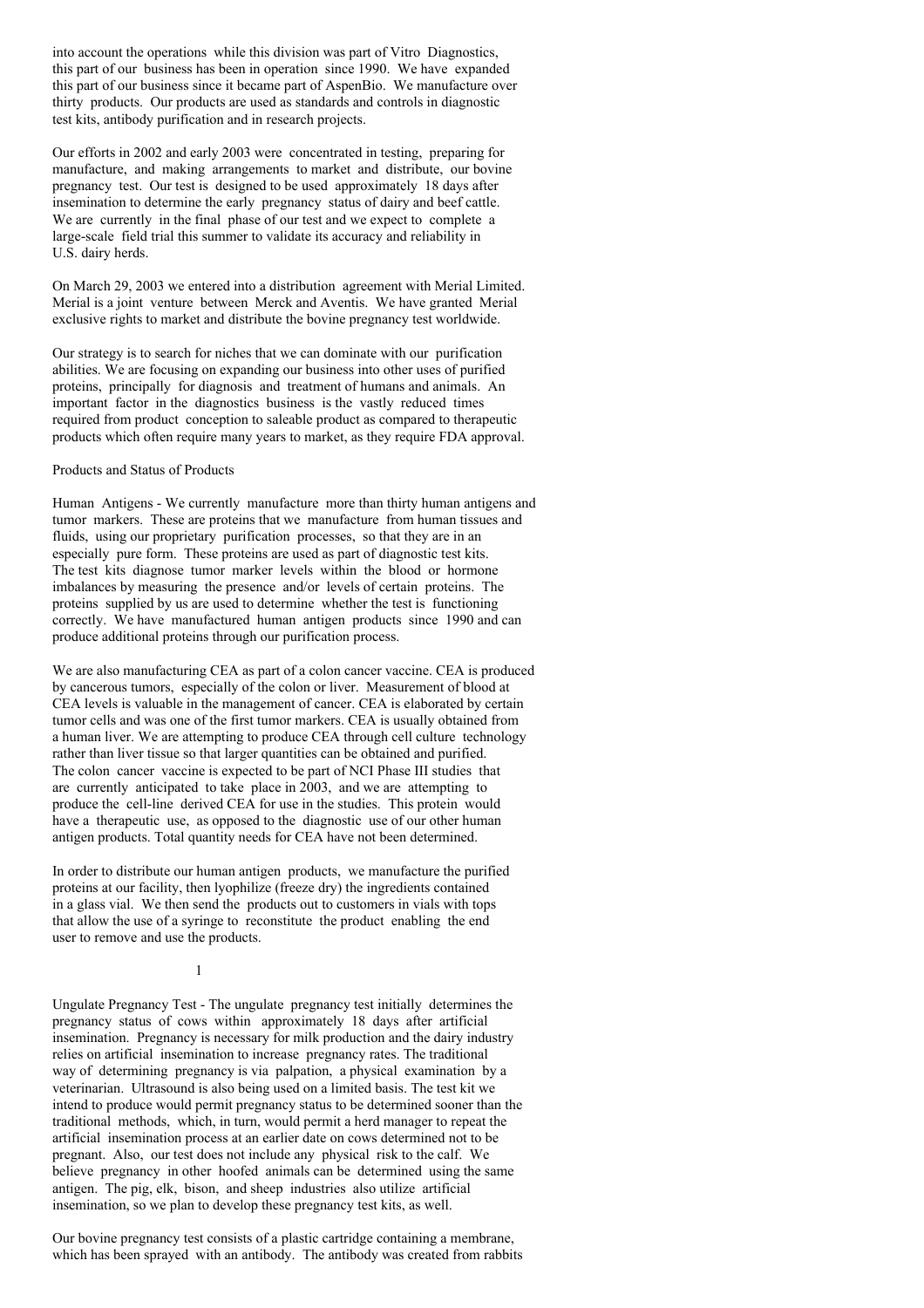and mice that were exposed to a specific purified antigen manufactured at AspenBio. Once a blood sample from a cow is exposed to the antibody on the membrane it will cause the strip to change color indicating the presence of a certain antigen which is only present in the blood of a pregnant cow either approximately day 18 or day 35 to termination of pregnancy depending on which test is used. The test strip will be sealed in a foil package along with a pipette. Within the kit there will be a needle for drawing the blood sample, a blood collection tube, a holder for the needle and a bottle containing a buffer reagent.

In order to create commercial quantities of test kits, we will produce the active ingredients and send them to a company that manufactures test strips. This company would place the active ingredients onto the test strips and then ship the pregnancy test kits to our cutomers or to our warehouse for distribution.

We entered into licensing agreements with the University of Idaho and the University of Wyoming in fall, 2001, to obtain the exclusive rights to manufacture the protein used in the bovine pregnancy test kit. We have filed two provisional patent applications, as well as a trademark application for "Surbred", the name of the bovine pregnancy test kit. This technology has been in development for 12 years at the universities.

Insulin/PZI - We have developed a recombinant form of bovine and porcine insulin, which is commonly referred to as PZI. PZI was previously manufactured by Eli Lilly and was used for treatment of human diabetes, until it was phased out of production in the mid-1990s and replaced by recombinant human insulin. We expect to use PZI initially for treatment of feline diabetes. The available human insulin does not successfully replace the cat's own insulin and bovine insulin is more similar in molecular structure to feline insulin. We are currently working to create a recombinant form of PZI that exactly matches the PZI previously manufactured by Eli Lilly. We hope to begin selling PZI in 2004, if we can obtain a compassionate drug exemption from the Food and Drug Administration to begin manufacturing and marketing PZI while formal approval is pending. We can apply for a compassionate drug exemption based on the need for PZI to treat feline diabetes when there are no other comparable products. Based on our investigation of this process, we are hopeful that we will be able to obtain an exemption. Initially, the manufacture and bottling of PZI will be done by an outside entity because of clean room and FDA requirements. We desire to enter into arrangements for marketing the products with a pharmaceutical company prior to manufacturing them, and preliminary work has been undertaken to locate an interested company. We are also exploring joint venture or other partnering opportunities for reintroducing PZI to the human diabetes market.

We would produce PZI using our technology at a facility that meets the industry standard of good manufacturing practices (GMP). The GMP facility would then ship the products directly to a warehouse for storage or to distributors.

Equine Proteins - The purified equine protein products we are developing would have both diagnostic and therapeutic uses for horses. We began purifying equine pituitary-derived antigens in 2001, and are currently working on development of diagnostic test kits and recombinant antigens. The diagnostic test kits can be used to measure hormone levels affecting fertility, thyroid, growth and lactation. Uses of the recombinant antigens include inducing fertility, improving healing of wounds, and inducing lactation. The purification processes we use for the human antigens can be used in manufacturing equine proteins. The therapeutic use of the equine proteins is currently in limited testing on horse farms. The results to date based on discussions with the doctors in the field have been encouraging. AspenBio's preliminary products appear to solve some of the therapeutic problems related to problem breeding situations in horses. We have manufactured preliminary batches of antigens anticipated to be used in equine test kits. If we determine to market these kits, we would probably try to enter into a distribution agreement with a pharmaceutical company. We expect to make a decision regarding release of these test kits in late 2003.

2

### Raw Materials

The human antigens are purified from human tissue or fluids. We have several sources available for the materials needed.

We have recombinant sources for both the protein for the bovine pregnancy test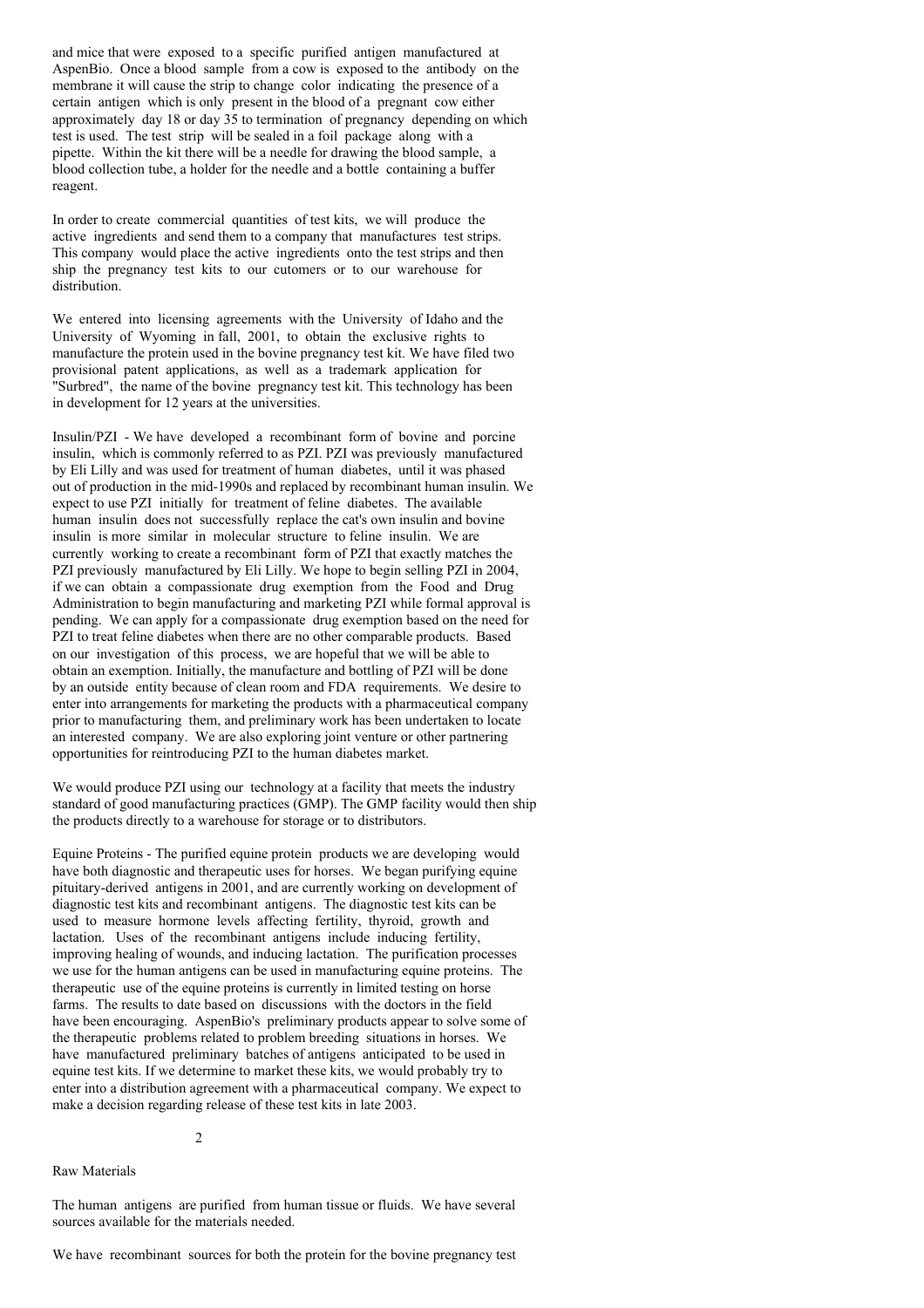and the PZI. We will initially utilize tissue from slaughterhouses for the equine protein products. We have also cultured cell lines and recombinant material for both human and animal proteins, which can be used for therapeutic applications, when produced in a GMP facility. Ultimately, we expect that this type of production will replace the need for tissue or fluids as a source material thereby reducing the chance of contamination from possible impurities.

## Intellectual Property

We have not filed patents for our human diagnostic antigens, although we treat our protein purification process as proprietary. Much of the purification work is considered an art form and the processes are trade secrets. We have filed for a patent on the process used to purify the CEA for the colon cancer vaccine, because we anticipate that, if successful, the vaccine will be widely used and we will need to protect AspenBio's part in the development.

With respect to the ungulate pregnancy test, we entered into exclusive licensing agreements with the University of Idaho and the University of Wyoming in Fall, 2001, for the manufacture, use, sale and distribution of the proteins used in the test. We have titled the pregnancy test "Surbred" and have applied for a trademark to protect the name. We have also filed a provisional patent application for the bovine pregnancy test. We have taken these steps because we believe that the potential widespread use of the ungulate pregnancy test requires protection of our product.

Due to its previous manufacture by Eli Lilly and the availability of the methods and formulations in the public domain, PZI is not a patentable product and we have not filed a patent on the protein purification process. We do not think it is likely that our development of recombinant PZI will result in patentable products in the near term because of use of existing methods. However, we are hopeful that as we continue this development process we may develop intellectual property regarding purification of recombinant insulin. We are currently unable to predict whether we will be able to obtain any patents in the future. Due to the status of development to date, we have not filed patent applications with respect to the equine protein products.

### Marketing/Competitive Conditions

### Product Markets

Human diagnostic antigens - The total market for human antigens and tumor markers is approximately \$2 million, annually. We currently control approximately 60% of the market, although we do not expect significant additional growth in market share. All of our revenues to date have come from sales of these products. We expect to continue adding products to our diagnostic protein line. Our primary competitor for supply of human pituitary antigens is Dr. Albert Parlow, a professor at UCLA, but we believe that we have displaced Dr. Parlow as the largest supplier.

Ungulate Pregnancy Test - The available bovine pregnancy tests cannot determine pregnancy status until at least 30 days from insemination. Testing by palpation includes a risk of aborting the calf and testing by using a blood test requires the use of a centrifuge. Our bovine pregnancy test is designed to determine status sooner and does not involve a physical risk to the calf. Because the first attempt at artificial insemination is often unsuccessful, cows in breeding programs are often inseminated more than once, so our test would then be used more than once annually for each cow. The worldwide population of cows exceeds 120,000,000, of which approximately 58,000,000 cows are located in North America, Europe and the former Soviet Union. It has been estimated that approximately 70% of cows in the North American and European dairy industry are artificially inseminated. Although there are no published reports known to us regarding timed or synchronized cow breeding programs, based on our discussions with industry sources, we estimate that approximately 10% of the artificially inseminated cows are involved in these programs and would represent our primary target market for our bovine pregnancy test. We are currently assessing the potential markets for the bovine pregnancy test to be used 35 days or more after insemination and for pregnancy tests of other ungulates. We will compete against the current pregnancy methods and tests for the bovine market, as well as in the ovine and porcine market.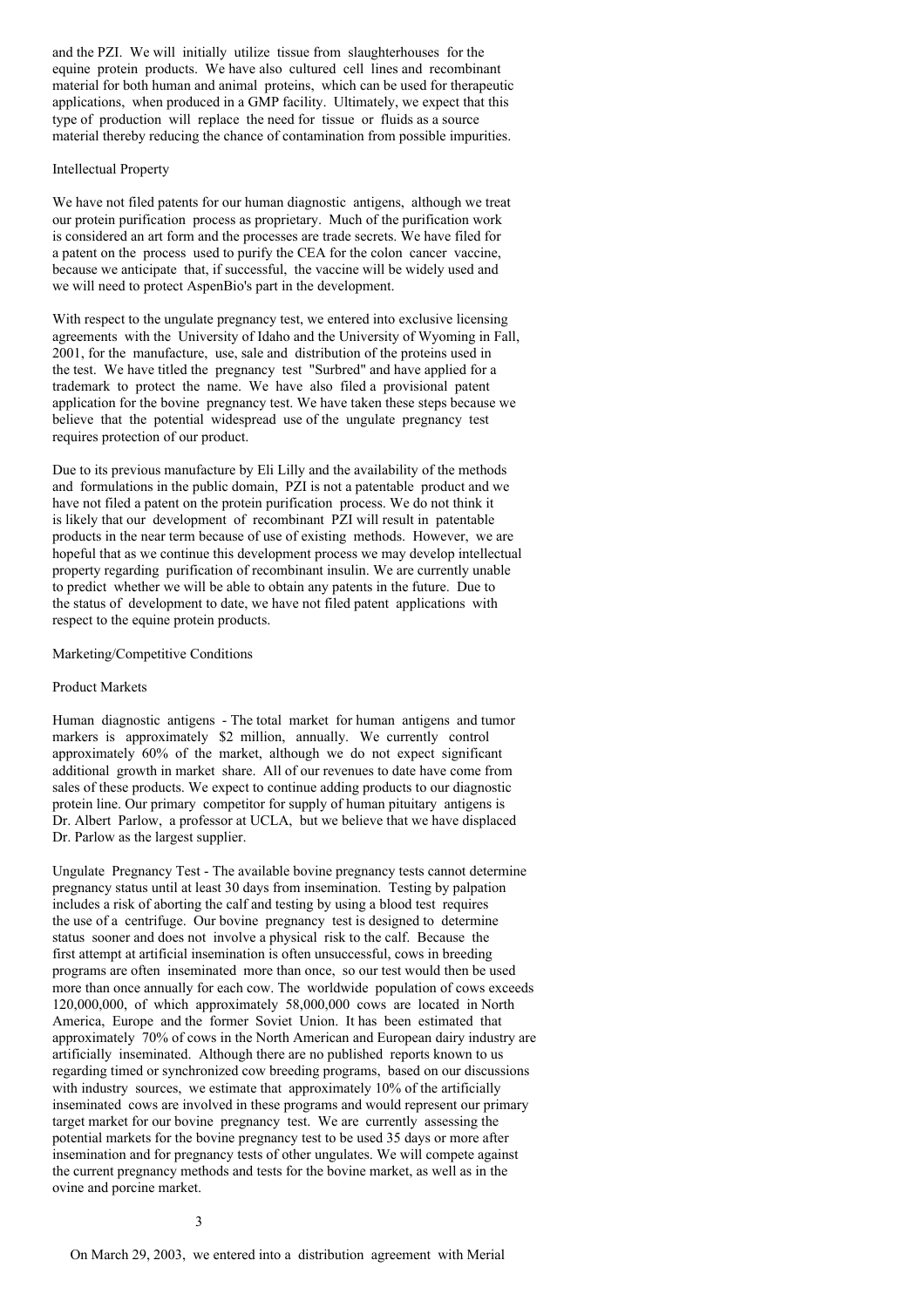Limited. Merial Limited is a joint venture between Merck and Aventis. We have granted Merial exclusive rights to market and distribute our diagnostic test which is designed to be used approximately 18 days after insemination to determine the early pregnancy status of dairy and beef cattle. We are currently in the final phase of development of our test and we expect to complete a large-scale field trial this summer to validate its accuracy and reliability in U.S. dairy herds.

We have granted to Merial the right to exclusively market, distribute and sell our bovine pregnancy product worldwide. Merial is required to make development payments to us totaling \$1,900,000 as certain milestones are satisfied. When the product development and testing is completed, we will produce the product for Merial and Merial will pay us 33% of Merial's invoiced sales price on all product sales.

We are currently engaged in completing the design and development of the product. Merial made a payment to us of \$200,000 upon signing of the agreement. We have agreed to commence a field trial of at least 500 cows before April 30. 2003 and to supply the necessary components to complete the trial before July 15, 2003. We will receive \$700,000 from Merial within 30 days of our final report that the product conforms to the design of Merial. The amount of the second installment will be reduced by \$100,000 for each month that the final report is not presented. Merial is also required to pay us our final \$1,000,000 installment when the product is ready for launch in the first country.

Our plan is to complete the launch of our bovine pregnancy test by October 1, 2003. If we achieve this objective, we expect to receive in 2003 the development payments from Merial totaling \$1,900,000 as well as revenues from product sales. If we are unable to launch the product by October 1, 2003, Merial may terminate the agreement and we would be required to reimburse Merial 50% of the payments made by Merial to us.

Merial will provide us with sales projections and we will ship the product to Merial pursuant to an order schedule. Merial will market and distribute the product exclusively so long as target sales and other conditions are satisfied. So long as there is no competing technology, Merial must sell at least 1.5 million products in 2004, at least 4 million products in 2005 and at least 5 million products in each calendar year thereafter during the term of the agreement. The minimum sales targets will be reduced if the product launch does not occur by October 1, 2003. If Merial does not satisfy the sales targets, then Merial will lose its exclusive distribution rights.

With respect to each market in which Merial markets the product, the term of the agreement will be the greater of five years or the term of the patent in the country. We have also granted to Merial a right of first negotiation during the first two years of the agreement to distribute future animal health products developed by us independent of other collaborations.

Insulin/PZI - PZI is not currently distributed in the United States by any other companies, so we do not expect that we will have competition in this area. We are developing PZI as a product for the feline diabetes market at the request of Idexx Pharmaceuticals. According to a study conducted by Idexx, there are currently 66 million cats in the U.S. and approximately 20% are expected to suffer from diabetes. We estimate this market to be approximately \$15 million annually once FDA approval is obtained for general distribution. Also, according to the American Diabetes Association, there are approximately 300,000 human diabetics whose bodies perform better on bovine/porcine insulin than the recombinant human form of insulin currently available. These people would create another market for PZI if we can obtain the necessary FDA approvals and partner with a pharmaceutical company.

Equine Proteins - Equine diagnostic kits and hormones for therapeutic use are not currently commercially available, so we do not expect to encounter competition in this market. Based on information developed by Dr. Clara Singular, an independent consultant and doctor of veterinary medicine, we estimate a \$10 million annual market for therapeutic use of proteins to induce fertility in horses and a \$7 million annual market for diagnostic use of proteins to measure thyroid function.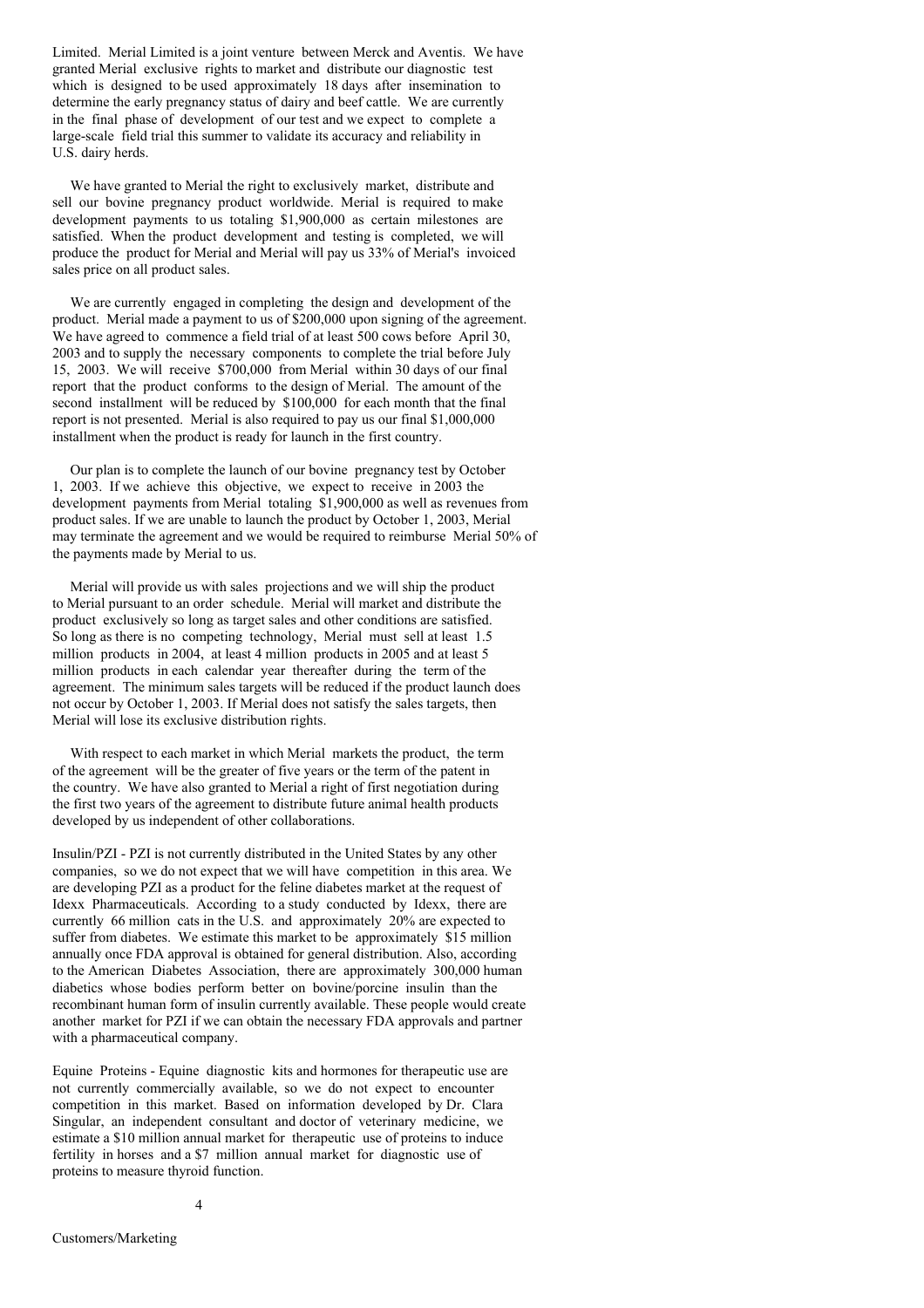Human Antigens Division - The customers for our human antigen products are the manufacturers of the diagnostic test kits and research facilities and brokers who sell to these same end users. In this area, we have a few large customers. Monobind and Golden West Biologics, which are brokers, accounted for approximately eleven percent  $(11\%)$  and thirteen percent  $(13\%)$  of our business, respectively, in 2001. BioRad, an end user, accounted for approximately thirty-nine percent (39%) of our business in 2001. In 2002, BioRad accounted for 48% of our sales. At December 31, 2001, 54% of our receivables were related to Golden West Biologics and at December 31, 2002, 19% of our receivables were related to BioRad, 31% of our receivables were related to Golden West Biologics and 17% were related to Clinga. The loss of these customers could have a material adverse effect on this division of our business.

The National Cancer Institute, through the universities that conduct its research, are also customers for the purchase of CEA.

Ungulate Pregnancy Test -We expect that the customers for our bovine pregnancy test will be primarily the artificial insemination (AI) providers. The AI providers include three general categories of business: (1) pharmaceutical companies selling prostaglandins, which are used to induce estrus in cows to be artificially inseminated; (2) pharmaceutical companies selling cattle semen and providing the actual AI services; and (3) AI equipment manufacturers and suppliers. There are a limited number of these AI providers who service the dairy industry. We would expect the AI providers to market the products as well. We also expect that industry trade associations would market the bovine pregnancy test, by endorsing the product and then receiving compensation based on the value realized from such endorsements. We would be involved in marketing the bovine pregnancy test, as well, but do not expect to be primarily responsible. We would anticipate a similar customer base and marketing approach for the other ungulate pregnancy tests when they are developed. AspenBio is in discussions with a number of companies positioned to effectively distribute these products.

Insulin/PZI - We anticipate that the ultimate customers for the PZI would be veterinarians and cat owners. We plan to seek to enter into an agreement with a pharmaceutical company for marketing and distribution if we can develop recombinant PZI that matches the PZI manufactured by E.I. Lilly. If we pursue approval to sell PZI to human diabetics, then they would provide an additional customer base. We would expect to enter into arrangements with a pharmaceutical company for marketing and distribution of PZI if such an expanded use is possible.

Equine Protein - We anticipate that the ultimate customers for the equine protein products would be veterinarians and horse owners. However, we anticipate entering into agreements with a pharmaceutical company for marketing and distribution if the clinical testing is successful.

## General Operations

Backlog and inventory - Our business in not seasonal in nature, so we expect demand to remain relatively steady. Because we produce proteins on demand, we do not maintain a backlog of orders. We have reliable sources of raw materials, do not require significant amounts of raw materials, and can manufacture all of our protein. As a result, we do not expend large amounts of capital to maintain inventory.

Payment terms - Because we currently act as a supplier to manufacturers of test kits and research facilities, we do not provide extended payment terms. Our agreement with Merial is that Merial will pay for the bovine pregnancy product in two installments, consisting of a partial payment 30 days after Merial's receipt of the product and the balance due 30 days after the end of each calendar quarter during which the product is sold by Merial.

Revenues - The vast majority of our revenues come from domestic customers. Less than 2% of our revenues come from foreign customers.

Employees - We currently have eight full-time employees. We will hire additional personnel as needed depending upon the implementation and success of our new product lines.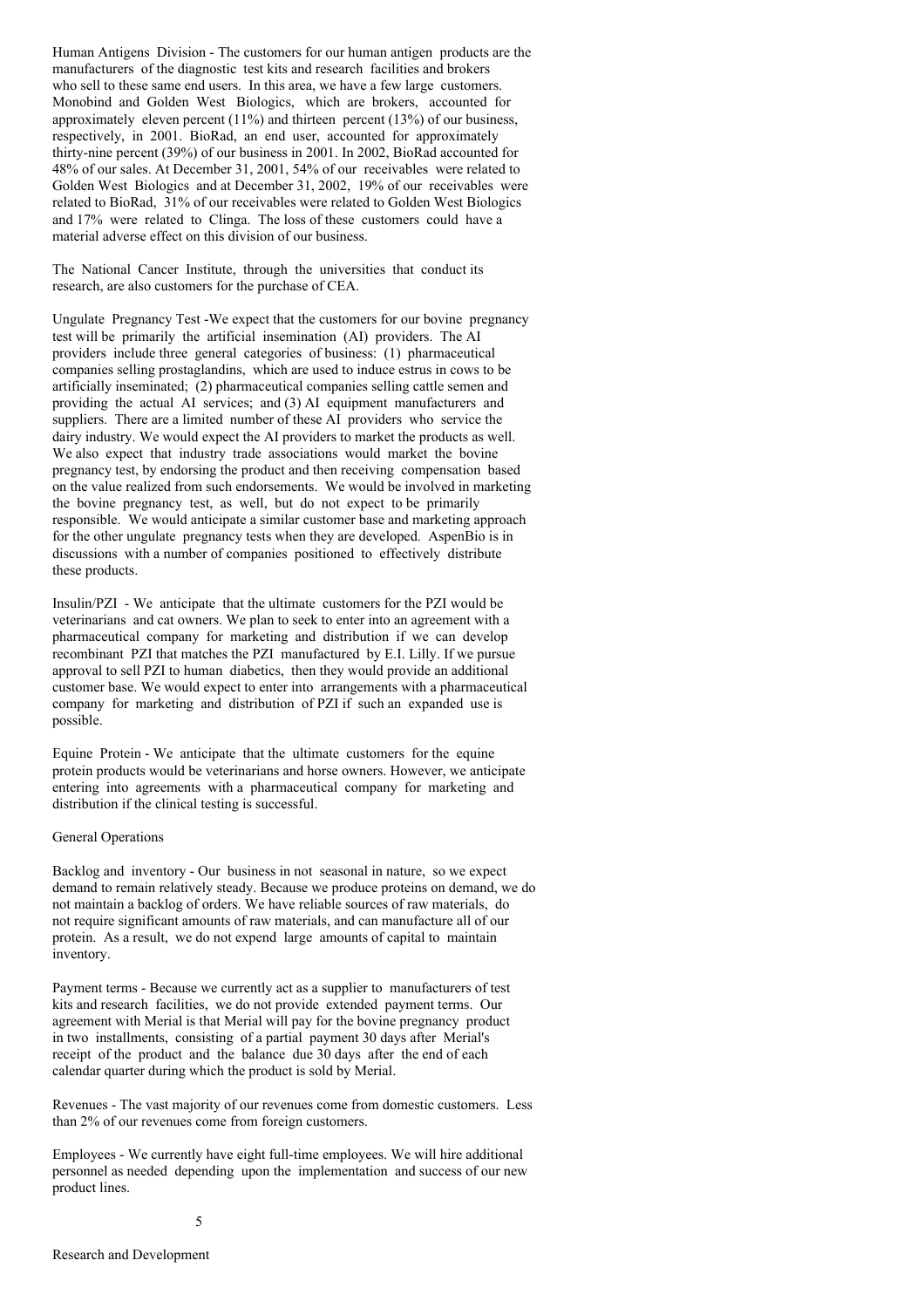We spent \$351,983 on research and development in fiscal 2001 and \$622,460 in fiscal 2002. We expect to spend significantly more over the next few years to develop our new products, primarily on the equine proteins and ungulate pregnancy tests. We will also continue research and development to improve and add antigens to the bovine pregnancy test, in order to improve accuracy and eliminate competition. If we reach an arrangement with a pharmaceutical company to assess the potential for marketing PZI to humans, we would also expect to spend research and development funds on those efforts.

#### Compliance

## FDA

The Food and Drug Administration (FDA) has regulatory authority over certain of our planned products. Our existing products require no approvals at our level. Human Patients - FDA approval is required for therapeutic uses of products. For use on human patients, FDA extensively regulates the testing, manufacturing, labeling, advertising, promotion, export and marketing of therapeutic products. A therapeutic product administered to human patients is regulated as a drug or a biologic drug and requires regulatory approval before it may be commercialized. This would be applicable to AspenBio if we become involved in the manufacture of either the colon cancer vaccine or the sale of PZI to human diabetics.

Product approvals are granted after extensive clinical trials. Any product approvals that are granted remain subject to continual FDA review, and newly discovered or developed safety or efficacy data may result in withdrawal of products from marketing. Moreover, if and when such approval is obtained, the manufacture and marketing of such products remain subject to extensive regulatory requirements administered by the FDA and other regulatory bodies, including compliance with current Good Manufacturing Practices, adverse event reporting requirements and the FDA's general prohibitions against promoting products for unapproved or "off-label" uses. Manufacturers are subject to inspection and market surveillance by the FDA for compliance with these regulatory requirements. Failure to comply with the requirements can, among other things, result in warning letters, product seizures, recalls, fines, injunctions, suspensions or withdrawals of regulatory approvals, operating restrictions and criminal prosecutions. Any such enforcement action could have a material adverse effect on our business. Unanticipated changes in existing regulatory requirements or the adoption of new requirements could also have a material adverse effect on our business.

Ungulate Pregnancy Test - Because the ungulate pregnancy test will be a diagnostic use only, it will not be subject to FDA regulation. However, we will make a notification filing with the FDA, which advises the FDA of the expected uses and labeling of the product.

PZI/Feline Diabetes Application - FDA approval will be necessary for PZI to be used for treatment of feline diabetes. New drugs for companion animals must receive New Animal Drug Application approval prior to marketing. The requirements for such approval are similar to those for human drugs and may require similar clinical testing. We plan to file a compassionate drug exemption application, so that we can manufacture and use PZI while the FDA is conducting the more comprehensive review. This application would be based on the need for PZI to treat diabetic cats and the fact that there are no comparable products manufactured by a USA company. We are hopeful that FDA approval will not be difficult to obtain because PZI was previously approved for this use. If approval were obtained, we would once again be subject to ongoing regulation, which exposes us to the risks associated with compliance failures.

Equine Proteins - As the equine proteins would have a therapeutic use, they would require regulatory approval similar to that required for PZI.

### Environmental Protection

We are subject to various environmental laws pertaining to the disposal of hazardous medical waste. We contract for disposal of our hazardous waste with a licensed disposal facility. We do not expect to incur liabilities related to compliance with environmental laws; however, we cannot make a definitive prediction.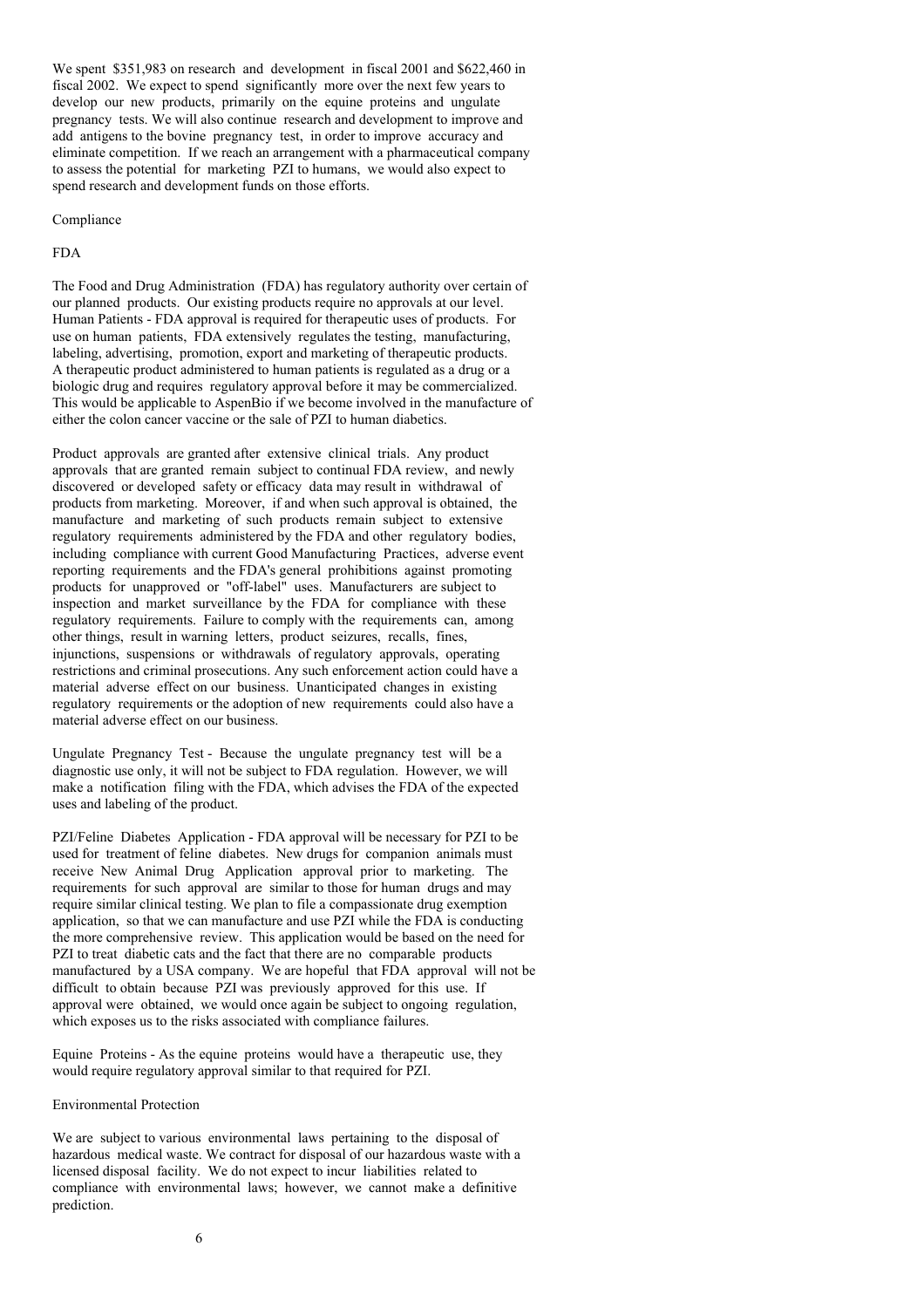We are also subject to other federal, state and local laws, pertaining to matters such as safe working conditions and fire hazard control.

# RISK FACTORS

An investment in our common stock involves a high degree of risk. Prospective investors should consider carefully the following factors and other information in this report before deciding to invest in shares of our common stock. If any of the following risks actually occur, our business, financial condition, results of operations and prospects for growth would likely suffer. As a result, the trading price of our common stock could decline and you could lose all or part of your investment.

Our success depends on our ability to commercialize new product offerings.

We are currently engaged in human diagnostic antigen manufacturing operations. However, we believe the growth potential in this market is limited. We are developing several other products which we believe have significantly greater potential for higher revenues and increased profits. Our ability to achieve these objectives is dependent on a number of factors, including our ability to complete development efforts, including any necessary testing and regulatory approvals, and successfully commercialize these products.

Through December 31, 2001 we had retained earnings of \$72,636. However, during fiscal 2002 we concentrated our efforts on developing our new bovine pregnancy test and we incurred a net loss of over \$1.2 million. Our ability to resume profitable operations will depend upon our ability to quickly commercialize our bovine pregnancy test and other new product offerings.

In order to achieve our business objectives, we will need to manufacture these products (or arrange for manufacture) in commercial quantities at a reasonable cost acceptable in the marketplace. Because of our limited manufacturing experience, outside the antigen business, and the lack of a marketing organization, we are likely to rely on other parties to perform one or more tasks for the commercialization of our proposed products. We may incur additional costs and delays while working with these parties, and these parties may ultimately be unsuccessful in the manufacture or distribution of our products.

### We Have Substantial Note Payments Due Within the Next Year

We have constructed a new facility in Colorado using a \$3.2 million construction loan from a bank which is due in July 2003. We expect to be able to obtain a long term mortgage, but have not finalized arrangements. We are also indebted to our president in an aggregate amount of \$959,368 of which \$80,000 is due in 2003, \$675,000 is due in 2004 and the balance in 2005. Any delays in refinancing these obligations could have an adverse impact on our business and financial condition.

We Issued Securities in 2002 Which May Not Qualify For The Private Offering Exemption.

On July 5, 2002, we made a convertible promissory note to a shareholder in connection with a \$500,000 loan from him due July 2003. Of the \$500,000, \$350,000 was used to establish an account at the bank providing our construction loan to be used as a pledge for repayment of the construction loan. The balance of \$150,000 has been used by us for general corporate purposes. The note is convertible at the shareholder's option into our common stock at \$1.50 per share. We also issued to the shareholder warrants to purchase up to 275,000 shares of our common stock at \$1.50 per share during a three-year period. As our common stock is trading at a substantial premium to the conversion price of \$1.50 per share, we expect him to convert his note to our common stock. However, we cannot assure that our stock will continue to trade at a premium or that he will convert.We also obtained a \$200,000 guaranty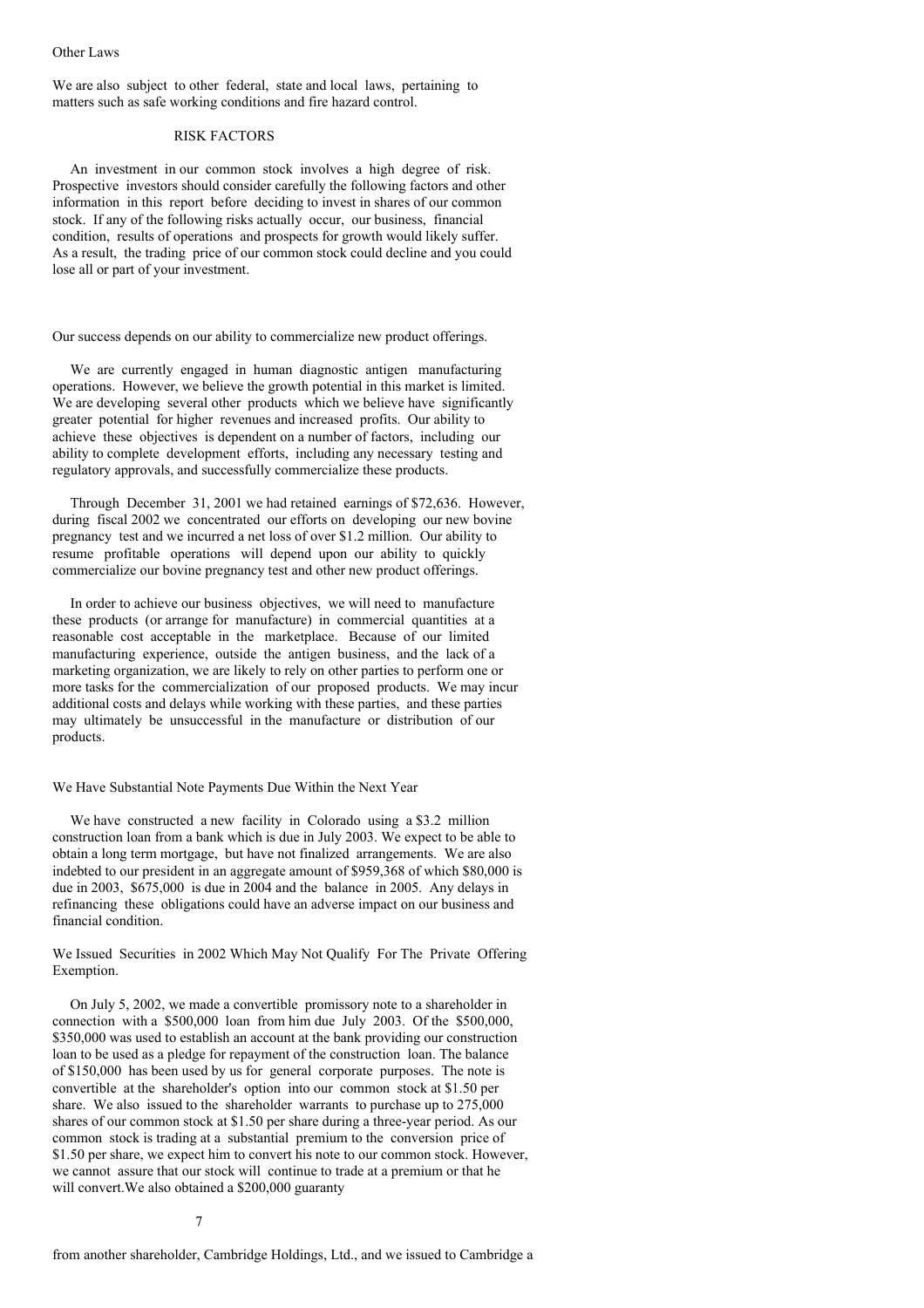warrant to purchase up to 100,000 shares of our common stock at \$1.50 per share for a three-year period. The notes and warrants issued in these transactions are securities and are required to be registered unless an exemption is available. We relied on the private offering exemption from registration in making these issuances. The persons to whom we issued these securities are sophisticated, experienced investors who were our shareholders prior to these transactions and who are knowledgeable about the business, financial condition and the risks of investing in the securities. These transactions were made during the pendency of the processing of a registration statement. Under certain circumstances, the SEC has determined that separate offerings should be integrated which has the effect of destroying the private offering exemption. We do not believe that these transactions should be integrated with the sale of our shares by selling shareholders pursuant to the prospectus which was part of the registration statement. Nonetheless, the SEC may take the position that the offering should be integrated and could challenge the availability of the private offering exemption to us. In that event, we could be subject to enforcement proceedings brought by the SEC and subject to injunctive or other relief, and could be subject to possible civil action by the two purchasers of these securities. It is also possible that the SEC could require us to make a rescission offer through a registration statement to the purchasers of the securities. Any such developments could be expensive and could harm our reputation and result in an adverse impact on our business and financial condition.

Our success will depend in part on establishing effective strategic partnerships and business relationships.

A key aspect of our business strategy is to establish strategic partnerships. We currently have license arrangements with the University of Idaho and the University of Wyoming. It is likely that we will seek other strategic alliances. We also intend to rely heavily on companies with greater capital resources and marketing expertise to market some of our products. On March 29, 2003, we entered into a global distribution agreement with Merial to market our bovine pregnancy test. While we have identified certain candidates for other potential products, we may not reach definitive agreements with any of them. Even if we enter into these arrangements, we may not be able to maintain these collaborations or establish new collaborations in the future on acceptable terms. Furthermore, these arrangements may require us to grant certain rights to third parties, including exclusive marketing rights to one or more products, or may have other terms that are burdensome to us, and may involve the acquisition of our securities. Our partners may decide to develop alternative technologies either on their own or in collaboration with others. If any of our partners terminate their relationship with us or fail to perform their obligations in a timely manner, the development or commercialization of our technology in potential products may be substantially delayed.

We have limited manufacturing experience, and we may experience manufacturing problems that limit the growth of our revenue.

We purify human and animal antigens and tumor markers. In 2002, our revenues from these sales were approximately \$745,000. We intend to introduce new products with substantially greater revenue potential. We may seek to manufacture these products in-house or through contractual arrangements with third parties. In either event, we may not be able to produce sufficient quantities at an acceptable cost. In addition, we may encounter difficulties in production due to, among other things, quality control, quality assurance and component supply. These difficulties could reduce sales of our products, increase our costs, or cause production delays, all of which could damage our reputation and hurt our profitability. To the extent that we enter into manufacturing arrangements with third parties, we will depend on them to perform their obligations in a timely manner and in accordance with applicable government regulations.

Our success depends upon our ability to protect our intellectual property rights.

Our success will partially depend on our ability to obtain and enforce patents relating to our technology and to protect our trade secrets. We may not receive any patents. In addition, third parties may challenge, narrow, invalidate or circumvent our patents. The patent position of biotechnology companies is generally highly uncertain, involves complex legal and factual questions and has recently been the subject of much litigation. Neither the U.S. Patent Office nor the courts have a consistent policy regarding breadth of claims allowed or the degree of protection afforded under many biotechnology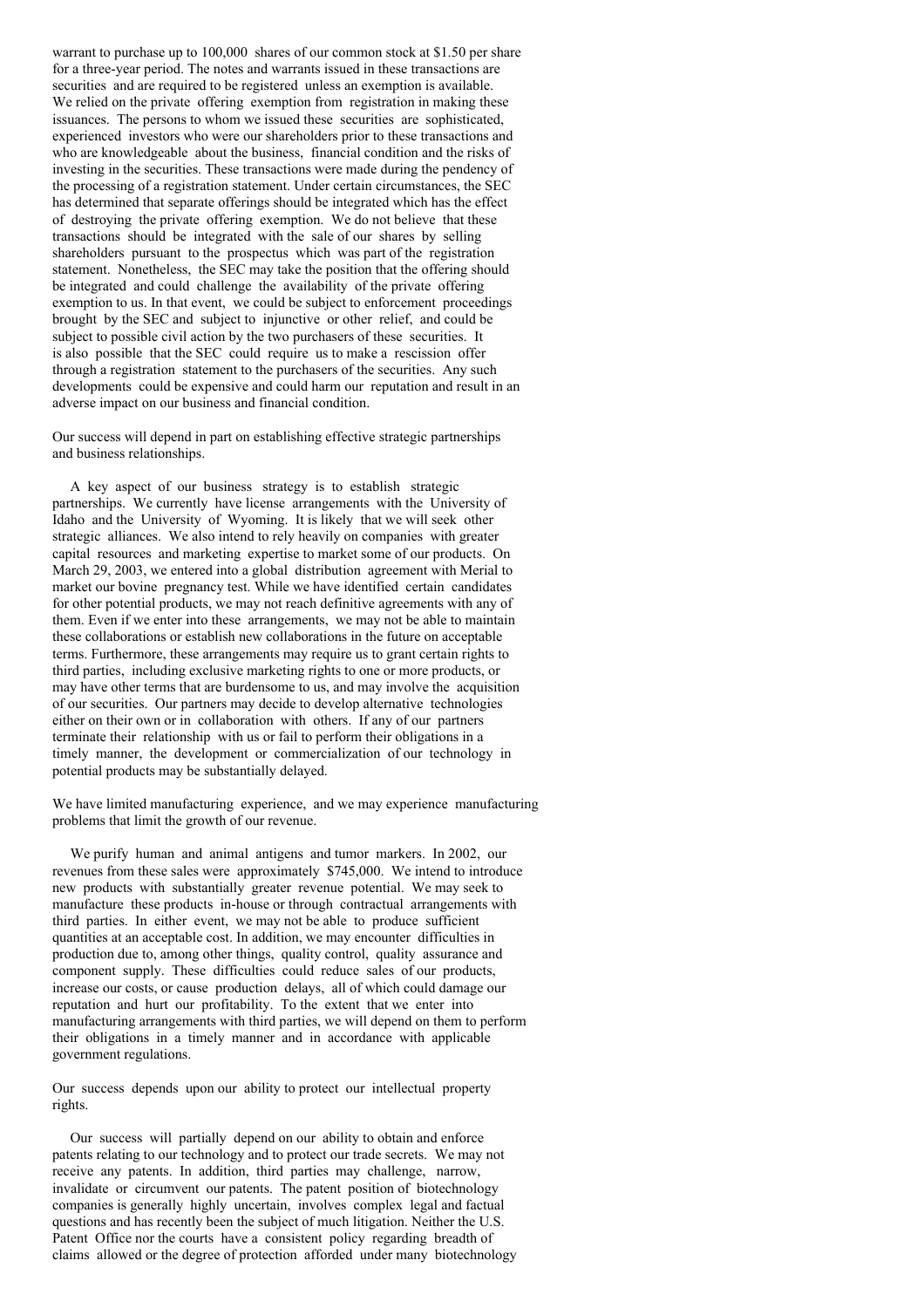In an effort to protect our unpatented proprietary technology, processes and know-how, we require our employees and consultants to execute confidentiality agreements. However, these agreements may not provide us with adequate protection against improper use or disclosure of confidential information. These agreements may be breached, and we may not have adequate remedies for any such breach. In addition, in some situations, these agreements may conflict, or be subject to, the rights of third parties with whom our employees or consultants have previous employment or consulting relationships. Also, others may independently develop substantial proprietary information and techniques or otherwise gain access to our trade secrets. We intend to market our products in many different countries some of which we will not have patents in or applied for. Different countries have different patent rules and we may sell in countries that do not honor patents and in which the risk that our products could be copied and we would not be protected would be greater.

We may be unable to retain key employees or recruit additional qualified personnel.

Because of the specialized scientific nature of our business, we are highly dependent upon qualified scientific, technical, and managerial personnel. There is intense competition for qualified personnel in our business. Therefore, we may not be able to attract and retain the qualified personnel necessary for the development of our business. A loss of the services of existing personnel, as well as the failure to recruit additional key scientific, technical and managerial personnel in a timely manner would harm our development programs and our business.

Roger Hurst has been our Chief Executive Officer since our inception. We rely on him for his leadership and business direction. We do not have an employment agreement with Mr. Hurst. The loss of his services could significantly delay or prevent the achievement of our business objectives. Mr. Hurst is our largest shareholder.

Our competitors may have greater resources or research and development capabilities than we have, and we may not have the resources necessary to successfully compete with them.

Our business strategy has been to create a niche in the protein purification area. We are aware of only one competitor in this area, Dr. Albert Parlow, a UCLA professor. We believe that we have displaced Dr. Parlow as the largest supplier of human antigens. However, we plan to expand our operations into other areas as described above. The biotechnology business is highly competitive, and we may face increasing competition. We expect that many of our competitors will have greater financial and human resources and more experience in research and development and more established sales, marketing and distribution capabilities than we have. In addition, the healthcare industry is characterized by rapid technological change. New product introductions or other technological advancements could make some or all of our products obsolete.

Our common stock will likely be classified as a "penny stock" under SEC rules and the market price of our common stock may be highly unstable.

A limited trading market exists for our common stock on the OTC Bulletin Board. Since inception of trading in January, 2003, our common stock has not traded at \$5 or more per share. Because our stock is not traded on a stock exchange or on the Nasdaq National Market or the Nasdaq Small Cap Market, if the market price of the common stock is less than \$5 per share, the common stock will be classified as a "penny stock." SEC Rule 15g-9 under the Exchange Act imposes additional sales practice requirements on broker-dealers that recommend the purchase or sale of penny stocks to persons other than those who qualify as an "established customer" or an "accredited investor." This includes the requirement that a broker-dealer must make a determination that investments in penny stock are suitable for the customer and must make special disclosures to the customers concerning the risk of penny stocks. Many broker-dealers decline to participate in penny stock transactions because of the extra requirements imposed on penny stock transactions. Application of the penny stock rules to our common stock could adversely affect the market liquidity of the shares, which in turn may affect the ability of holders of our common stock to resell the shares they purchase, and they may not be able to resell at prices at or above the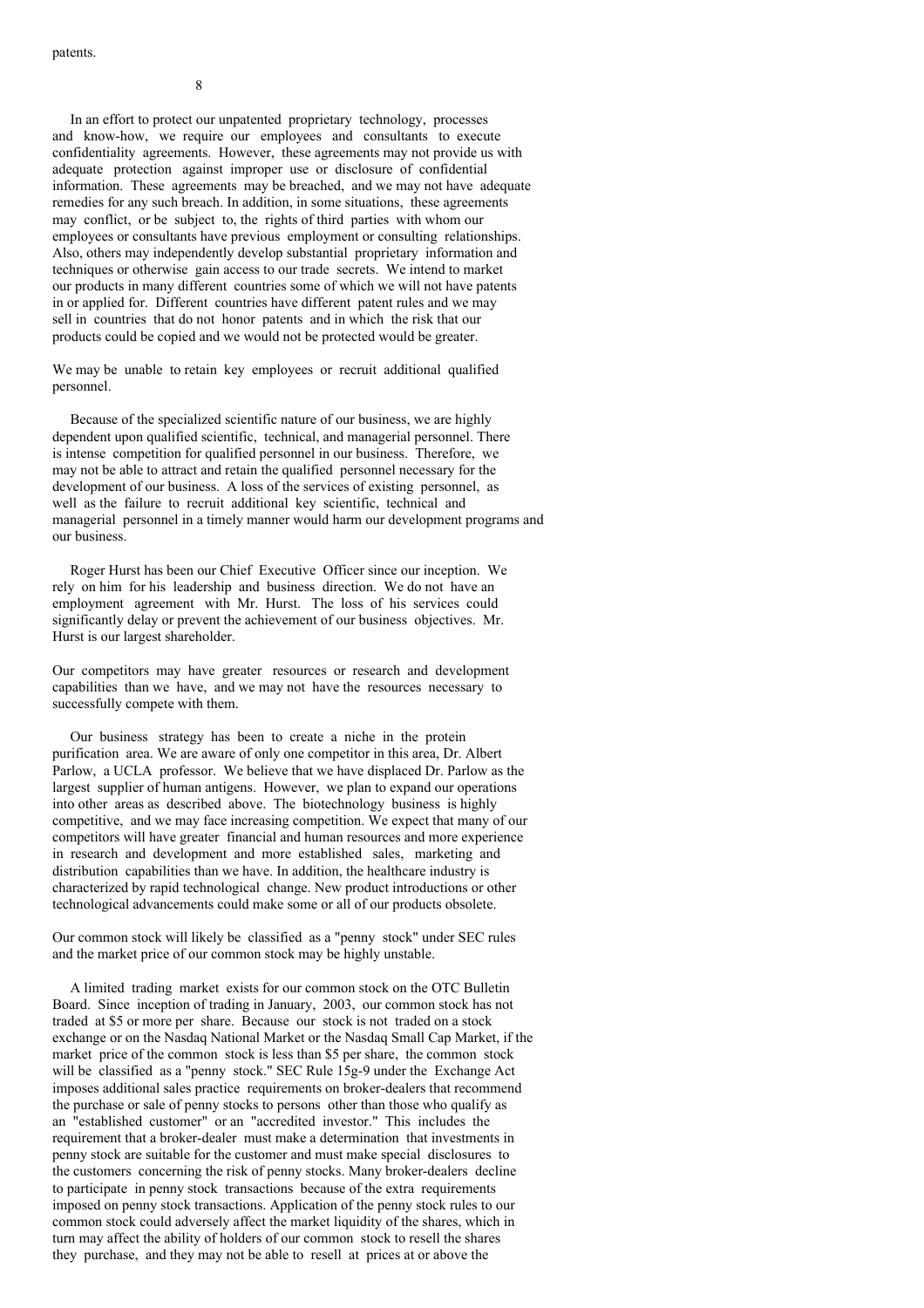prices they paid.

A significant number of our shares are or will be eligible for future sale, which may cause the price of our common stock to decline.

 $\Omega$ 

As of March 31, 2003, 9,300,000 shares of our common stock, 250,000 options and 1,205,000 warrants were outstanding. An aggregate of 1,489,280 shares are being offered pursuant to an outstanding prospectus. Cambridge currently owns 503,704 shares which may be resold pursuant to Rule 144. Our president, Roger Hurst, owns 4,246,757 shares, which are restricted from resale because of Mr. Hurst's affiliate status, but may be resold in limited amounts under Rule 144. The remaining outstanding shares which are privately held are also available for sale under Rule 144. We have outstanding options to purchase up to 250,000 shares of our common stock, of which options to purchase 200,000 shares are exercisable currently. The option to purchase the remaining 50,000 shares is held by one employee and vests in one-fourth annual installments, commencing November 25, 2003. The holding period for Rule 144 purposes would begin upon exercise of the respective options. We also have issued warrants to purchase 1,205,000 shares which are currently exercisable and a \$500,000 convertible note, which may be converted at any time prior to repayment. We have granted registration rights to the holders of the warrants and the convertible note. Sales of a substantial number of shares of our common stock in the public market or the exercise of a substantial number of options or warrants to purchase shares of our common stock, or the perception that such sales or exercises might occur, could cause the market price of our common stock to decline.

Because one of our shareholders owns more than 45% of our common stock, he should be able to determine the outcome of all matters submitted to our shareholders for approval, regardless of the preferences of the minority shareholders.

Roger D. Hurst currently owns 45.7% of our outstanding common stock. Accordingly, it is expected that he will have the ability to control all matters affecting us, including the composition of our board of directors, any determinations with respect to mergers, or other business combinations, our acquisition or disposition of assets and our financings. In addition, Mr. Hurst should be able to prevent or cause a change in control of our company and may be able to amend our articles of incorporation and bylaws without the approval of any other shareholder. His interests may conflict with the interests of our other shareholders.

We do not currently have insurance that covers product liability.

Our insurance policies do not currently cover claims and liability arising out of defective products. As a result, if a claim is brought against us, we would not have any insurance that would apply and would have to pay any costs directly. Because our products have only been used as part of diagnostic test kits, we did not believe that this insurance would be necessary. However, as we expand into other products, the risk of claims will increase and we will need to evaluate the need to obtain insurance. Our agreement with Merial requires that we maintain commercial general liability insurance of no less than \$500,000 subject to \$1,000,000 general aggregate limit.

If we fail to obtain FDA approval, we cannot market certain products in the United States.

Therapeutic products to be used by humans must be approved by the FDA prior to marketing and sale. This would apply to our plan to market PZI to human diabetics. In order to obtain approval, we must complete extensive clinical trials and comply with numerous standards; this process can take substantial amounts of time to complete. Even if we complete the trials, FDA approval is not guaranteed. FDA approval can be suspended or revoked, or we could be fined, based on a failure to continue to comply with those standards.

FDA approval is also required for therapeutic products that will be used on animals prior to marketing and sale, and can also require considerable time to complete. New drugs for companion animals must receive New Animal Drug Application approval. This type of approval would be required for the use of PZI for treatment of feline diabetes and for our therapeutic equine protein products. The requirements for obtaining FDA approval are similar to those for human drugs described above and may require similar clinical testing. Approval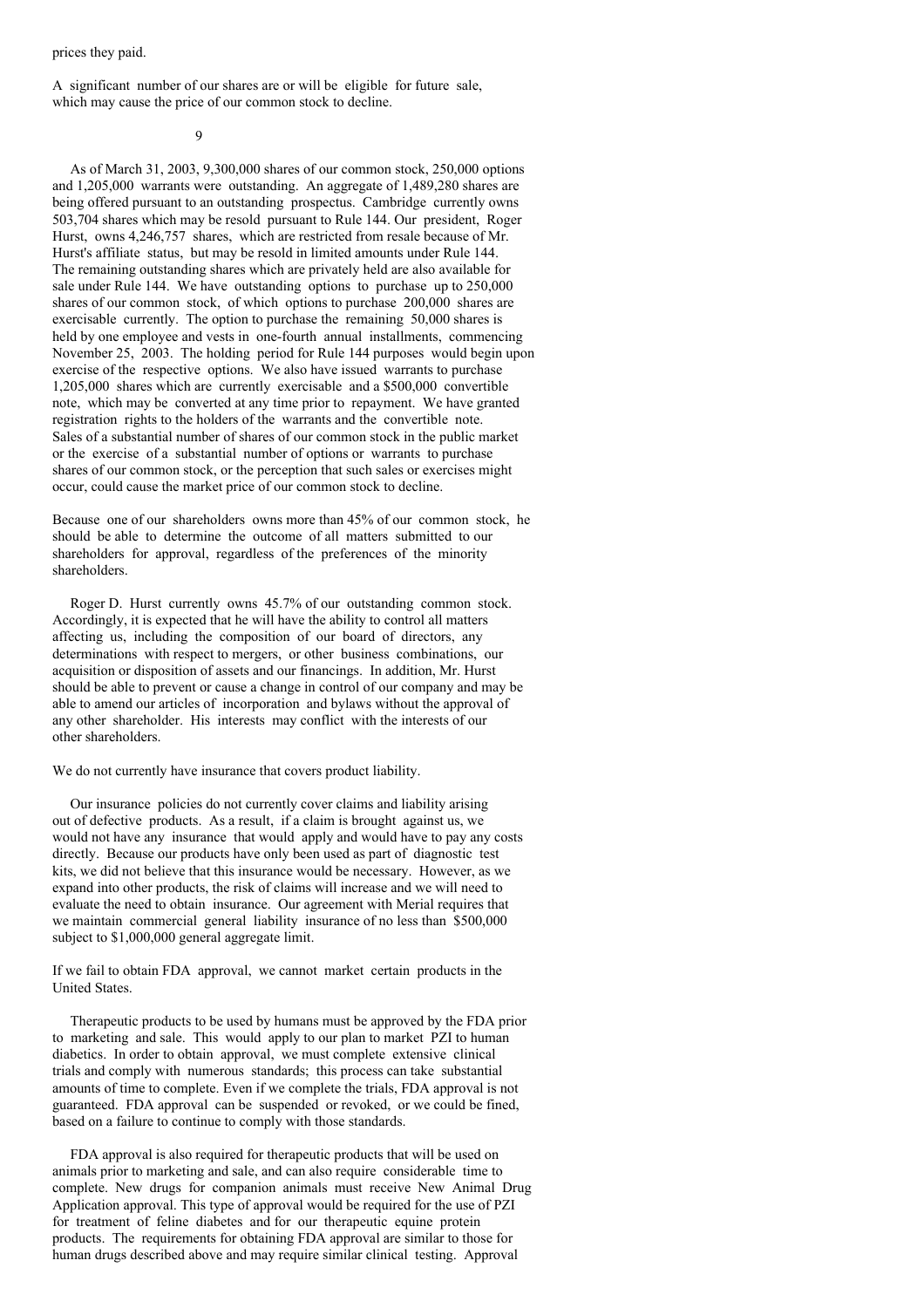is not assured and, once FDA approval is obtained, we would still be subject to fines and suspension or revocation of approval if we fail to comply with FDA requirements. We plan to file a compassionate drug exemption application for the use of PZI, so that we can manufacture and use PZI while the FDA is conducting the more comprehensive review. However, the interim approval is also not guaranteed and could delay marketing of PZI until the New Animal Drug Application is approved.

 $1<sub>0</sub>$ 

If we fail to obtain regulatory approval in foreign jurisdictions, then we cannot market our products in those jurisdictions.

We plan to market some of our products in foreign jurisdictions. Specifically, we expect that the bovine pregnancy test will be aggressively marketed in foreign jurisdictions. We may market our therapeutic products to foreign jurisdictions, as well. We may need to obtain regulatory approval from the European Union or other jurisdictions to do so and obtaining approval in one jurisdiction does not necessarily guarantee approval in another. We may be required to conduct additional testing or provide additional information, resulting in additional expenses, to obtain necessary approvals.

11

### ITEM 2. DESCRIPTION OF PROPERTY

We maintain our administrative office, laboratory and production operations in a 40,000 square foot building in Castle Rock, Colorado which was constructed for us. We moved into our new facility in 2003.

### 12

# ITEM 3. LEGAL PROCEEDINGS.

We are not a party to any legal proceedings, the adverse outcome of which would, in our management's opinion, have a material adverse effect on our business, financial condition and results of operations.

## 13

## ITEM 4. SUBMISSION OF MATTERS TO A VOTE OF SECURITY HOLDERS.

None.

## PART II -------

## ITEM 5. MARKET FOR COMMON EQUITY AND RELATED STOCKHOLDER MATTERS.

Our common stock is traded on the over-the-counter bulletin system operated by Nasdaq under the symbol, APNB. Our common stock did not trade publicly during 2002. Trading commenced in January 2003 and of high and low prices from January 2003 through March 2003 were \$4.65 and \$2.00, respectively.

As of April 1, 2003, we had 980 holders of record of our common stock.

Since our S Corporation election was terminated in 2001, we have not paid a dividend on our common stock, and we do not intend to pay cash dividends for the foreseeable future. Instead, we currently plan to retain earnings, if any, for use in the operation of our business and to fund future growth.

14

## ITEM 6. MANAGEMENT'S DISCUSSION AND ANALYSIS OR PLAN OF OPERATION.

## RESULTS OF OPERATIONS

Revenue for fiscal 2002 decreased approximately \$377,842 (34%) to \$745,427 from \$1,123,269 for fiscal 2001. We believe the decrease was attributable to general economic conditions.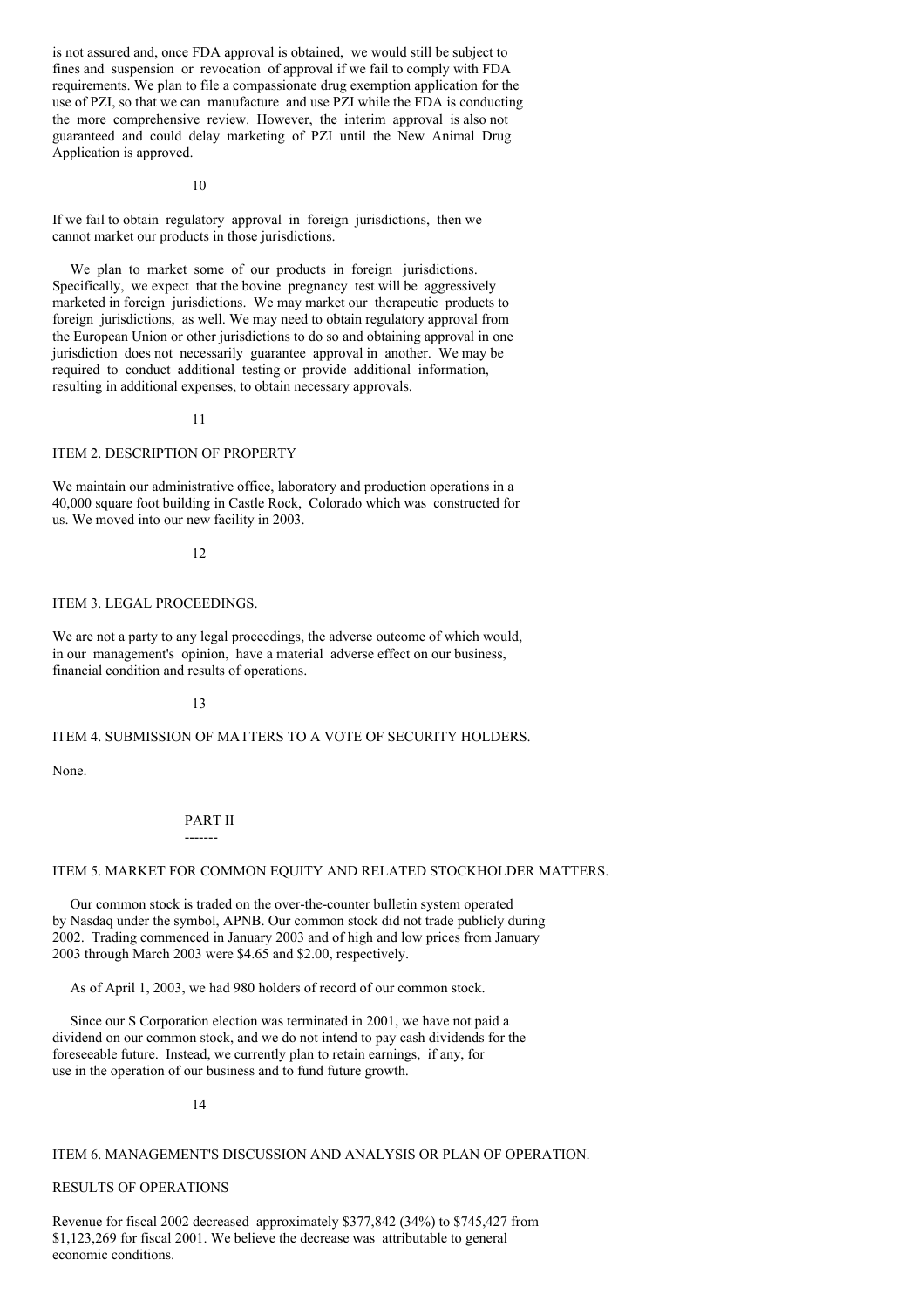Cost of sales for fiscal 2002 increased \$404,494 (157%) to \$662,817 from \$258,323 in fiscal 2001.

Research and development expenses for fiscal 2002 increased \$270,477 (77%) to \$622,460 from \$351,983 in fiscal 2001.

Total operating expenses for fiscal 2002 increased \$395,479 (64%) to \$1,009,662 from \$614,183 in fiscal 2001.

AspenBio, Inc. had a net loss of \$(1,224,251) in fiscal 2002 compared to a net income of \$154,949 for fiscal 2001.

#### Liquidity and Capital Resources

At fiscal 2002 year end, the Company had negative working capital of \$(2,449,880) consisting of current assets of \$1,087,676 and current liabilities of \$3,537,556. This represents a decrease in working capital of \$685,032 from fiscal 2001 year end. Included in current liabilities is the construction loan on our new facility of \$2,596,748, which we anticipate replacing in 2003 with a long-term mortgage loan. During fiscal 2002, the Company's operations used, rather than provided cash. During that time, the Company's operations used \$415,284 compared to cash used by operations of \$111,420 during the fiscal 2001. Management believes the decrease in cash flow is primarily attributable to two factors: (i) expenses associated with becoming a public company and (ii) expenses associated with the development of a bovine pregnancy test.

In order to facilitate the purchase of the land and construction of the new facility, our President, Roger Hurst, loaned us \$954,260 and we made promissory notes to Mr. Hurst payable with interest at 8% per annum on various dates through May 5, 2005. We may prepay the note at any time without penalty. We also have a \$36,000 line of credit with a bank, of which \$33,072 was outstanding at December 31, 2002. Since fiscal year end 2002, we obtained an additional \$250,000 revolving line of credit with a bank, of which \$101,280 is outstanding.

We also borrowed \$500,000 from a shareholder, of which \$150,000 was used by the Company for general corporate purposes. The balance of \$350,000 has been placed in an account and pledged to, the bank which is our construction lender. We made a convertible promissory note to the shareholder for \$500,000, plus interest at 6% payable on July 5, 2003 and issued to him warrants to purchase up to 275,000 shares of our common stock at \$1.50 per share. Our construction lender also required a guarantee of \$200,000 of the construction loan which we obtained from another shareholder, Cambridge Holdings, Ltd. We issued Cambridge warrants to purchase up to 100,000 shares of our common stock at \$1.50 per share in exchange for the guaranty and made a promissory note to cover any funds used by Cambridge in connection with the guaranty.

In connection with an equipment lease, we issued a note payable to Colorado Business Leasing, of which \$77,941 was outstanding at December 31, 2002. The note is payable with interest at 10.75% per annum, in monthly installments of \$9,053, and matures on October 1, 2003.

The Company's focus during 2002 has been the continued testing and preparation for marketing of a new bovine pregnancy test, for use by dairy and cow/calf operators. On March 29, 2003, we entered into a distribution agreement with Merial Limited.

### Recent Accounting Pronouncements

Goodwill, arising from the initial formation of the Company represents the purchase price paid and liabilities assumed in excess of the fair market value of tangible assets acquired. In June 2001, the Financial Accounting Standards Board ("FASB") issued Statement of Financial Accounting Standards ("SFAS") No. 142, Goodwill and Other Intangible Assets. Effective January 1, 2002, SFAS No. 142 no longer allows the amortization of goodwill and intangible assets with indefinite useful lives. SFAS No. 142 requires that these assets be reviewed for impairment at least annually, or whenever there is an indication of impairment. Intangible assets with finite lives will continue to be amortized over their estimated useful lives and reviewed for impairment in accordance with SFAS No. 144, Accounting for the Impairment or Disposal of Long-Lived Assets.

SFAS No. 142 requires companies to allocate goodwill to identifiable reporting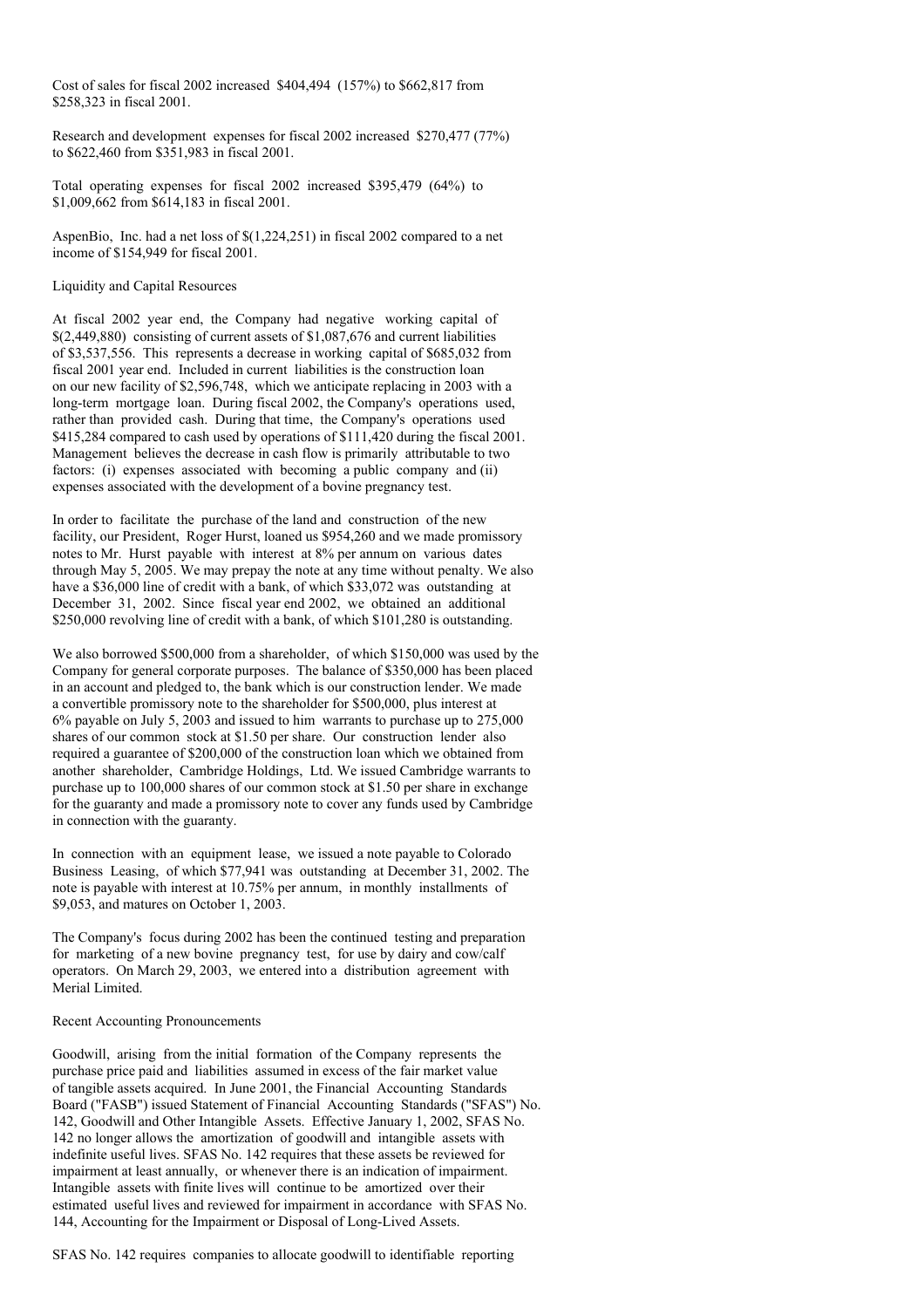units, which are then tested for impairment using a two-step process detailed in the statement. The first step requires comparing the fair value of each reporting unit with its carrying amount, including goodwill. If the fair value exceeds the carrying amount, goodwill of the reporting unit is considered not impaired, and the second step of the impairment test is not necessary. If the fair value of the reporting unit does not exceed the carrying amount, the second step of the goodwill impairment test must be performed to measure the amount of impairment loss, if any. This step requires the allocation of the fair value of the reporting unit to the reporting unit's assets and liabilities (including any unrecognized intangible assets) as if the reporting unit had been acquired in a business combination and the fair value of the reporting unit was the price paid to acquire the reporting unit. The excess of the fair value of the reporting unit over its re-evaluated net assets would be the new basis for the reporting unit's goodwill, and any necessary goodwill write down to this new value would be recognized as an impairment expense.

The Company adopted SFAS No. 142 on January 1, 2002 and completed the first step of the transitional goodwill impairment test as required under the statement. It was determined that the Company has one reporting unit. The fair value of the reporting unit exceeded the carrying value of the reporting unit and accordingly, as of that date, there was no goodwill impairment. The Company also performed a goodwill impairment test in the fourth quarter of 2002 and determined that there was no goodwill impairment as of that test date. A goodwill impairment test will be performed annually in the fourth quarter or upon significant changes in the Company's business environment.

In August 2001, the FASB issued SFAS No. 144, Accounting for the Impairment or Disposal of Long-Lived Assets, which addresses financial accounting and reporting for the impairment or disposal of long-lived assets. While SFAS No. 144 supersedes SFAS No. 121, Accounting for the Impairment of Long-Lived Assets and for Long-Lived Assets to Be Disposed Of, it retains many of the fundamental provisions of that Statement. The Company adopted SFAS No. 144 on January 1, 2002 with no material impact to its financial statements.

16

### ITEM 7. FINANCIAL STATEMENTS

## ASPENBIO, INC FINANCIAL STATEMENTS

### YEARS ENDED DECEMBER 31, 2002 and 2001

## INDEX TO FINANCIAL STATEMENTS

Page ----

| Independent auditors' report - Gelfond Hochstadt Pangburn, P.C.  |       | $F-1$ |
|------------------------------------------------------------------|-------|-------|
| Report of prior independent auditor - Larry O'Donnell, CPA, P.C. |       | $F-2$ |
| Financial statements:                                            |       |       |
| Balance sheet                                                    | $F-3$ |       |
| Statements of operations                                         | $F-4$ |       |
| Statements of shareholders' equity                               | F-5   |       |

- Statements of cash flows F-6 F-7
- Notes to financial statements F-8 F-18

## INDEPENDENT AUDITORS' REPORT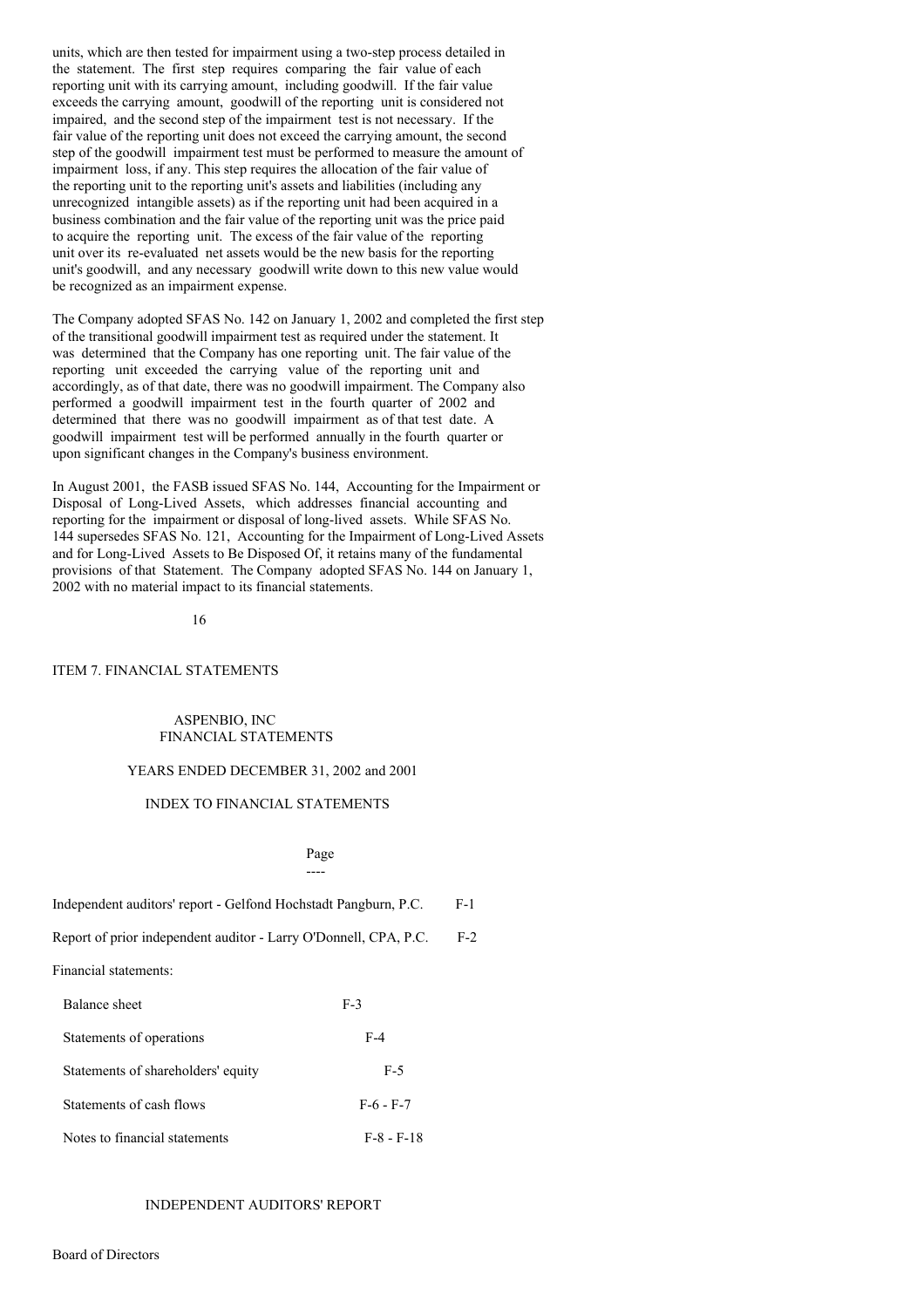AspenBio, Inc. Castle Rock, Colorado

We have audited the accompanying balance sheet of AspenBio, Inc. (the "Company") as of December 31, 2002, and the related statements of operations, shareholders' equity and cash flows for the year then ended. These financial statements are the responsibility of the Company's management. Our responsibility is to express an opinion on these financial statements based on our audit.

We conducted our audit in accordance with auditing standards generally accepted in the United States of America. Those standards require that we plan and perform the audit to obtain reasonable assurance about whether the financial statements are free of material misstatement. An audit includes examining, on a test basis, evidence supporting the amounts and disclosures in the financial statements. An audit also includes assessing the accounting principles used and significant estimates made by management, as well as evaluating the overall financial statement presentation. We believe that our audit provides a reasonable basis for our opinion.

In our opinion, the 2002 financial statements referred to above present fairly, in all material respects, the financial position of AspenBio, Inc. as of December 31, 2002, and the results of its operations and its cash flows for the year then ended in conformity with accounting principles generally accepted in the United States of America.

As discussed in Note 11 to the financial statements, the Company has restated its previously issued financial statements for the year ended December 31, 2001, resulting in an increase in the net income and basic and diluted net income per common share outstanding of \$53,765 and \$.01, respectively. The Company also increased the balance of the opening accumulated deficit as of January 1, 2001 by approximately \$19,100.

As discussed in Note 1 to the financial statements, effective January 1, 2002, the Company adopted the provision of Statement of Financial Accounting Standards No. 142, Goodwill and Other Intangible Assets.

/s/ Gelfond Hochstadt Pangburn, P.C.

- ------------------------------------ Gelfond Hochstadt Pangburn, P.C. Denver, Colorado March 29, 2003

 $F-1$ 

### INDEPENDENT AUDITORS' REPORT

Board of Directors AspenBio, Inc. Castle Rock, Colorado

I have audited the accompanying statements of operations, stockholders' equity and cash flows of AspenBio for the year ended December 31, 2001. These financial statements are the responsibility of the Company's management. My responsibility is to express an opinion on these financial statements based on my audit.

I conducted my audit in accordance with auditing standards generally accepted in the United States of America. Those standards require that I plan and perform the audit to obtain reasonable assurance about whether the financial statements are free of material misstatement. An audit includes examining, on a test basis, evidence supporting the amounts and disclosures in the financial statements. An audit also includes assessing the accounting principles used and significant estimates made by management, as well as evaluating the overall financial statement presentation. I believe that my audit provides a reasonable basis for my opinion.

In my opinion, the financial statements referred to above present fairly, in all material respects, the results of operations and cash flows of AspenBio, Inc. for the year ended December 31, 2001 ended in conformity with accounting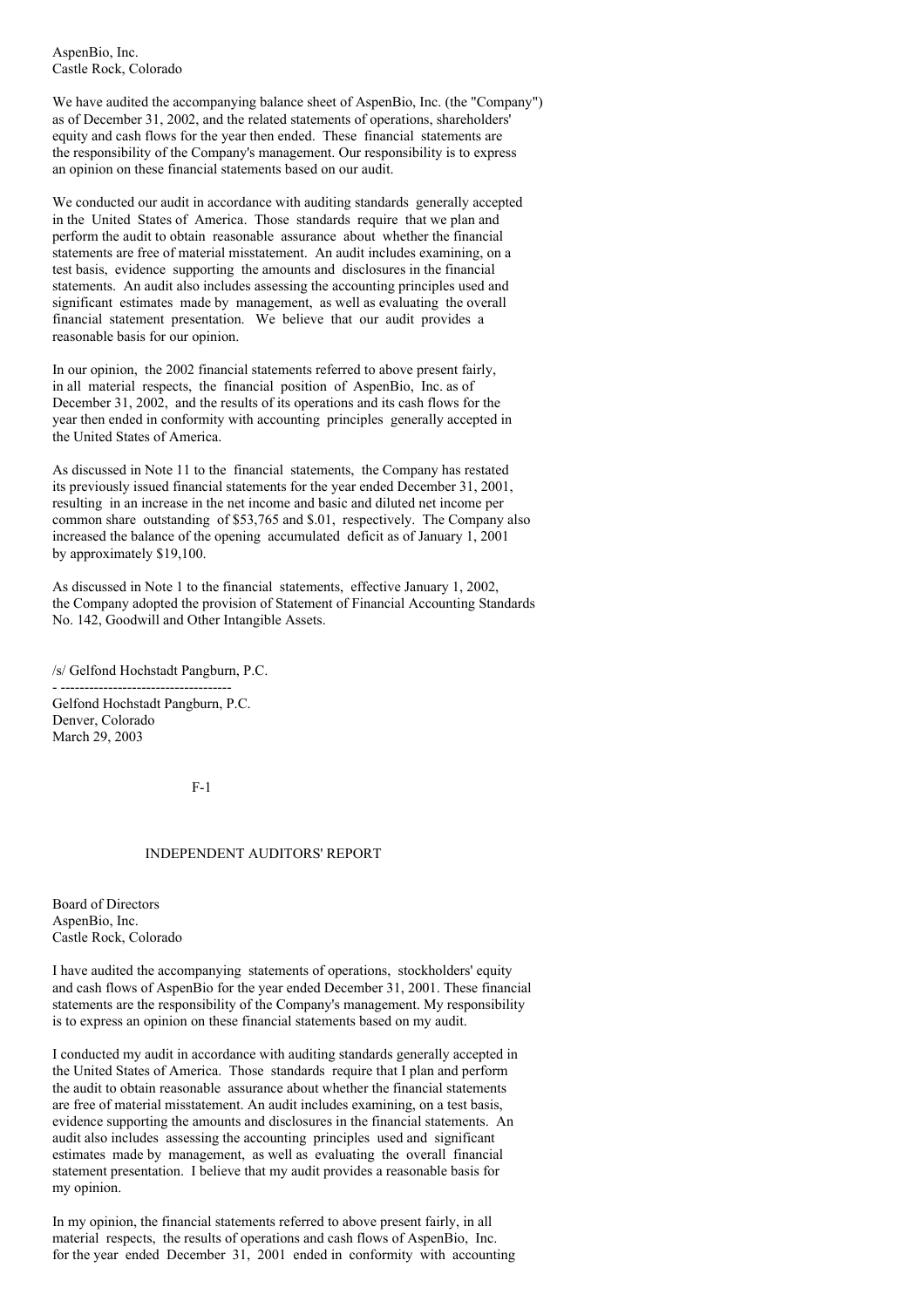principles generally accepted in the United States of America.

As discussed in Note 11 to the financial statements, the Company has restated its previously issued financial statements for the year ended December 31, 2001, resulting in an increase in net income and basic and diluted net income per common share outstanding of \$53,765 and \$.01, respectively. The Company also increased the balance of the opening accumulated deficit as of January 1, 2001 by approximately \$19,100.

## /s/ Larry O'Donnell, CPA, P.C.

- ------------------------------ Larry O'Donnell, CPA, P.C. Aurora, CO February 4, 2002, except for Note 11 which is as of March 29, 2003

F-2

AspenBio, Inc. Balance Sheet December 31, 2002

## ASSETS

| Current assets:                      |               |
|--------------------------------------|---------------|
| Cash                                 | \$<br>131,780 |
| Accounts receivable, net             | 94,437        |
| Inventories (Note 2)                 | 511,459       |
| Restricted cash (Note 6)             | 350,000       |
|                                      |               |
| Total current assets                 | 1,087,676     |
|                                      |               |
| Property and equipment, net (Note 3) | 3,184,798     |
|                                      |               |
| Other assets:                        |               |
| Goodwill, net (Note 4)               | 387,239       |
| Intangible assets, net (Note 5)      | 161,366       |
|                                      |               |
| Total other assets                   | 548,605       |
|                                      |               |
| Total assets                         | \$4,821,079   |
|                                      |               |

# LIABILITIES AND SHAREHOLDERS' EQUITY

| Current liabilities:                                                                                                                                          |                          |           |
|---------------------------------------------------------------------------------------------------------------------------------------------------------------|--------------------------|-----------|
| Notes payable (Note 6):                                                                                                                                       |                          |           |
| Related party, current portion                                                                                                                                | \$564,000                |           |
| Other                                                                                                                                                         | 2,707,761                |           |
| Accounts payable and accrued expenses                                                                                                                         |                          | 265,795   |
| Total current liabilities                                                                                                                                     | 3,537,556<br>----------- |           |
| Notes payable, related party, net of current portion (Note 6)<br>Other liabilities                                                                            | 37,112<br>-----------    | 842,256   |
|                                                                                                                                                               | 879,368                  |           |
| Total liabilities                                                                                                                                             | 4,416,924                |           |
| Commitments and contingencies (Note 7 and 10)                                                                                                                 |                          |           |
| Shareholders' equity (Note 9):<br>Common stock, no par value, 15,000,000 shares<br>authorized; 9,300,000 shares issued and outstanding<br>Accumulated deficit | (1,151,615)              | 1,555,770 |
|                                                                                                                                                               | ----------               |           |

Total shareholders' equity  $404,155$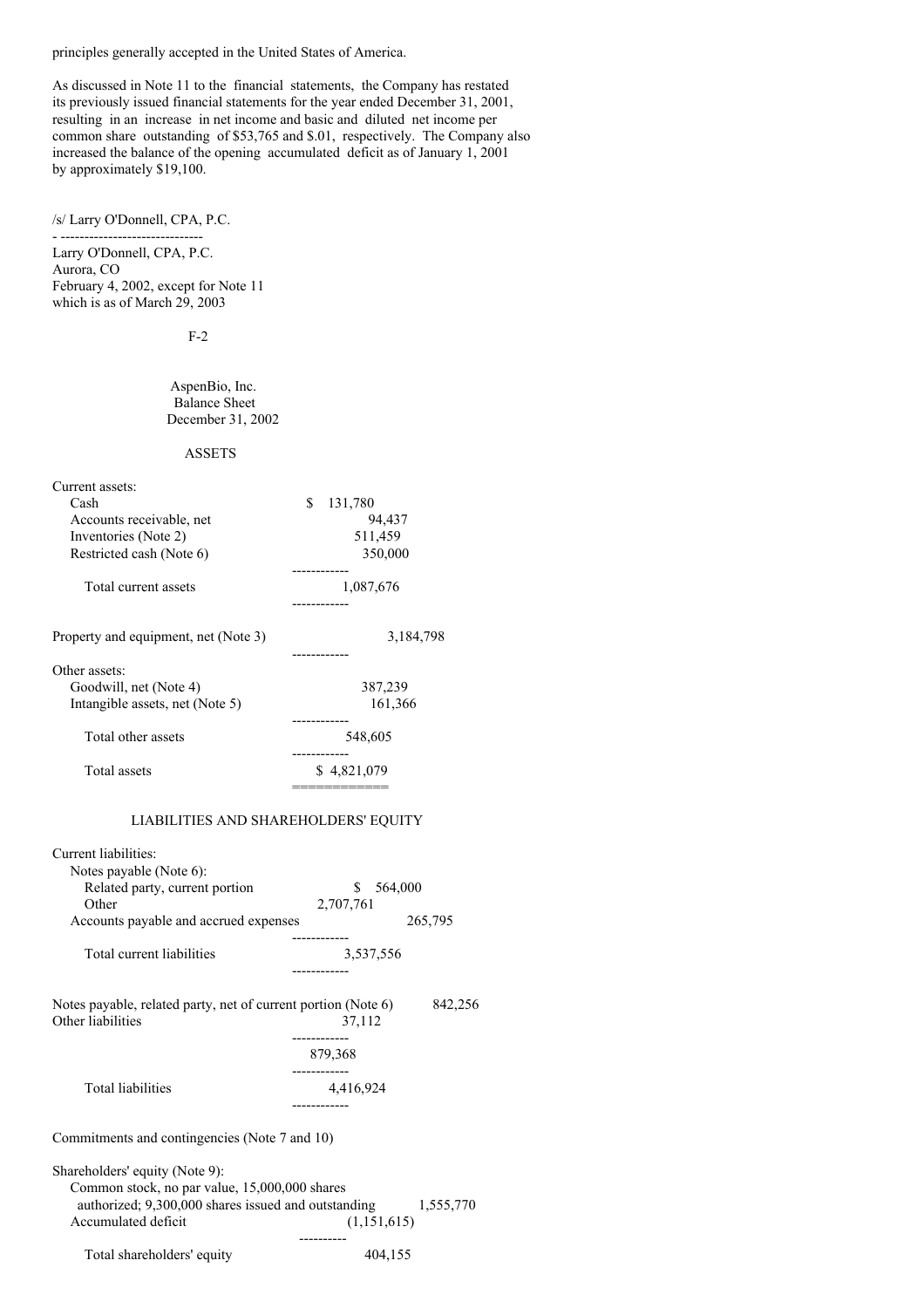------------

============

See notes to financial statements

F-3

<TABLE>

AspenBio, Inc. Statements of Operations Years ended December 31, 2002 and 2001

<CAPTION>

|                                                                                                                           |                | 2002 2001                                                |              |                |  |
|---------------------------------------------------------------------------------------------------------------------------|----------------|----------------------------------------------------------|--------------|----------------|--|
|                                                                                                                           |                |                                                          |              |                |  |
| $<\!\!S\!\!>$                                                                                                             |                | (as restated)<br>$\langle C \rangle$                     |              |                |  |
| <b>Sales</b>                                                                                                              |                | \$ 745,427 \$ 1,123,269                                  |              |                |  |
| Cost of sales                                                                                                             |                | 662,817 258,323<br>--------------         -------------- |              |                |  |
| Gross profit                                                                                                              |                | 82,610 864,946                                           |              |                |  |
| Operating expenses:<br>Selling, general and administrative 387,202 262,200<br>Research and development 622,460 351,983    |                |                                                          |              |                |  |
| Total operating expenses                                                                                                  | -------------- | 1,009,662 614,183                                        |              |                |  |
| Operating (loss) income                                                                                                   |                | $(927,052)$ 250,763                                      |              |                |  |
| Other (expense) income:<br>Interest income<br>Interest expense<br>Expenses incurred with registration statement (175,608) |                | 7,522<br>$(134,411)$ $(84,814)$                          |              |                |  |
| Total other (expense) income (302,497) (84,814)                                                                           | -------------- |                                                          |              |                |  |
| (Loss) income before income tax benefit (expense) (1,229,549) 165,949                                                     |                | -----------        ----------                            |              |                |  |
| Income tax benefit (expense) (Note 8)                                                                                     | ------------   |                                                          |              | 5,298 (11,000) |  |
| Net (loss) income                                                                                                         |                | $(1,224,251)$ \$ 154,949                                 |              |                |  |
| Basic and diluted (loss) earnings per share \$ (.13) \$ .02                                                               |                |                                                          |              |                |  |
| Basic and diluted weighted average shares outstanding 9,204,110 7,964,749                                                 |                |                                                          |              |                |  |
| PROFORMA INFORMATION ASSUMING THE COMPANY HAD<br><b>BEEN TAXED AS A REGULAR CORPORATION IN 2001:</b>                      |                |                                                          |              |                |  |
| Income before income taxes<br>Income taxes                                                                                |                | ------------                                             | \$<br>59,700 | 165,949        |  |
| Net income                                                                                                                |                | \$                                                       | 106,249      |                |  |

| Basic and diluted earnings per share |  |
|--------------------------------------|--|

==============

 $<$ /TABLE>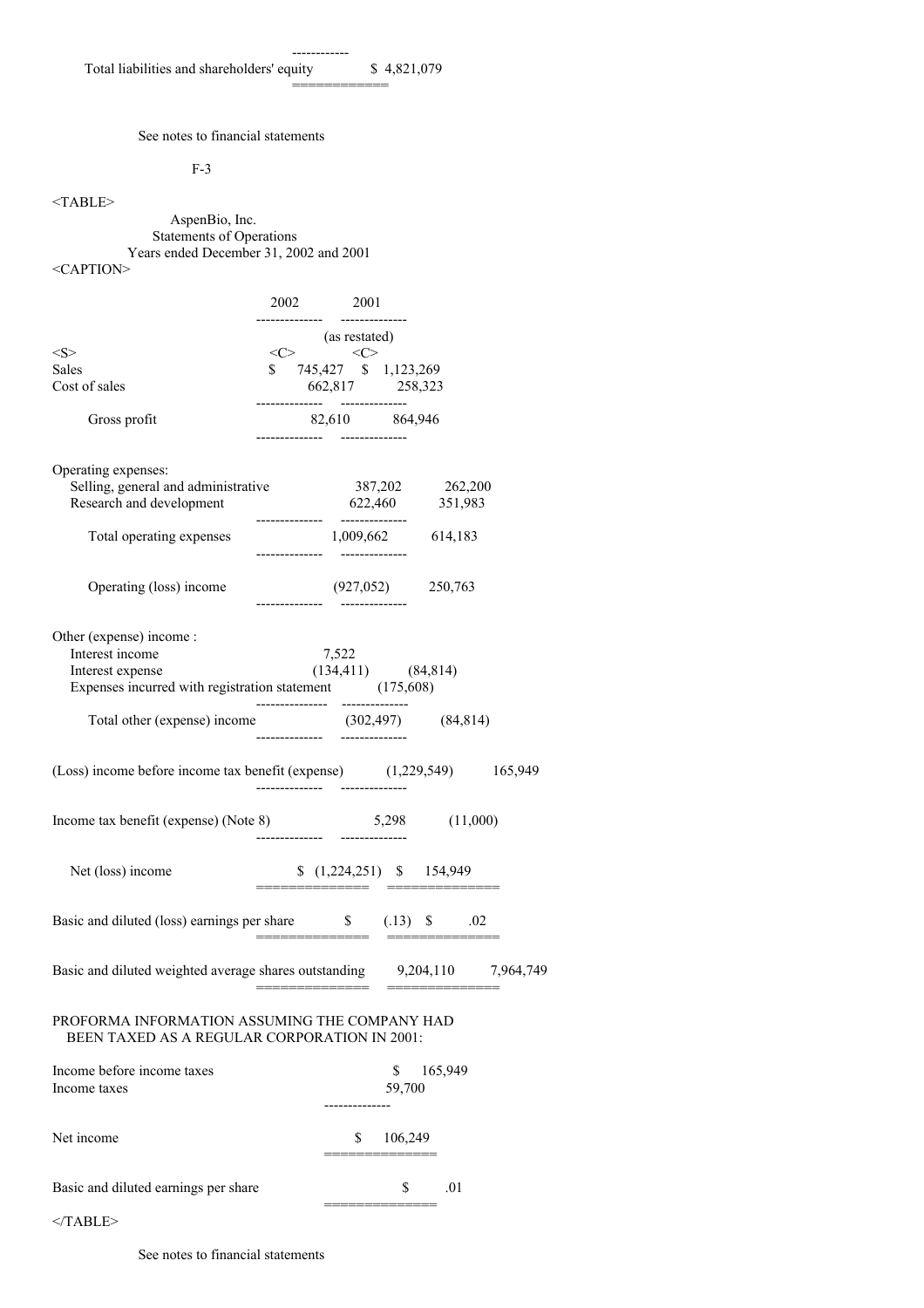# <TABLE>

# AspenBio, Inc.

Statements of Shareholders' Equity

Years ended December 31, 2002 and 2001

<CAPTION>

|                                                                        | Common Stock               | Retained<br>Deferred |                                                                                 |                                     | earnings                                                  |                          |
|------------------------------------------------------------------------|----------------------------|----------------------|---------------------------------------------------------------------------------|-------------------------------------|-----------------------------------------------------------|--------------------------|
|                                                                        | Shares Amount              |                      | consulting<br>cost                                                              | (accumulated<br>deficit)            | Total                                                     |                          |
| $<\!\!S\!\!>$<br>Balance, December 31, 2000<br>Adjustment, see Note 11 | ---------<br>$<\!\!C\!\!>$ | ----------           | ------------<br>$\langle C \rangle$ $\langle C \rangle$<br>5,432,798 \$ 500,000 | ------------<br><<><br>------------ | < <c><br/><math>(19,081)</math> <math>(19,081)</math></c> | \$ (63,232) \$ 436,768   |
| Balance, December 31, 2000,<br>as restated                             |                            | 5,432,798 500,000    |                                                                                 |                                     | $(82,313)$ 417,687                                        |                          |
| Issuance of common stock<br>for compensation                           |                            | 2,284,244 137,055    |                                                                                 |                                     |                                                           | 137,055                  |
| Issuance of common stock for cash 582,958                              |                            |                      | 280,874                                                                         |                                     |                                                           | 280,874                  |
| Issuance of common stock for cash and<br>warrants                      | 500,000                    | 300,000              |                                                                                 |                                     | 300,000                                                   |                          |
| Warrants issued for consulting services,<br>as restated                |                            | 43,840               | $\frac{1}{2}$ (43,840)                                                          |                                     |                                                           |                          |
| Amortization of deferred consulting<br>cost, as restated               |                            |                      | 10,960                                                                          |                                     | 10,960                                                    |                          |
| Net income, as restated                                                |                            |                      |                                                                                 |                                     | 154,949 154,949                                           |                          |
| Balance, December 31, 2001,<br>as restated                             |                            |                      | 8,800,000 1,261,769 (32,880)                                                    |                                     |                                                           | 72,636 1,301,525         |
| Issuance of common stock for cash                                      |                            | 500,000              | 300,000                                                                         |                                     |                                                           | 300,000                  |
| Dividends                                                              |                            | (48,999)             |                                                                                 |                                     | (48,999)                                                  |                          |
| Warrants issued for guarantee of<br>note payable                       |                            | 11,000               |                                                                                 |                                     | 11,000                                                    |                          |
| Warrants issued as discount on note payable                            |                            |                      | 32,000                                                                          |                                     |                                                           | 32,000                   |
| Amortization of deferred consulting cost                               |                            |                      |                                                                                 | 32,880                              |                                                           | 32,880                   |
| Net loss                                                               |                            |                      |                                                                                 |                                     | $(1,224,251)$ $(1,224,251)$                               |                          |
| Balance, December 31, 2002                                             |                            | 9,300,000            | \$1,555,770                                                                     | \$                                  | $\overline{0}$                                            | $(1,151,615)$ \$ 404,155 |
| $<$ /TABLE>                                                            |                            |                      |                                                                                 |                                     |                                                           |                          |
| See notes to financial statements                                      |                            |                      |                                                                                 |                                     |                                                           |                          |

# F-5

<TABLE>

AspenBio, Inc. Statements of Cash Flows Years ended December 31, 2002 and 2001

<CAPTION>

2002 2001

---------- ------------

(as restated)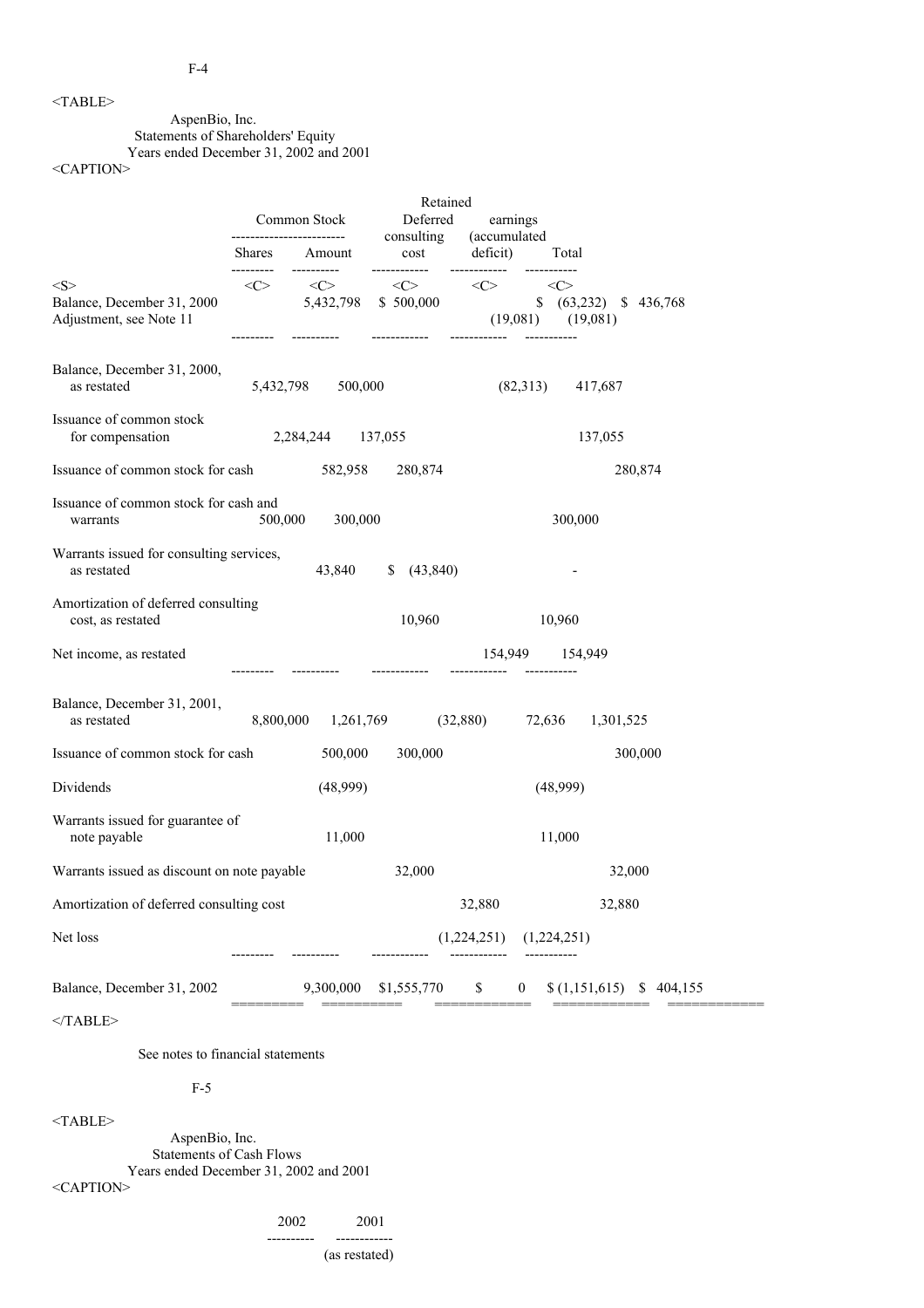| $<\leq>$                                                                                                    | <c></c>     | $<\!\!C\!\!>$             |                 |
|-------------------------------------------------------------------------------------------------------------|-------------|---------------------------|-----------------|
| Cash flows from operating activities                                                                        |             |                           |                 |
| Net (loss) income                                                                                           |             | $$(1,224,251)$ \\$154,949 |                 |
| Adjustments to reconcile net (loss) income to                                                               |             |                           |                 |
| net cash used by operating activities<br>Depreciation and amortization                                      |             | 121,413 103,196           |                 |
|                                                                                                             |             |                           |                 |
| Stock issued for compensation<br>Amortization of deferred consulting cost 32,880 10,960                     |             |                           |                 |
| Amortization of discount of note payable 16,000                                                             |             |                           |                 |
| Change in provision for doubtful accounts                                                                   |             | 1,600                     |                 |
| (Increase) decrease in:                                                                                     |             |                           |                 |
| Accounts receivable                                                                                         |             | 135,392 (190,664)         |                 |
| Inventories                                                                                                 |             | $120,302$ $(259,401)$     |                 |
| Prepaid expenses                                                                                            |             | 108,902 (33,320)          |                 |
| Other assets<br>Increase (decrease) in:                                                                     | 22,500      |                           |                 |
| Accounts payable and accrued liabilities 249,978 (45,195)                                                   |             |                           |                 |
| Accrued income taxes                                                                                        |             |                           | 11,000          |
|                                                                                                             |             |                           |                 |
|                                                                                                             |             |                           |                 |
| Net cash used by operating activities (415,284) (111,420)                                                   |             |                           |                 |
|                                                                                                             |             |                           |                 |
|                                                                                                             |             |                           |                 |
| Cash flows from investing activities                                                                        |             |                           |                 |
| Purchases of property and equipment (487,439) (33,758)<br>Purchases of intangible assets (119,091) (37,842) |             |                           |                 |
|                                                                                                             | ----------- |                           |                 |
|                                                                                                             |             |                           |                 |
| Net cash used by investing activities (606,530) (71,600)                                                    |             |                           |                 |
|                                                                                                             | ----------  |                           |                 |
|                                                                                                             |             |                           |                 |
| Cash flows from financing activities                                                                        |             |                           |                 |
| Proceeds from the issuance of notes payable                                                                 |             |                           |                 |
| and warrants                                                                                                | 1,191,442   |                           |                 |
| Repayment of notes payable $(362,614)$ $(81,677)$<br>Increase in restricted cash $(350,000)$                |             |                           |                 |
| Proceeds from issuance of common stock                                                                      |             |                           | 300,000 580,872 |
| Payment of dividends                                                                                        |             | (48,999)                  |                 |
|                                                                                                             |             |                           |                 |
|                                                                                                             |             |                           |                 |
| Net cash provided by financing activities                                                                   |             |                           | 729,829 499,195 |
|                                                                                                             |             |                           |                 |
|                                                                                                             |             |                           |                 |

  |  |  || Continued |  |  |  |
|  |  |  |  |
| $F-6$ |  |  |  |
|  |  |  |  |
| $<$ TABLE> |  |  |  |
| AspenBio, Inc. |  |  |  |
| Statements of Cash Flows (Continued) |  |  |  |
| Years ended December 31, 2002 and 2001 |  |  |  |
|  |  |  |  |
|  | 2002 | 2001 |  |
|  |  |  |  |
|  |  | (as restated) |  |
| $<\!\!S\!\!>$ | <<> | <<> |  |
|  |  |  |  |
| Net increase (decrease) in cash |  |  | $(291,985)$   $316,175$ |
|  |  |  |  |
|  |  |  |  |
| Cash at beginning of year |  | 423,765 107,590 |  |
|  | . | --------- |  |
| Cash at end of year |  | \$131,780 | \$423,765 |
|  | ======== |  | ======= |
|  |  |  |  |
| Supplemental disclosure of cash flow information |  |  |  |
| Cash paid during the year for |  |  |  |

| Cash paid during the year for |          |          |  |
|-------------------------------|----------|----------|--|
| Interest                      | \$97,000 | \$51,360 |  |
| Income taxes                  | 5.000    | -        |  |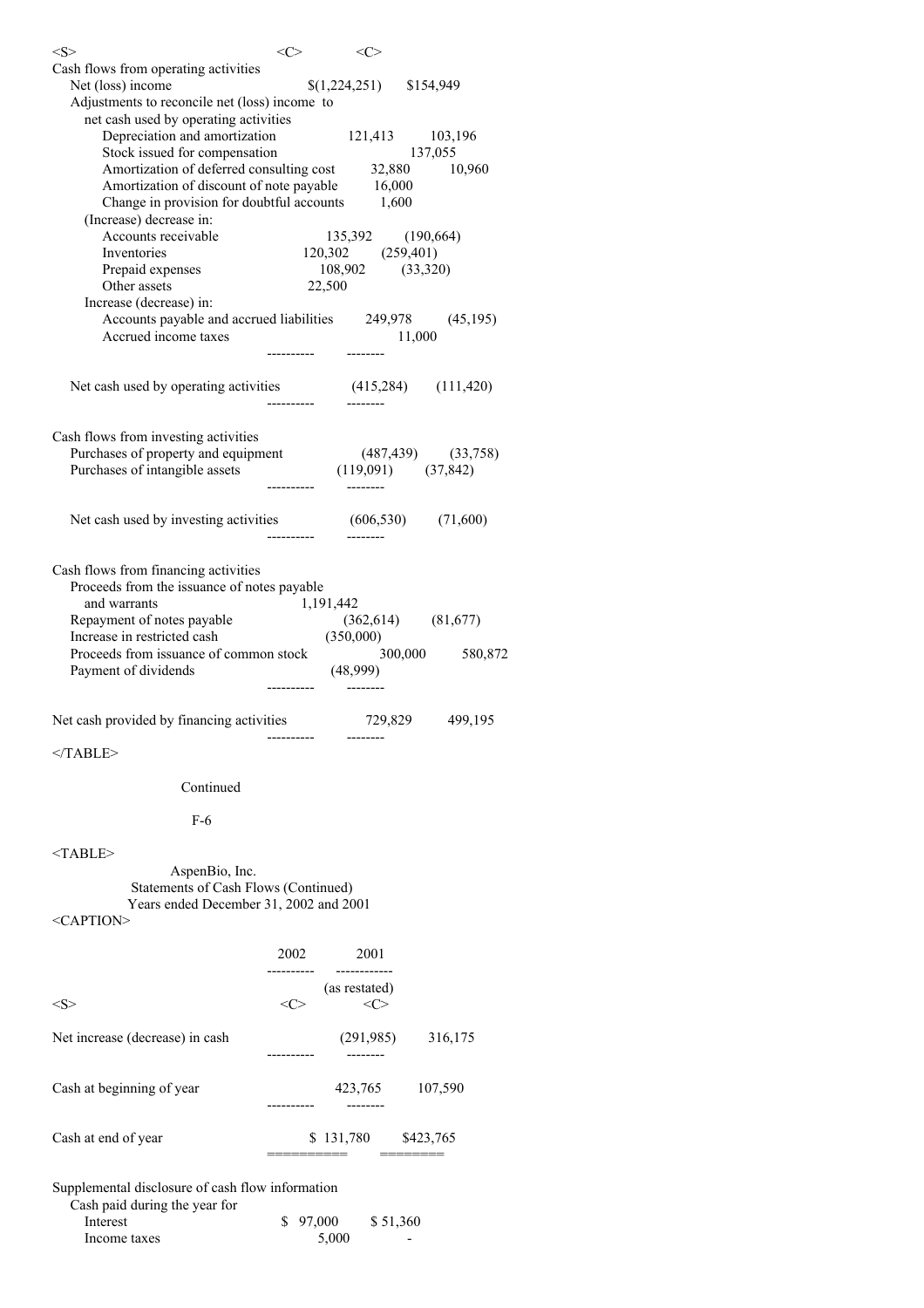Schedule of non-cash investing and financing transactions

| Warrants granted for consulting services               | \$43,840  |
|--------------------------------------------------------|-----------|
| Warrants issued for guarantee of note payable          | \$ 11,000 |
| Construction in progress financed by construction loan | 2.596.748 |
| $<$ TABLE>                                             |           |

See notes to financial statements

F-7

AspenBio, Inc. Years ended December 31, 2002 and 2001 Notes to financial statements

1. Organization, management's plans and summary of significant accounting policies:

Nature of operations:

AspenBio, Inc. (the "Company" or "AspenBio") was organized on July 24, 2000, and, on August 7, 2000 purchased the assets and liabilities of Vitro Diagnostic, Inc. The president and a shareholder of AspenBio was also the president and a shareholder of Vitro Diagnostic, Inc.

AspenBio is a biotechnology company that is a purifier of human and animal antigens, and manufactures over 30 products. The antigens are used as standards and controls in diagnostic test kits, antibody purification and in research projects. The research and development activities of the Company are primarily performed internally on new product technology.

Products being developed are currently projected for use in the diagnosis and treatment of animals. A new product, which has been developed, is an antigen pregnancy test for dairy cows.

## Management's plans:

The Company reported a net loss of \$1,224,251 in 2002 and net income of \$154,949 in 2001. At December 31, 2002, the Company has a working capital deficit of \$2,449,880. Management believes that the Company's on-going and long-term cash availability is sufficient to support operations for the next 12 months. Management's plans include the following:

- a. In March 2003, the Company entered into a global development and distribution agreement with an outside-third party to market the Company's bovine pregnancy test (Note 10). Upon execution of the agreement the Company received \$200,000. Although there is no certainty that the conditions as stated in the agreement will occur, management fully expects to meet the milestones as defined in the agreement and receive additional development payments of up to \$1,700,000 during 2003.
- b. The Company is currently negotiating with a bank to convert the construction loan of \$2,596,748 at December 31, 2002 to a long-term mortgage loan during 2003.
- c. In February 2003, the Company entered into a \$250,000 revolving line of credit (Note 10).
- d. The Company is currently evaluating private or public stock issuance possibilities although there is no assurance that these activities will be successful.

Revenue recognition and accounts receivable:

The Company recognizes revenue when product is delivered. The Company extends credit to customers generally without requiring collateral. The Company monitors its exposure for credit losses and maintains allowances for anticipated losses. The Company sells primarily throughout North America. At December 31, 2002, three customers in aggregate accounted for approximately 67% of total accounts receivable. For the year ended December 31, 2002, one customer accounted for 48% of total net sales, and for the year ended December 31, 2001 three customers accounted for 39%, 13% and 11%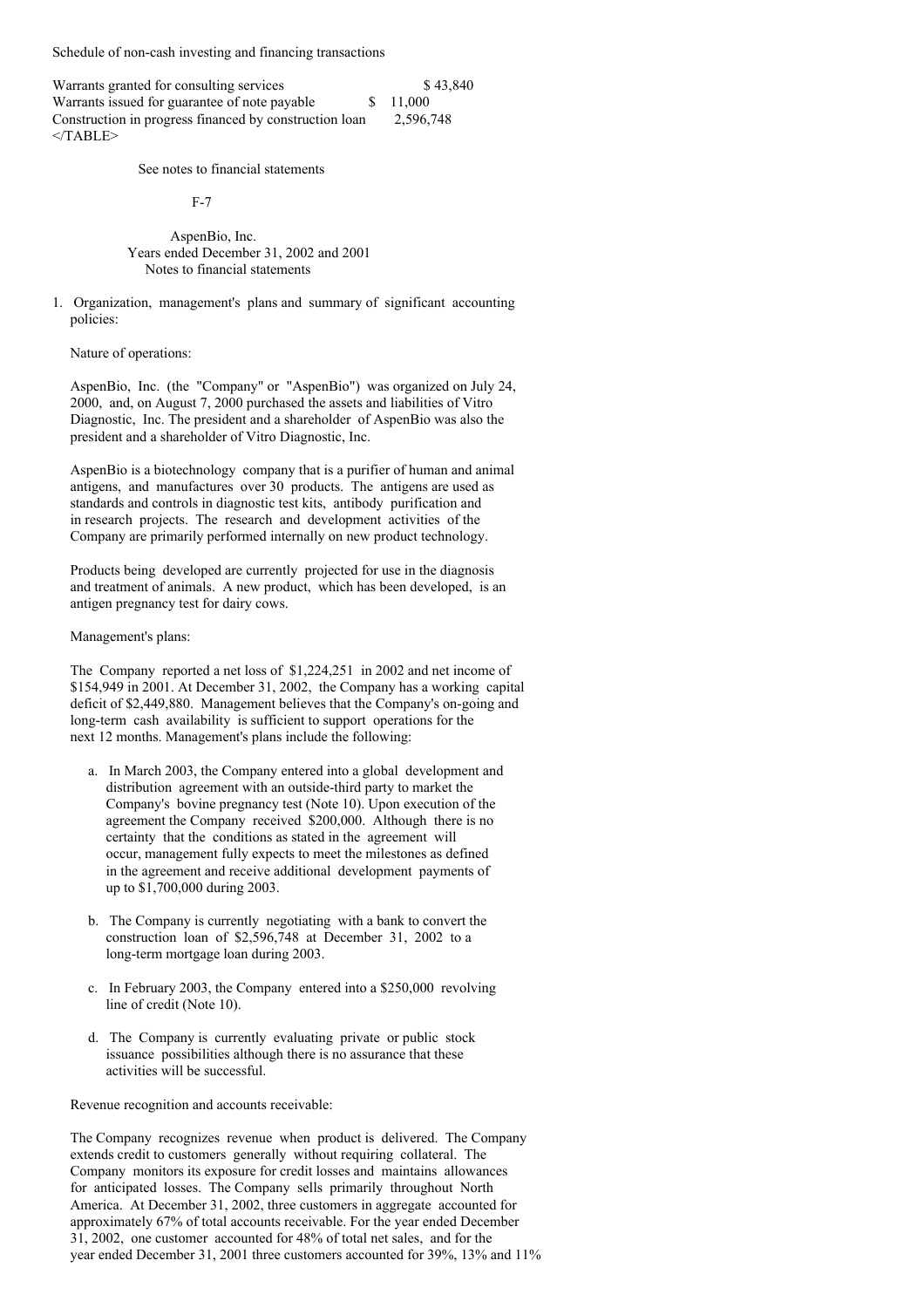### of total net sales.

Accounts receivable are stated net of an allowance for doubtful accounts of approximately \$1,600 at December 31, 2002.

### Inventories:

Inventories are stated at the lower of cost or market. Cost is determined on the first-in, first-out (FIFO) method. The elements of cost in inventories include materials, labor and overhead. The Company purchases substantially all of its raw materials from one supplier, for which management believes that there are other suppliers that could generally provide similar merchandise under substantially equivalent terms.

### Property and equipment:

Property and equipment is stated at cost and is depreciated using the straight-line method over the estimated useful lives of the assets, generally five years. Leasehold improvements are amortized over the shorter of the term of the lease or the useful life of the improvement, and have been fully amortized as of December 31, 2002.

F-8

1. Organization and summary of significant accounting policies (continued):

## Goodwill and other intangible assets:

Goodwill, arising from the initial formation of the Company represents the purchase price paid and liabilities assumed in excess of the fair market value of tangible assets acquired. In June 2001, the Financial Accounting Standards Board ("FASB") issued Statement of Financial Accounting Standards ("SFAS") No. 142, Goodwill and Other Intangible Assets. Effective January 1, 2002, SFAS No. 142 no longer allows the amortization of goodwill and intangible assets with indefinite useful lives. SFAS No. 142 requires that these assets be reviewed for impairment at least annually, or whenever there is an indication of impairment. Intangible assets with finite lives will continue to be amortized over their estimated useful lives and reviewed for impairment in accordance with SFAS No. 144, Accounting for the Impairment or Disposal of Long-Lived Assets.

SFAS No. 142 requires companies to allocate goodwill to identifiable reporting units, which are then tested for impairment using a two-step process detailed in the statement. The first step requires comparing the fair value of each reporting unit with its carrying amount, including goodwill. If the fair value exceeds the carrying amount, goodwill of the reporting unit is considered not impaired, and the second step of the impairment test is not necessary. If the fair value of the reporting unit does not exceed the carrying amount, the second step of the goodwill impairment test must be performed to measure the amount of impairment loss, if any. This step requires the allocation of the fair value of the reporting unit to the reporting unit's assets and liabilities (including any unrecognized intangible assets) as if the reporting unit had been acquired in a business combination and the fair value of the reporting unit was the price paid to acquire the reporting unit. The excess of the fair value of the reporting unit over its re-evaluated net assets would be the new basis for the reporting unit's goodwill, and any necessary goodwill write down to this new value would be recognized as an impairment expense.

The Company adopted SFAS No. 142 on January 1, 2002 and completed the first step of the transitional goodwill impairment test as required under the statement. It was determined that the Company has one reporting unit. The fair value of the reporting unit exceeded the carrying value of the reporting unit and accordingly, as of that date, there was no goodwill impairment. The Company also performed a goodwill impairment test in the fourth quarter of 2002 and determined that there was no goodwill impairment as of that test date. A goodwill impairment test will be performed annually in the fourth quarter or upon significant changes in the Company's business environment.

Impairment of long-lived assets: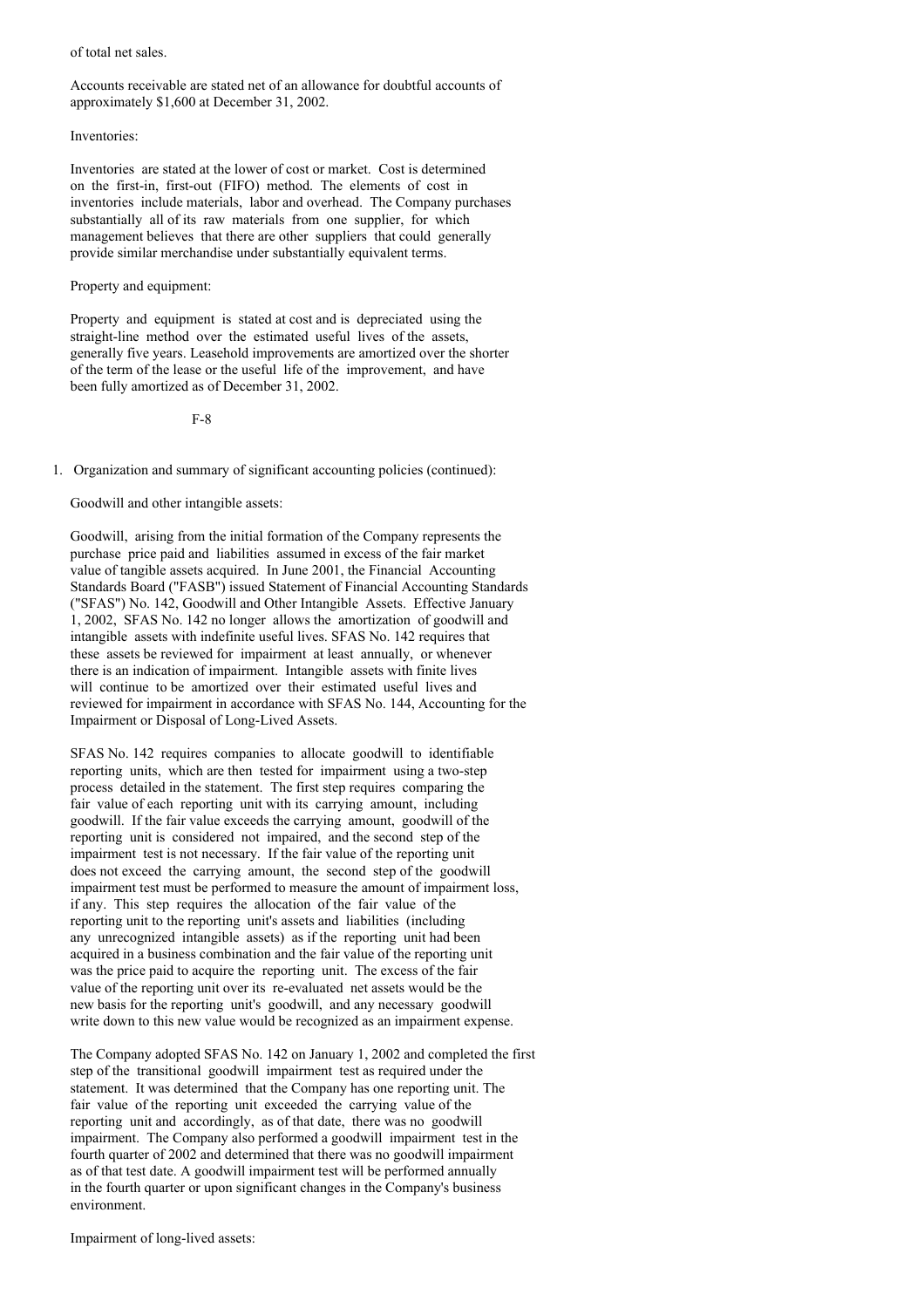In August 2001, the FASB issued SFAS No. 144, Accounting for the Impairment or Disposal of Long-Lived Assets, which addresses financial accounting and reporting for the impairment or disposal of long-lived assets. While SFAS No. 144 supersedes SFAS No. 121, Accounting for the Impairment of Long-Lived Assets and for Long-Lived Assets to Be Disposed Of, it retains many of the fundamental provisions of that Statement. The Company adopted SFAS No. 144 on January 1, 2002 with no material impact to its financial statements.

Shipping and handling fees and costs:

The Company records shipping and handling fees billed to customers as revenue, and shipping and handling costs incurred by the Company in cost of sales.

F-9

1. Organization and summary of significant accounting policies (continued):

Research and development:

Research and development costs are charged to expense as incurred.

Use of estimates:

The preparation of financial statements in conformity with accounting principles generally accepted in the United States of America requires management to make estimates and assumptions that affect reported amounts of assets and liabilities and disclosure of contingent assets and liabilities at the date of the balance sheet and the reported amounts of revenue and expenses during the reporting periods. Actual results could differ significantly from those estimates.

Fair value of financial instruments:

The fair value of the notes payable, related party, is not practicable to estimate, due to the related party nature of the underlying transactions. The carrying amounts of the Company's other financial instruments approximate fair value because of their variable interest rates and short maturities. The fair value of the letter of credit approximates the fees paid to obtain the instrument.

Much of the information used to determine fair values is highly subjective and judgmental in nature and, therefore the results may not be precise. In addition, estimates of cash flows, risk characteristics, credit quality and interest rates are all subject to change. Since the fair values are estimated as of the balance sheet date, the amounts, which will actually be realized or paid upon settlement or maturity of the various instruments, could be significantly different.

Income taxes

At inception, the Company, with the consent of its shareholders, elected under the Internal Revenue Code to be an S corporation. In lieu of corporation income taxes, the shareholders of an S corporation are taxed on their proportionate share of the Company's taxable income. Therefore, no provision or liability for federal income taxes has been provided from inception to August 1, 2001. On August 1, 2001, the Company revoked its S corporation election.

The Company accounts for income taxes under the provisions of SFAS No. 109, Accounting for Income Taxes. Under the asset and liability method of SFAS No. 109, deferred tax assets and liabilities are recognized for the future tax consequences attributable to differences between the financial statement carrying amounts of existing assets and liabilities and their respective tax bases and operating loss and tax credit carryforwards. Deferred tax assets and liabilities are measured using enacted tax rates expected to apply to taxable income in the years in which those temporary differences are expected to be recovered or settled. Under SFAS No. 109, the effect on deferred tax assets and liabilities of a change in tax rates is recognized in operations in the period that includes the enactment date. A valuation allowance is required to the extent any deferred tax assets may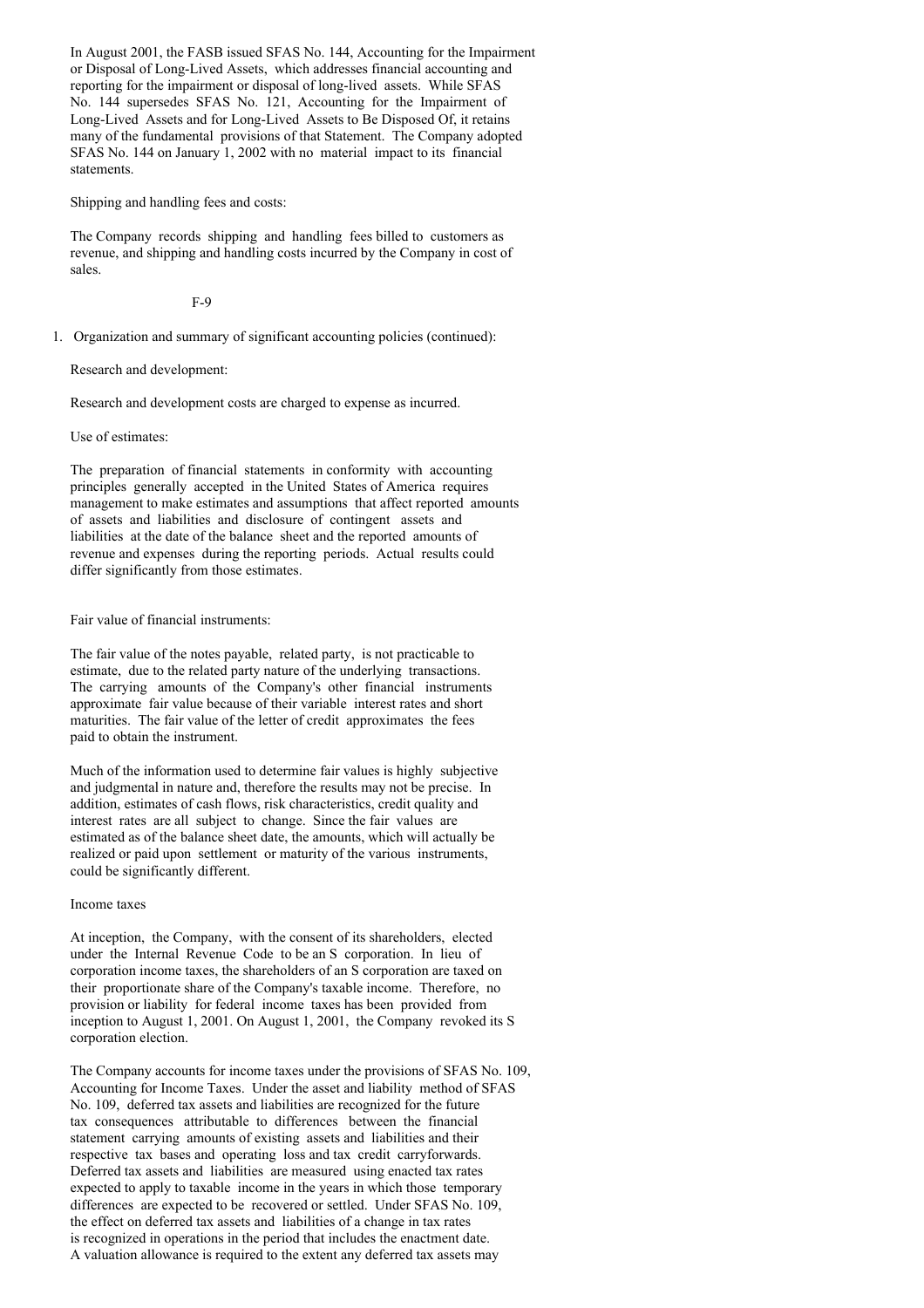F-10

### 1. Organization and summary of significant accounting policies (continued):

Stock-based compensation:

SFAS No. 123, Accounting for Stock Based Compensation, defines a fair-value-based method of accounting for stock-based employee compensation plans and transactions in which an entity issues its equity instruments to acquire goods or services from non-employees, and encourages but does not require companies to record compensation cost for stock-based employee compensation plans at fair value. The Company has chosen to account for employee stock-based compensation using the intrinsic value method prescribed in Accounting Principles Board Opinion No. 25 ("APB No. 25"), Accounting for Stock Issued to Employees, and related interpretations. Accordingly, employee compensation cost for stock options is measured as the excess, if any, of the estimated fair value of the Company's stock at the date of the grant over the amount an employee must pay to acquire the stock. The Company has provided pro forma disclosures of net income as if the fair value based method of accounting for stock-based compensation, as prescribed by SFAS No. 123, had been applied. Options issued to non-employees or directors for services are accounted for in accordance with SFAS No. 123.

### Income (loss) per share:

Basic earnings (loss) per share includes no dilution and is computed by dividing net earnings (loss) available to shareholders by the weighted average number of common shares outstanding for the period. Diluted earnings per share reflect the potential dilution of securities that could share in the Company's earnings. The dilutive effect of options and warrants was not sufficient to change the basic amounts per share disclosed in the year ended December 31, 2001 and in 2002 the options and warrants are anti-dilutive.

Comprehensive income:

SFAS No. 130, Reporting Comprehensive Income, requires disclosure of comprehensive income, which includes certain items not reported in the statement of income, including unrealized gains and losses on available-for-sale securities and foreign currency translation adjustments. During the years ended December 31, 2002 and 2001, the Company did not have any components of comprehensive income to report.

Recently issued accounting pronouncements:

In June 2001, the Financial Accounting Standards Boards (FASB) issued SFAS No. 143, Accounting for Asset Retirement Obligations. SFAS No. 143 addresses financial accounting and reporting for obligations associated with the retirement of tangible long-lived assets and the associated asset retirement costs. This statement requires that the fair value of a liability for an asset retirement be recognized in the period in which it is incurred if a reasonable estimate of fair value can be made. The associated asset retirement costs are capitalized as part of the carrying value of the long-lived asset. This statement is effective for fiscal years beginning after June 15, 2002. The Company is currently addressing the impact, if any, that SFAS No. 143 may have on the financial condition or results of operations of the Company.

In November 2002, the FASB issued Interpretation No. 45, Guarantor's Accounting and Disclosure Requirements for Guarantees, including Indirect Guarantees of Indebtedness of Others. This Interpretation elaborates on the disclosures to be made by a guarantor in its financial statements about its obligations under certain guarantees that it has issued. It also requires that a guarantor recognize, at the inception of a guarantee, a liability for the fair value of the obligation undertaken in issuing the guaranty. Under prior accounting principles, a guarantee would not have been recognized as a liability until a loss was probable and reasonably estimable. The disclosure requirements are effective for financial statements for periods ending after December 15, 2002. The initial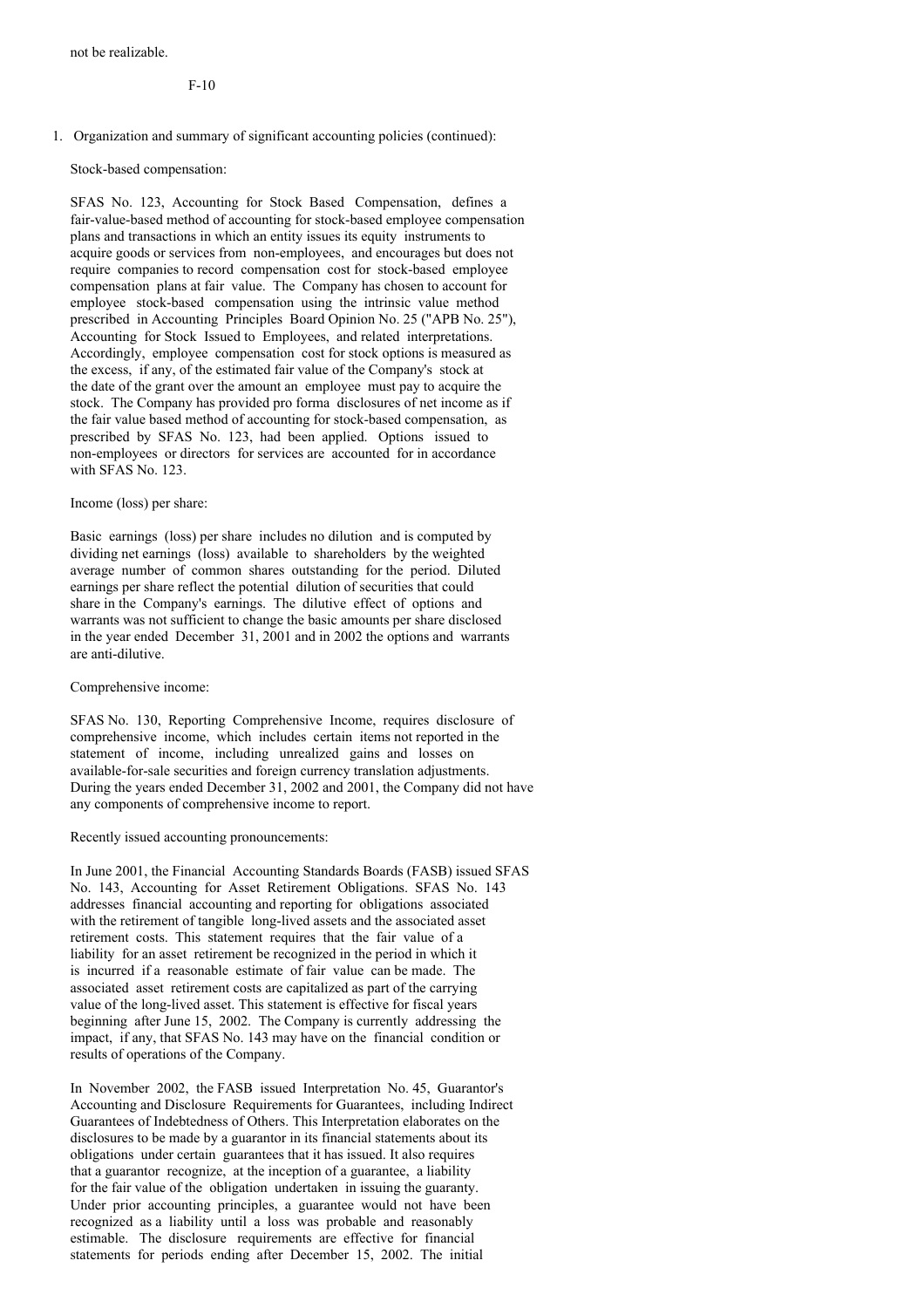recognition and initial measurement provisions of this Interpretation are applicable on a prospective basis to guarantees issued or modified after December 31, 2002. The Company is currently addressing the impact, if any, Interpretation No. 45 may have on the financial condition or results of operations of the Company.

F-11

# Reclassifications:

Certain amounts reported in the 2001 financial statements have been reclassified to conform to the 2002 presentation.

## 2. Inventories:

Inventories consist of the following at December 31, 2002:

| Raw materials    | \$157,375 |
|------------------|-----------|
| Finished goods   | 348,234   |
| Goods in process | 5.850     |
|                  |           |
|                  | \$511,459 |
|                  |           |

## 3. Property and equipment:

Property and equipment consist of the following at December 31, 2002:

| Construction in progress      | \$2,949,960 |  |  |  |
|-------------------------------|-------------|--|--|--|
| Laboratory equipment          | 335,144     |  |  |  |
| Office equipment              | 60,966      |  |  |  |
| Leasehold improvements        | 27,645      |  |  |  |
|                               |             |  |  |  |
| 3,373,715                     |             |  |  |  |
| Less accumulated depreciation |             |  |  |  |
| and amortization              | 188,917     |  |  |  |
|                               |             |  |  |  |
| \$3,184,798                   |             |  |  |  |
|                               |             |  |  |  |

#### 4. Goodwill

Goodwill at December 31, 2002 is \$387,239, which is deductible for tax purposes. As a result of the adoption of SFAS No. 142, there was no goodwill amortization expense recorded for the year ended December 31, 2002. Amortization expense and net income of the Company for the year of initial application and prior year follows:

|                                                              | 2002       |    | 2001          |     |                                    |
|--------------------------------------------------------------|------------|----|---------------|-----|------------------------------------|
|                                                              | --------   |    |               |     |                                    |
|                                                              |            |    | (as restated) |     |                                    |
| Reported net (loss) income<br>Add back goodwill amortization |            |    |               |     | $(1,224,251)$ \$ 154,949<br>60,712 |
| Adjusted net (loss) income                                   |            |    |               |     | $(1,224,251)$ \$ 215,661           |
| Basic and diluted (loss) earnings per share:                 |            |    |               |     |                                    |
| Reported net (loss) income                                   |            | S. | $(.13)$ \$    |     | .02                                |
| Add back goodwill amortization                               |            |    |               |     | .01                                |
| Adjusted net (loss) income per share-basic                   |            |    |               |     |                                    |
| and diluted                                                  | \$(.13) \$ |    |               | .03 |                                    |
|                                                              |            |    |               |     |                                    |



5. Intangible and other assets:

Intangible and other assets consist of the following at December 31, 2002: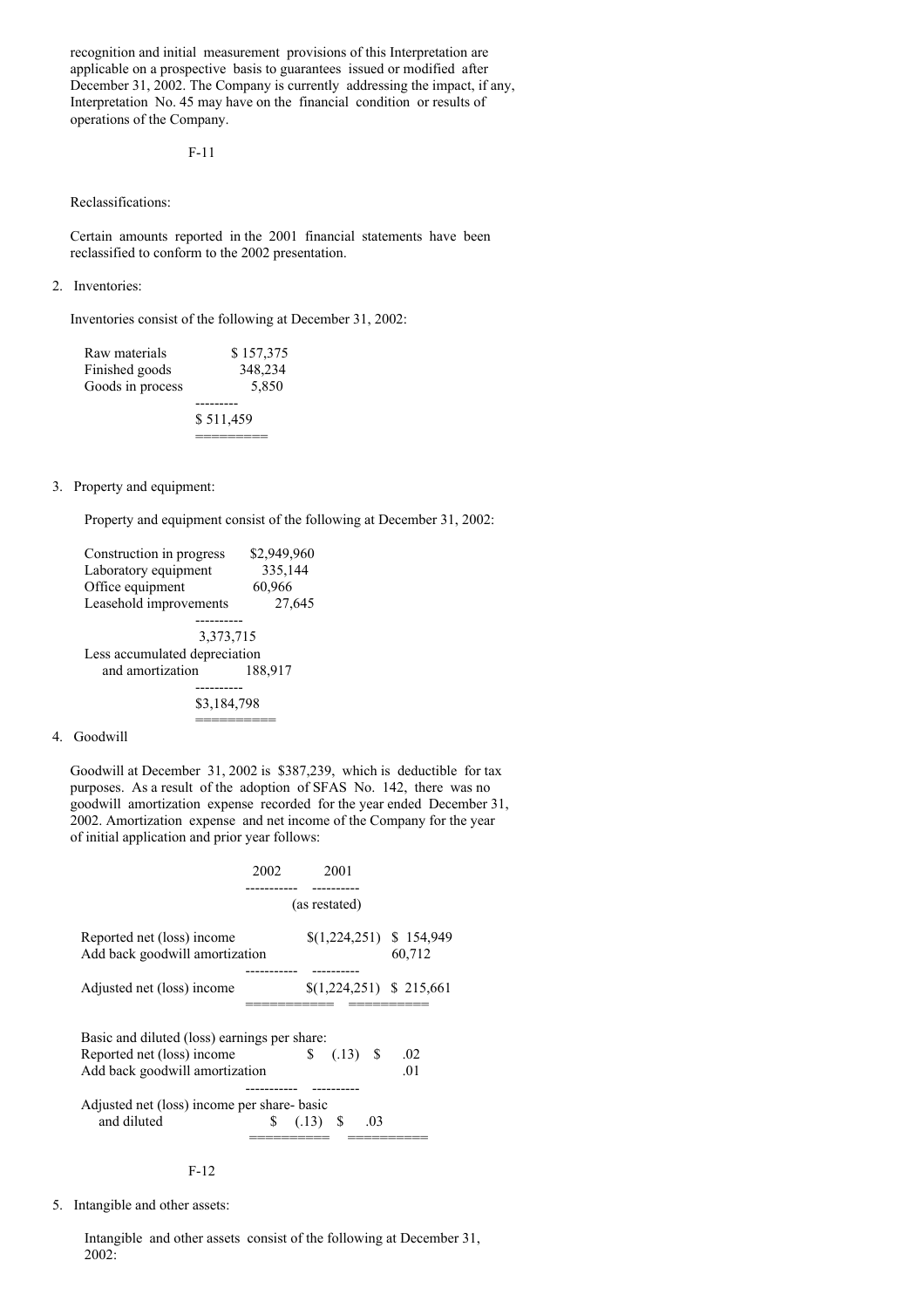Patent and trademark applications \$ 126,934 Deferred loan costs 40,013 Other 14,425  $- - -$ 181,372 Less accumulated amortization 20,006 --------- \$ 161,366 =========

The Company capitalizes legal costs and filing fees associated with obtaining patents on its new discoveries. Once the patents have been issued, the Company will amortize these costs over the shorter of the legal life of the patent or its estimated economic life. Loan costs are being amortized over the one year term of the related loan using the straight-line method.

Notes payable consists of the following at December 31, 2002:

| Line of credit, interest at<br>bank's daily periodic rate<br>(16.75% at December 31, 2002)                                                                                                                                                                                   | \$ 33,072 |
|------------------------------------------------------------------------------------------------------------------------------------------------------------------------------------------------------------------------------------------------------------------------------|-----------|
| Construction loan (maximum draw \$3,250,000), interest<br>at the Wall Street Journal<br>prime rate plus 1% with a<br>floor of 6%, due July 1, 2003;<br>collateralized by first deed<br>of trust on building and<br>\$350,000 restricted cash;<br>guaranteed by a shareholder | 2,596,748 |
| Note payable, interest at 10.75%,<br>payable in monthly installments,<br>including interest, of \$9,053,<br>due October 2003, collateralized<br>by specific equipment, guaranteed<br>by the president of the Company and<br>the president's spouse                           | 77,941    |
| Note payable, shareholder; interest<br>at 8%, \$80,000 due December 31, 2003,<br>\$50,000 due April 15, 2004, final<br>principal and interest due<br>April 15, 2005; unsecured                                                                                               | 267,501   |
| Note payable, shareholder;<br>interest at 8%, due April<br>15, 2005; unsecured<br>$F-13$                                                                                                                                                                                     | 29,755    |
|                                                                                                                                                                                                                                                                              |           |
| Note payable, shareholder; \$500,000<br>note payable, net of \$16,000<br>unamortized discount, interest<br>at 6%, effective interest rate<br>at 12%, principal<br>and interest due July 6,<br>2003 convertible to common stock                                               | 484,000   |
| Note payable, shareholder; interest<br>at 8%, principal and interest due<br>May 5, 2004; unsecured                                                                                                                                                                           | 625,000   |

<sup>6.</sup> Notes payable: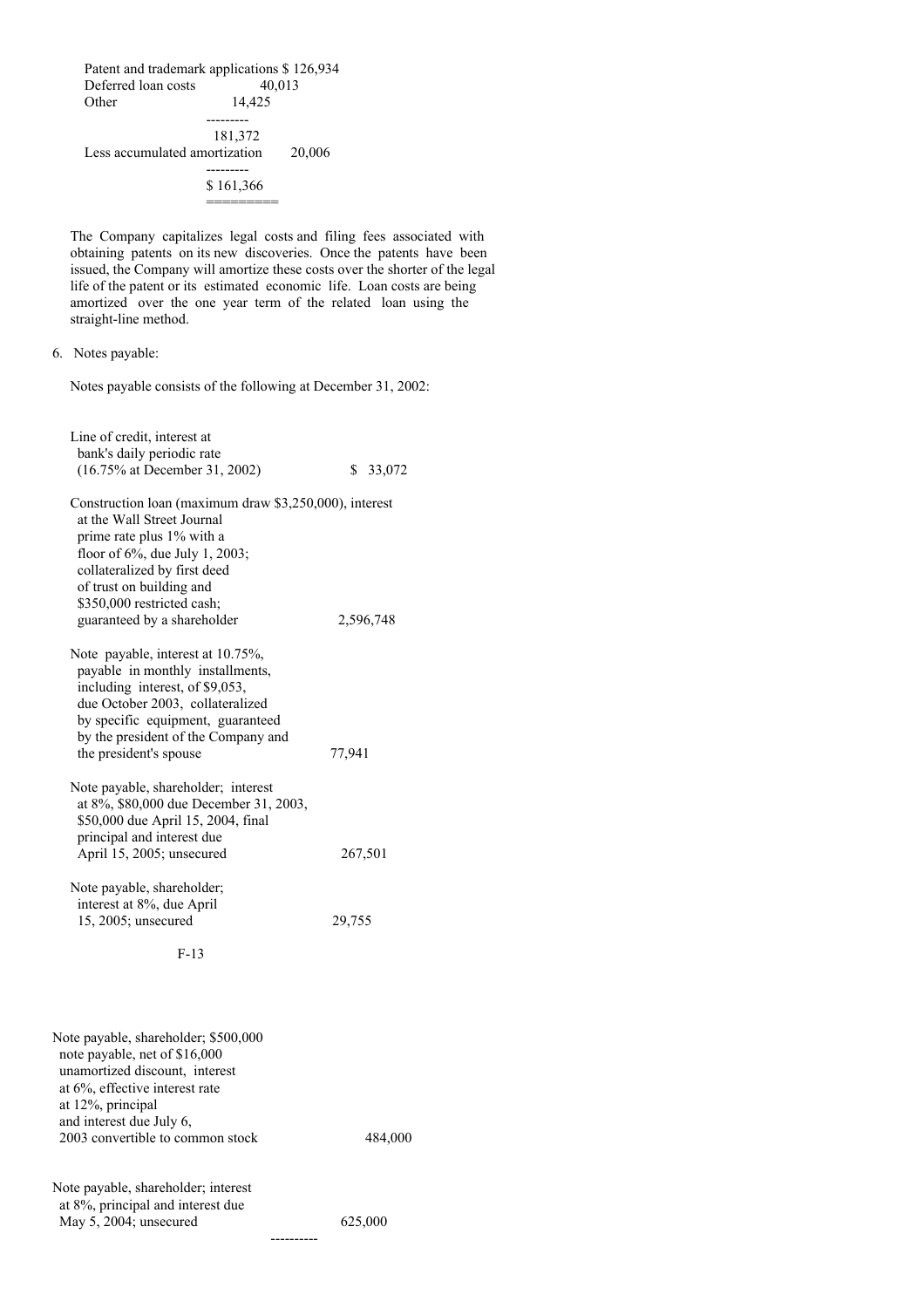\$ 842,256 ==========

----------

In connection with the construction loan, the Company was required to obtain a \$395,593 letter of credit naming the Town of Castle Rock Public Works Department as the beneficiary. The letter of credit serves as a performance bond on the construction of the building. At December 31, 2002, no amounts were outstanding under this letter of credit.

During the year ended December 31, 2002, total interest expense on this loan of \$21,431 was capitalized to construction in progress.

Minimum annual principal payments due on outstanding debt are as follows:

Year ending December 31,

| 2003<br>2004<br>2005 | 3,271,761<br>\$<br>675,000<br>167,256 |
|----------------------|---------------------------------------|
|                      | --------                              |
| Total                | 4,114,017<br><sup>\$</sup>            |

During the years ended December 31, 2002 and 2001, interest expense of approximately \$66,700 and \$34,700, respectively, was incurred on notes payable to shareholders. At December 31, 2002, accrued interest expense, shareholders is approximately \$52,000.

## 7. Commitments and contingencies:

Development and license agreements:

The Company entered into three separate agreements under which the Company obtained exclusive proprietary rights to certain patents, licenses and technology to manufacture, market and sell newer developed products. Under the agreements, the Company is obligated to make quarterly royalty payments and milestone payments, as defined, based on a percentage of sales of the products through the fourth year of commercial sales. For two of the agreements, for the years ended December 31, 2002 and 2001, there were no such commercial sales. Under one of the agreements, the Company paid the annual minimum royalty of \$25,000, which is to be credited against future earned royalties.

In addition, under one of the agreements, the Company is to fund research over a two-year period. Total research payments of \$70,000 were expensed as research and development expense for the year ended December 31, 2002. An additional \$70,000 is payable in 2003.

The agreements may be terminated by the Company with 30 days notice and without future obligations.

F-14

8. Income taxes:

Income taxes at the federal statutory rate are reconciled to the Company's actual income taxes as follows:

### 2002 2001

#### -------- -------- (as restated)

Federal income tax (benefit) expense at statutory rate  $\qquad \qquad$  \$(418,000) \$ 56,400 State income tax net of federal tax effect (24,600) 3,300 Permanent items (21,000) (19,300)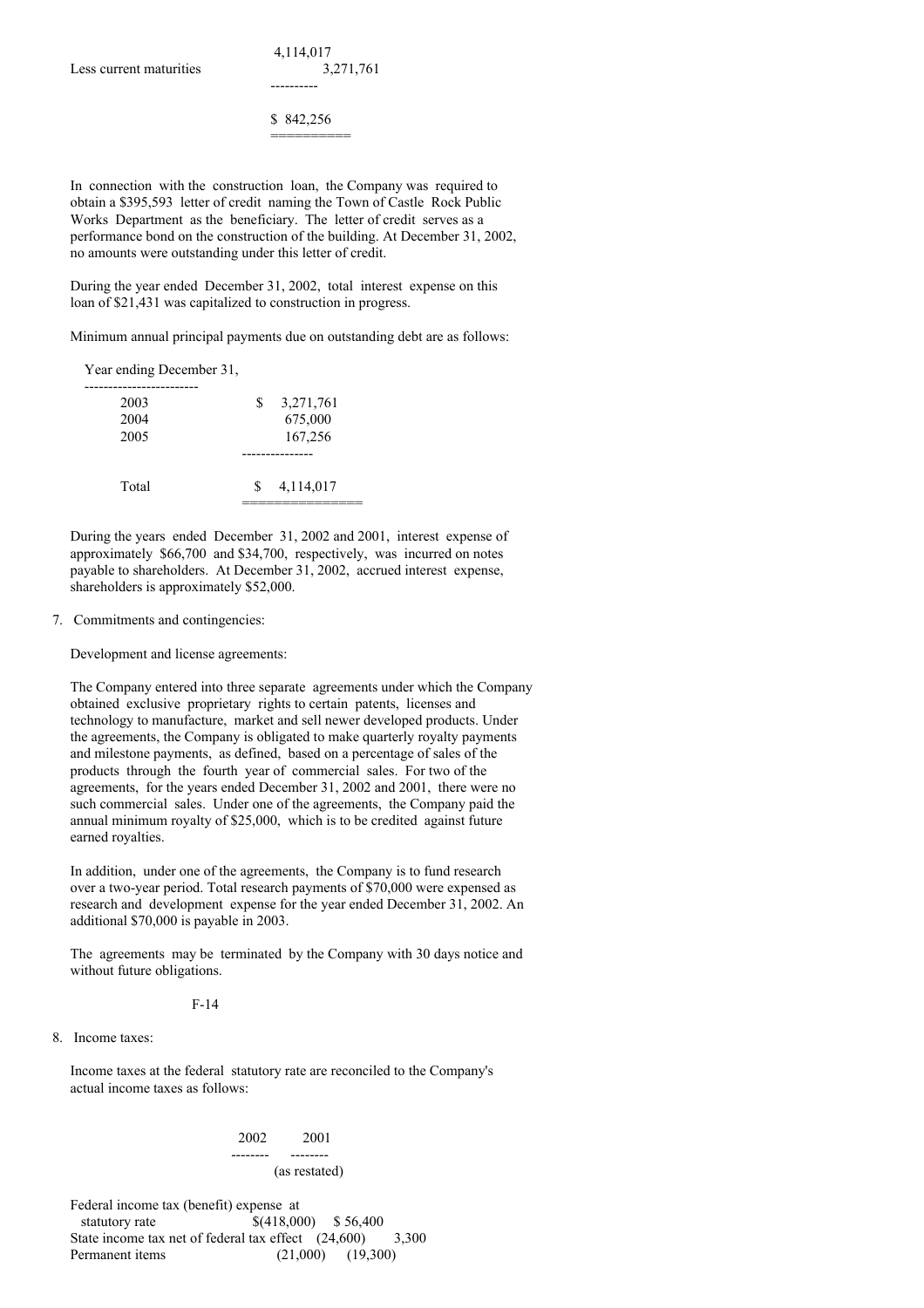Effect of graduated rates (10,000) Effect of S Corporation election (19,400) Valuation allowance  $463,600$ -------- --------

\$ - \$ 11,000 ======== ========

As of December 31, 2002 the Company has net operating loss carryforwards of approximately \$1,320,000 for federal and state tax purposes, which are available to offset future taxable income, if any, expiring in December 2022. A valuation allowance was recorded at December 31, 2002 due to the uncertainty of realization of deferred tax assets in the future.

The tax effects of temporary differences that give rise to significant portions of deferred tax assets and liabilities at December 31, 2002 are as follows:

| Current deferred tax assets (liabilities):       |               |
|--------------------------------------------------|---------------|
| Net operating loss carryforwards                 | 475,200<br>S. |
| Research and development tax credit carryforward | 62,300        |
| Accounts receivable, due to allowance            | 600           |
| Goodwill                                         | (10, 800)     |
|                                                  |               |
| Deferred tax asset                               | 527,300       |
| Valuation allowance                              | (527,300)     |
|                                                  |               |
| Net current deferred tax asset                   |               |
|                                                  |               |

### 9. Shareholders' equity:

### Stock options:

In 2002, the Board of Directors of the Company adopted the 2002 Stock Incentive Plan for the benefit of certain employees and consultants. The Company has reserved 900,000 shares of its common stock for options which may be issued under the plan. The Plan is administered by an option committee. The exercise prices of the options are determined by the option committee and are established at the fair value of the Company's common stock at the date of grant. The option committee determines the term of each option, the number of shares for which each option is granted and the rate at which each option is exercisable. Options are granted with terms not to exceed 10 years.

### F-15

During 2002, the Company granted options to purchase 250,000 shares at \$1.25 per share to certain key employees. The options vest 25% per year over four years and expire in 2012. Of the 250,000 options granted in 2002, 200,000 were forfeited during 2002. At the dates of the grants, the exercise prices of the options were equal to the estimated fair value of the Company's common stock, as determined by management. Therefore, no compensation expense has been recorded for the options granted.

Prior to the establishment of the 2002 Stock Incentive Plan, on August 1, 2001, the Board of Directors granted options to two directors to acquire 200,000 shares of common stock for \$1 per share. The options were fully vested on December 31, 2001 and expire August 1, 2006.

A summary of the status of the Company's stock options as of December 31, 2002 and 2001, and changes during the years then ended, is presented below:

|                                               | 2002                                            | 2001                                            |  |
|-----------------------------------------------|-------------------------------------------------|-------------------------------------------------|--|
|                                               | Weighted<br>Average<br>Exercise<br>Shares Price | Weighted<br>Average<br>Exercise<br>Shares Price |  |
| Outstanding, beginning of year 200,000 \$1.00 |                                                 |                                                 |  |
| Granted                                       | 250,000 \$ 1.25                                 | 200,000 \$1.00                                  |  |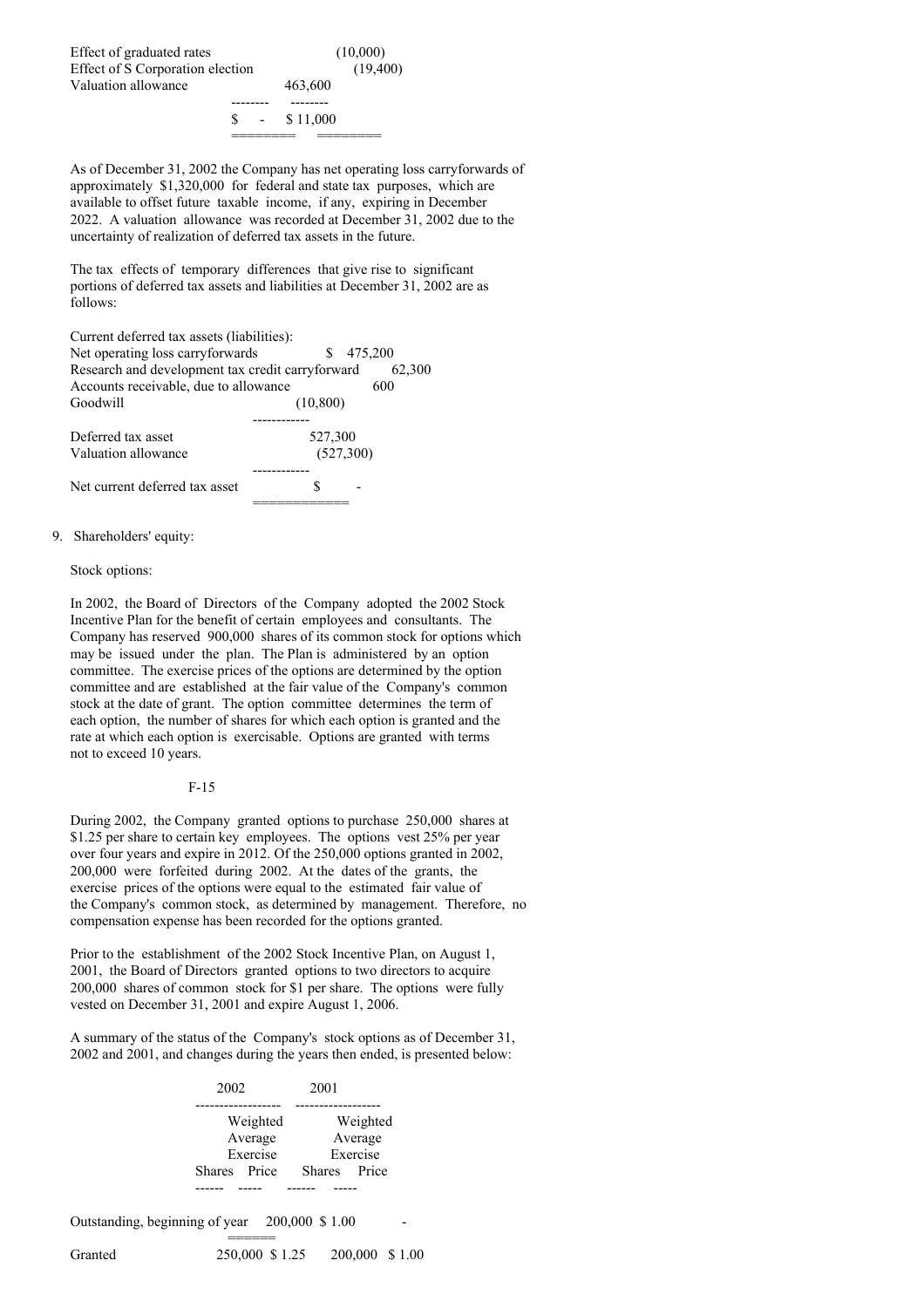| Exercised                                      |                 |                |                |
|------------------------------------------------|-----------------|----------------|----------------|
| Forfeited                                      | 200,000 \$1.25  |                |                |
|                                                |                 |                |                |
| Outstanding, end of year                       | 250,000 \$ 1.05 | 200,000 \$1.00 |                |
| Options exercisable end of year 200,000 \$1.00 |                 |                | 200,000 \$1.00 |
|                                                |                 |                |                |

Compensation expense for the year ended December 31, 2002, as computed under the fair value based method , consistent with the guidance of SFAS No. 123, was not material.

====== ======

If the Company had elected to recognize compensation expense based upon the fair value of the options at the date of grant for awards granted in 2001 the Company's net income and earnings per share would have approximated the pro forma amounts below:

|                      | 2001          |
|----------------------|---------------|
|                      |               |
|                      | (as restated) |
| Net income:          |               |
| As reported          | \$154,949     |
| Pro forma net income | \$121,020     |
| Earnings per share:  |               |
| As reported          | S<br>.02      |
| Pro forma net income |               |

The weighted-average fair value of the options granted in 2002 and 2001 are estimated on the date of grant using the Black-Scholes option pricing model as follows:

| 2002 |          |       |
|------|----------|-------|
|      |          |       |
|      |          |       |
|      | $2.65\%$ | 3.7%  |
|      | 5        |       |
|      | 172%     | 5%    |
|      | $0\%$    | $0\%$ |
|      |          | 2001  |

F-16

Common stock purchase warrants:

In 2002 the Company issued a total of 375,000 warrants. The warrants entitled the holders to exercise their warrants and purchase common stock for a \$1.50 per share at any time through July 2003. The warrants contain a cashless exercise option whereby the holders can receive a reduced number of shares of stock upon exercise of the warrant in lieu of payment of the exercise price.

On December 28, 2001, the Company entered into an agreement to sell 1,000,000 shares of common stock and 830,000 warrants to purchase common stock at \$1.00 per share for total consideration of \$600,000 and a consulting contract. The Company has allocated 330,000 warrants to the consulting contract. Upon signing the agreement, the Company received \$300,000. Upon completion of specified conditions, the remaining \$300,000 was received by the Company in March 2002. The Company assigned \$43,840 of the proceeds to the consulting contract, which was completed in 2002. The warrants are currently exercisable and expire in January 2007.

### F-17

10. Subsequent events:

# Revolving line of credit:

In February 2003, the Company entered into a one-year \$250,000 revolving line of credit agreement with interest at the New York prime rate plus 1% (with an interest rate floor of 6.5%). The line of credit is collateralized by the assets of the Company and guaranteed by the president of the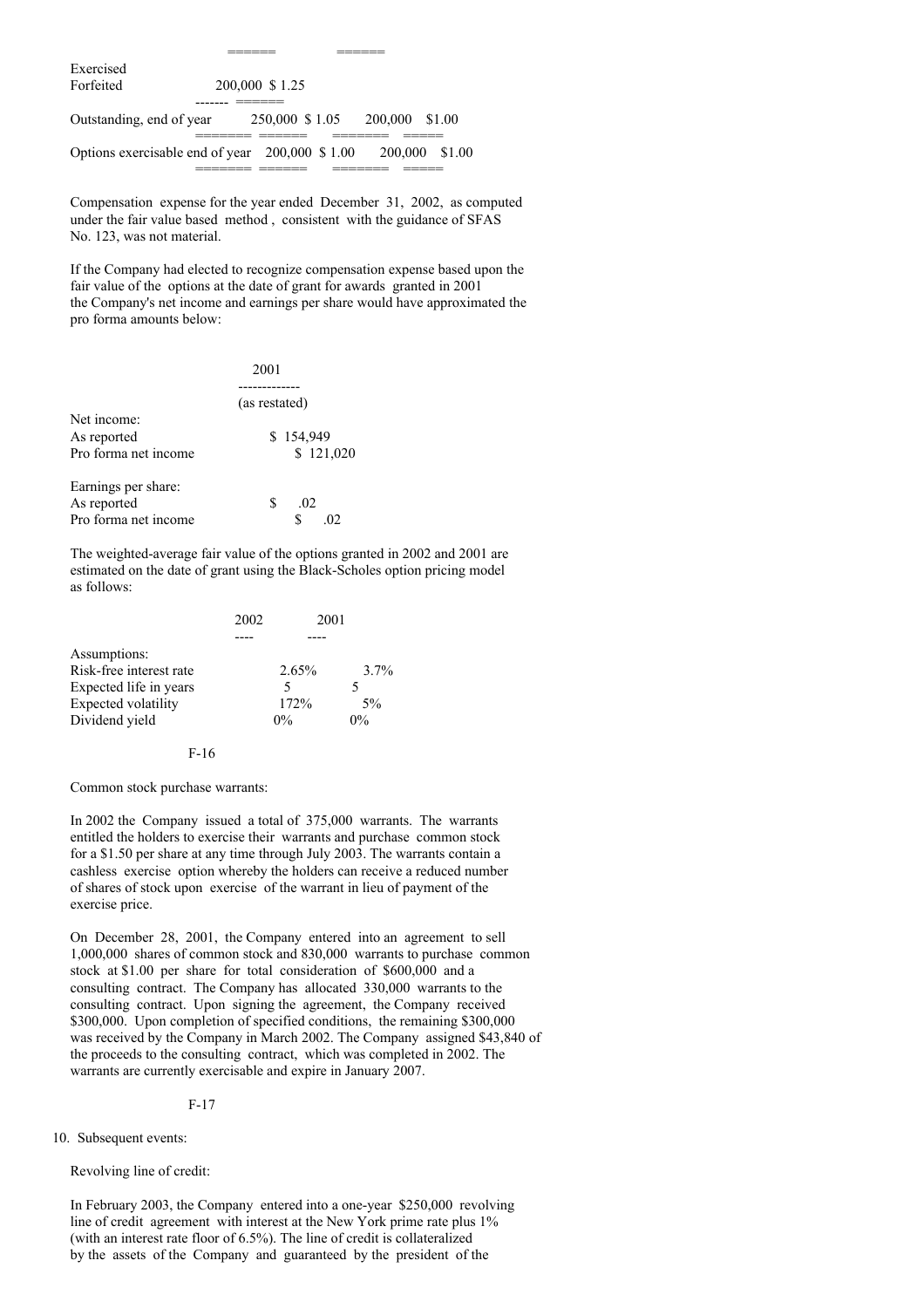Company.

#### Global Development and Distribution Agreement:

In March 2003, the Company entered into a global development and distribution agreement with an outside third-party. The agreement provides the third party with exclusive rights to market and distribute the Company's new, patent-pending diagnostic blood test. The test is designed to be used approximately 18 days after insemination to determine the early pregnancy status of dairy and beef cattle. AspenBio is currently in the final phase of product development and expects to complete a large-scale field trial to validate the accuracy and reliability of the pregnancy test in U.S. dairy herds in July 2003.

#### 11. Restatements:

In 2002, based upon an evaluation of its finished goods inventory, the Company made a determination that labor and overhead had been excluded from the price of finished goods in prior periods. As reported in the Company's 2001 financial statements, the Company disclosed that in its acquisition of the assets and liabilities from Vitro Diagnostics, Inc. in August 2000, the Company acquired inventory at a value of \$140,315. Based on management's further analysis and evaluation, it was determined that the acquired inventory was understated by \$194,883, and that goodwill was overstated by an equal amount. In addition, the Company became aware of certain inventory items that were valued incorrectly at December 31, 2001. Management has determined that these inventory items were overstated by approximately \$47,500. Finally, in 2001, the Company granted warrants for consulting services performed during the period from October 2001 through March 2002. As a result, for the year ended December 31, 2001, the Company has recorded consulting expense of approximately \$11,000 associated with these warrants.

The Company has restated its previously issued financial statements for the year ended December 31, 2001, resulting in an increase in the net income and basic and diluted net income per common share outstanding of \$53,765 and \$.01, respectively. The Company also increased the balance of the opening retained earnings accumulated deficit as of January 1, 2001 by approximately \$19,100, resulting from the allocation of labor and overhead discussed above.

F-18

## ITEM 8. CHANGES IN AND DISAGREEMENTS WITH ACCOUNTANTS ON ACCOUNTING AND FINANCIAL DISCLOSURE.

On December 20, 2002, we dismissed Larry O'Donnell, CPA, P.C. ("O'Donnell") as our principal accountant. The decision to change accountants was approved by our Board of Directors.

The Reports of O'Donnell on our financial statements for either of the past two fiscal years ended December 31, 2001 and 2000 did not contain an adverse opinion or disclaimer of opinion, and were not qualified or modified as to uncertainty, audit scope or account principles.

We do not believe there were disagreements with O'Donnell for the years ended December 31, 2000 and 2001 and for interim periods through December 20, 2002 on any matter of accounting principles or practices, financial statement disclosure, or auditing scope or procedure, which disagreement, if not resolved to the satisfaction of O'Donnell would have caused O'Donnell to make reference to the subject matter of the disagreement in connection with its reports.

We have provided a copy of our Report on Form 8-KA to O'Donnell and requested that O'Donnell furnish a letter addressed to the Commission stating whether O'Donnell agrees with the statements made by us and, if not, stating the respects in which it does not agree. A letter from O'Donnell was included as Exhibit 16.1 to our Report on Form 8-KA, stating its agreement with the statements made by us in that Report.

On December 20, 2002, we engaged Gelfond Hochstadt Pangburn, P.C. ("GHP") as our certifying accountants to audit our financial statements for the fiscal year ending December 31, 2002. During our two most recent fiscal years and the interim period prior to our agreement to engage GHP as our principal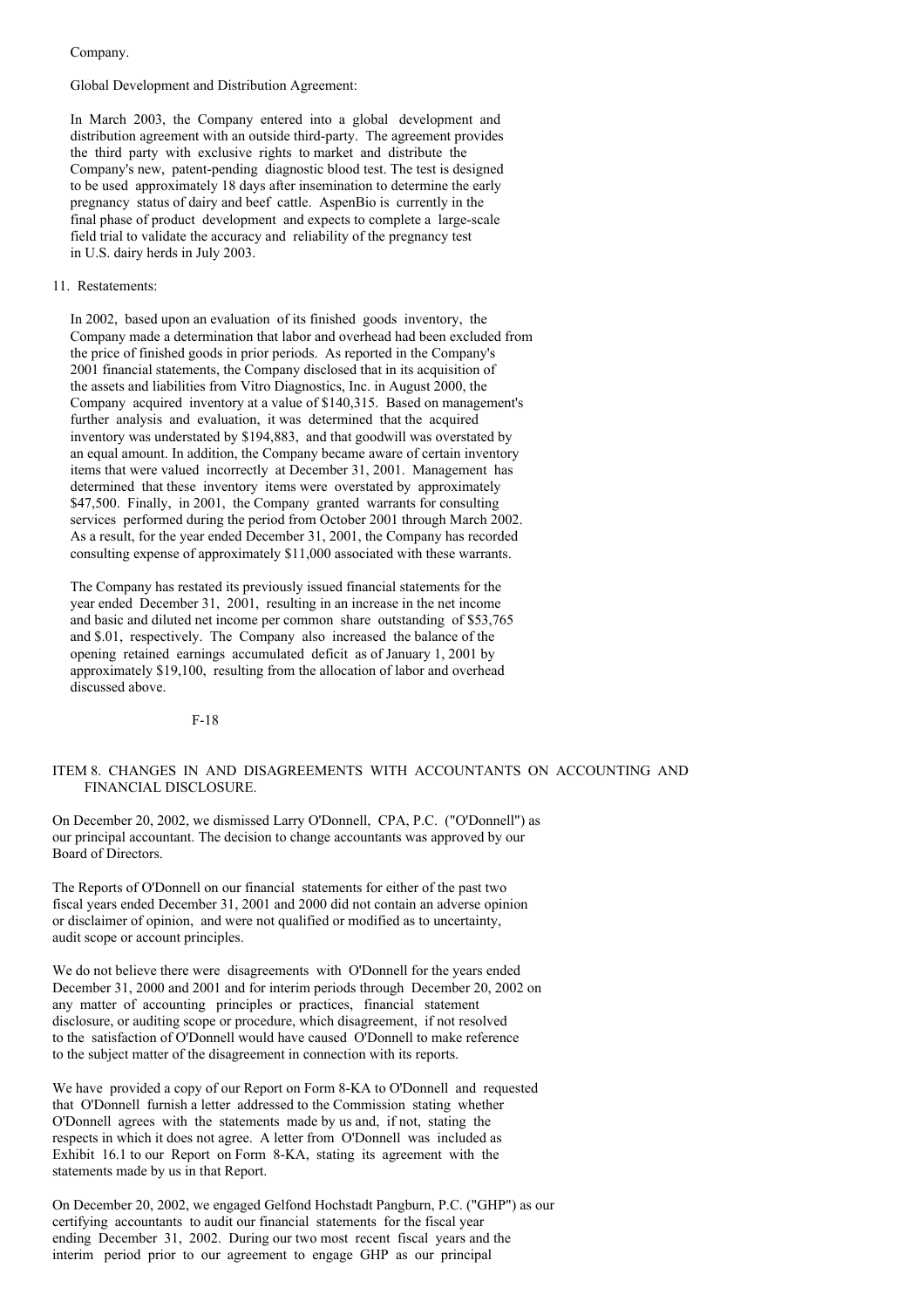accountants, neither we nor anyone on our behalf has consulted GHP on either (i) the application of accounting principles to any transaction (completed or proposed) or (ii) the type of audit report that might be rendered on our financial statements, or (iii) any matter that was either the subject of a disagreement or reportable event as such terms are defined in Item 304 of Regulation S-B.

We have delivered a copy of the Report on Form 8-KA to GHP and requested GHP to furnish us with a letter addressed to the Commission stating whether GHP agrees with the statements made by us, and, if not, stating the respects in which it does not agree. A letter from GHP was included as Exhibit 16.2 to the Report on Form S-8K, stating GHP's agreement with the statements made by us in this Report.

32

PART III --------

Information concerning matters in Items 9, 10, 11 and 12 is being incorporated by reference into a definitive proxy statement, which is expected to be filed within 120 days after the close of our fiscal year.

# ITEM 13. EXHIBITS, FINANCIAL STATEMENT SCHEDULES, AND REPORTS ON FORM 8-K

| <b>EXHIBIT</b><br>NO. | <b>DESCRIPTION</b>                                                                                                                                                                               |
|-----------------------|--------------------------------------------------------------------------------------------------------------------------------------------------------------------------------------------------|
|                       | 3.1 Articles of Incorporation of the Registrant filed<br>July 24, 2000                                                                                                                           |
|                       | 3.1.1 Articles of Amendment to the Articles of Incorporation of the<br>Registrant filed December 26, 2001                                                                                        |
|                       | 3.2 Bylaws of the Registrant                                                                                                                                                                     |
|                       | 4.1(a) Specimen Certificate of Common Stock                                                                                                                                                      |
|                       | (b) Specimen Warrant and Agreement to Amend Warrants                                                                                                                                             |
|                       | 10.1 Agreement for Purchase of Assets and Assumption of<br>Liabilities by and among Vitro Diagnostics, Inc.,<br>Erik Van Horne, James Musick, AspenBio, and Roger Hurst,<br>dated August 7, 2000 |
|                       | 10.2(a) Securities Purchase Agreement, dated December 28, 2001,<br>between AspenBio and Cambridge Holdings, Ltd.                                                                                 |
|                       | 10.3 Investor Rights Agreement, dated December 28, 2001, between<br>AspenBio and Cambridge Holdings, Ltd.                                                                                        |
|                       | --------------<br>10.4(a) Consulting Agreement, dated December 28, 2001, between<br>AspenBio and Cambridge Holdings, Ltd.                                                                        |
|                       | (b) Letter, dated March 14, 2002, confirming performance and<br>termination of the Consulting Agreement                                                                                          |
|                       | 10.5 Shareholders Agreement, dated December 28, 2001, among<br>AspenBio, Cambridge Holdings and Roger Hurst                                                                                      |
|                       | 10.6 Amended Investor Rights Declaration dated December 28, 2001,<br>between AspenBio and Shareholders of AspenBio                                                                               |
|                       | 10.7 2002 Stock Incentive Plan                                                                                                                                                                   |
|                       | 10.8 Technology Transfer Agreement, dated October 29, 2001 between<br>AspenBio and the University of Wyoming**                                                                                   |
|                       | 10.9 License Agreement for Determination of Pregnancy Status<br>of Ungulates, dated September 25, 2001, between AspenBio<br>and the Idaho Research Foundation Inc.                               |

- -----------------------------------------------------------------------------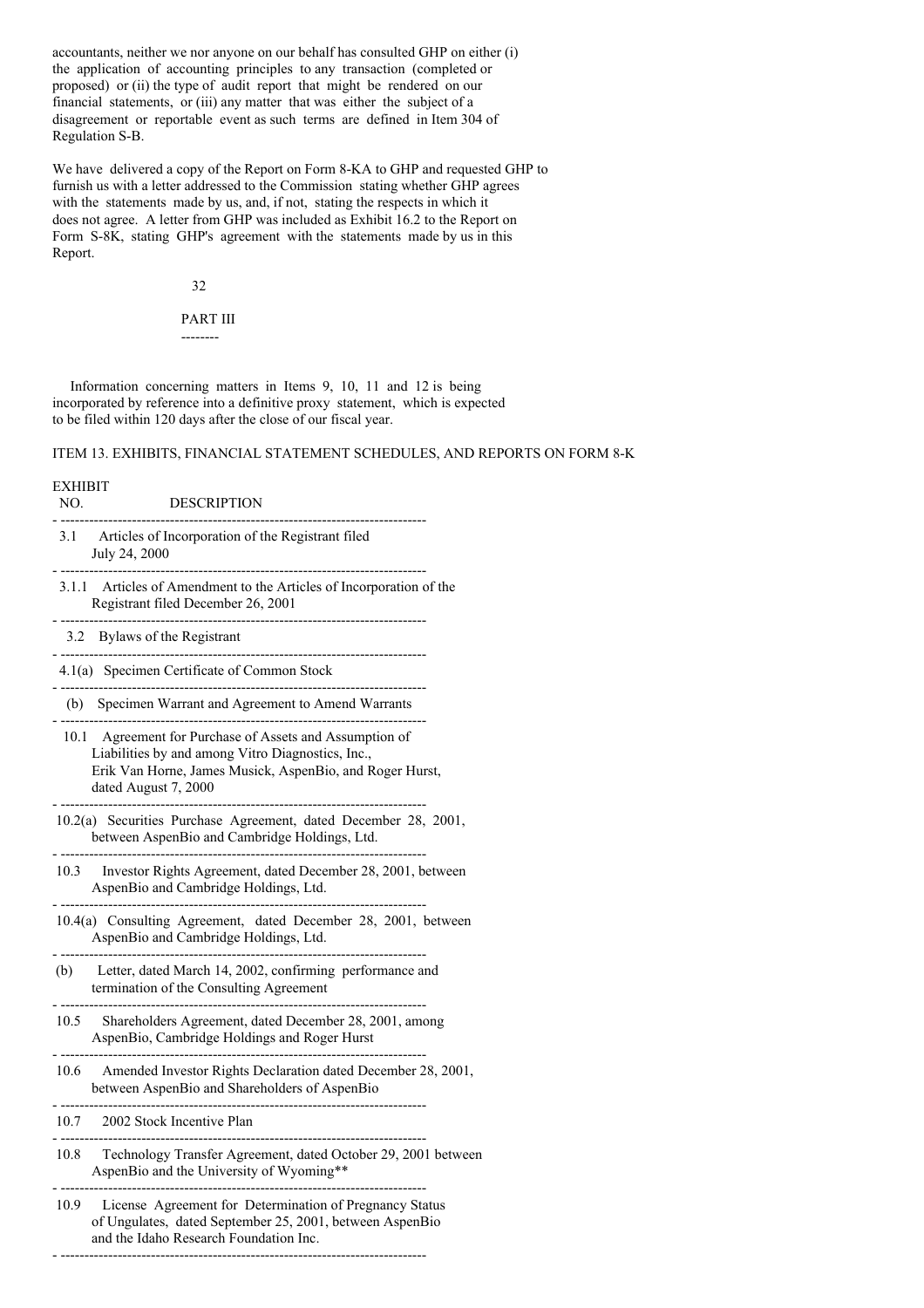- 10.10 Promissory Note, dated August 7, 2000, made by AspenBio to Roger D. Hurst and Amended and Restated Promissory Note, dated April 1, 2002
- 10.11 Promissory Note, dated April 1, 2002 made by AspenBio to Roger D. Hurst.

- -----------------------------------------------------------------------------

- -----------------------------------------------------------------------------

- -----------------------------------------------------------------------------

 $-$ 

10.12 Promissory Note, dated November 1, 2000, made by AspenBio to Colorado Business Leasing

- -----------------------------------------------------------------------------

- 10.13 Stock Option Agreement, dated August 21, 2001, between AspenBio and Gail Schoettler
- 10.14 Stock Option Agreement, dated August 21, 2001, between AspenBio and Bruce Deal
- 10.15 Promissory Note, dated May 6, 2002, made by AspenBio to Roger D. Hurst
- -------------------------------------------------------------------------------- 10.16(a) Contract to Buy and Sell Real Estate, dated January 29, 2002, between Roger D. Hurst and/or assigns and Urban Group, LLC
- ------------------------------------------------------------------------------ (b) Agreement to Amend/Extend Contract, dated April 19, 2002
- ------------------------------------------------------------------------------ (c) Agreement to Amend/Extend Contract, dated May 23, 2002 - ------------------------------------------------------------------------------
- 10.17 Loan Agreement to be made between FirstBank of Tech Center and AspenBio, Inc. regarding a construction loan in the principal amount of \$3,250,000

- ------------------------------------------------------------------------------

- 10.18(a) 6/% Convertible Promissory Note, dated July 5, 2002, by AspenBio, Inc. to Michael S. Smith in the principal amount of \$500,000
- 10.18(b) Pledge Agreement, dated July 5, 2002, by AspenBio, Inc. to Michael S. Smith regarding account for \$350,000 at FirstBank of Tech Center - ------------------------------------------------------------------------------

- ------------------------------------------------------------------------------

- 10.18(c) Warrant, dated July 5, 2002, to purchase 275,000 shares of AspenBio, Inc. common stock issued to Michael Smith
- 10.18(d) Investor Rights Agreement, dated July 5, 2002, between Inc. and Michael S. Smith

- ------------------------------------------------------------------------------

- ------------------------------------------------------------------------------

- 10.19(a) Promissory Note, dated July 5, 2002, by AspenBio, Inc. to Cambridge Holdings, Ltd. in the principal amount of \$200,000
- ------------------------------------------------------------------------------ 10.19(b) Warrant, dated July 5, 2002, to purchase 100,000 shares of AspenBio, Inc. common stock issued to Cambridge Holdings, Ltd.
- ------------------------------------------------------------------------------ 10.19(c) Investor Rights Agreement, dated July 5, 2002, between AspenBio, Inc. and Cambridge Holdings, Ltd. - ------------------------------------------------------------------------------
- 10.20 Agreement, dated February 26, 2002 and April 9, 2002 between AspenBio, Inc. and Urban Construction, Inc.
- -------------------------------------------------------------------------------- 10.21 Distribution Agreement between AspenBio, Inc. and Merial Limited, dated March 29, 2003\*
- -------------------------------------------------------------------------------- 16 Letter regarding change in certifying accountant
- --------------------------------------------------------------------------------
- 99.1 Section 906 Certification\*\*

\*Portions of Exhibits 10.8 and 10.21 have been omitted from the publicly filed copy and have been filed separately with the Secretary of the Commission pursuant to requests for confidential treatment. \*\*Filed with this report.

All of the exhibits listed above that are not filed with this report were filed as exhibits with the registrant's Registration Statement on Form S-1 (file no. 333-86190), except for Exhibit 16, which was filed with the registrant's report on Form 8-K/A on January 10, 2003, and Exhibit 10.21, which was filed with the registrant's report on Form 8-K on April 7, 2003. All of these exhibits are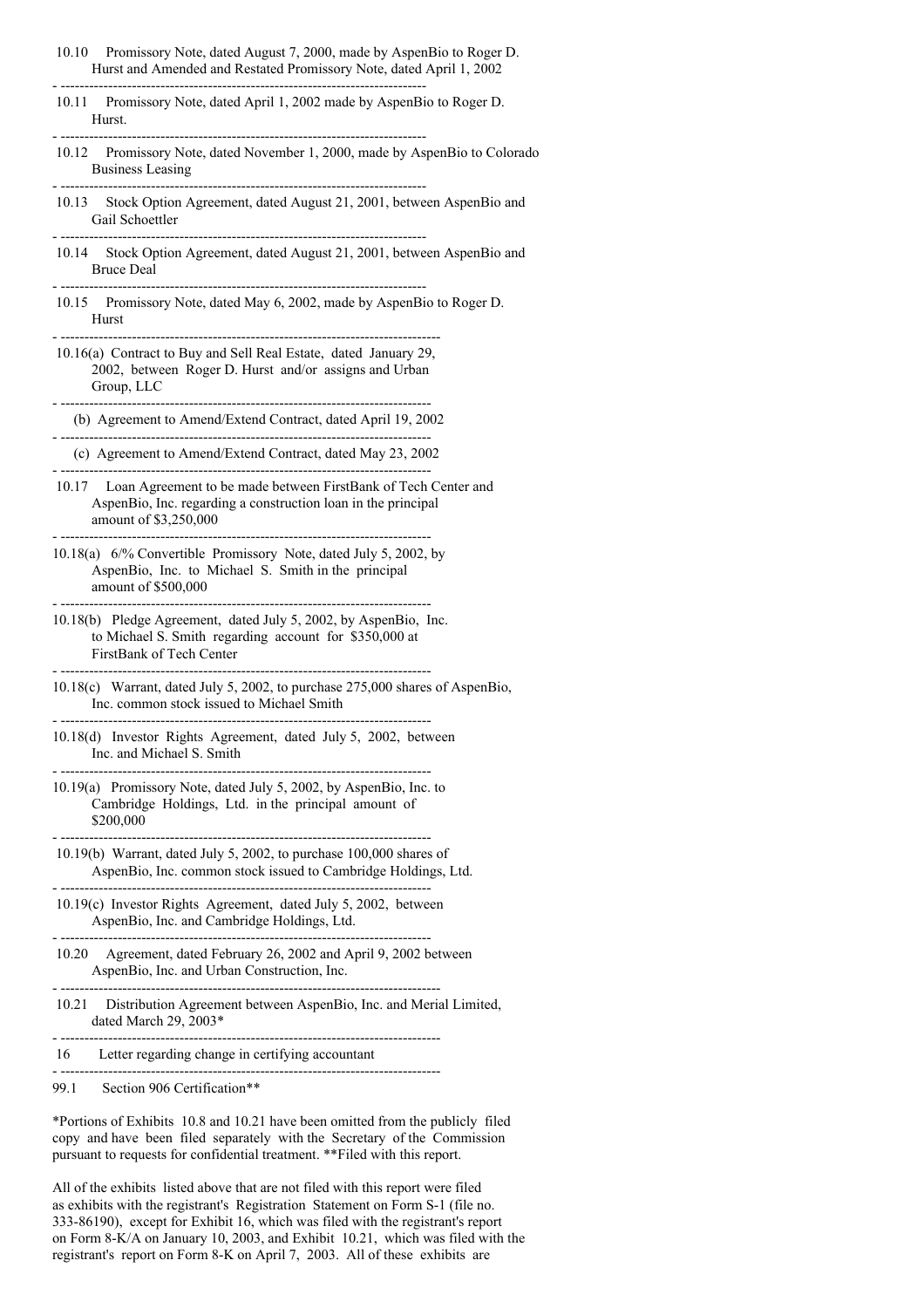incorporated by reference into this Report.

33

ITEM 14. Controls and Procedures

(a) Evaluation of Disclosure Controls and Procedures

Our management, including the Chief Executive Officer and the Chief Financial Officer, has conducted an evaluation of the effectiveness of our disclosure controls and procedures pursuant to Rule 13a-14 under the Securities Exchange Act of 1934 as of a date (the "Evaluation Date") within 90 days prior to the filing date of this report. Based on that evaluation, the Chief Executive Officer and the Chief Financial Officer concluded that, as of the Evaluation Date, our disclosure controls and procedures were effective in ensuring that all material information relating to us to be filed in the annual report has been made known to them in a timely manner.

(b) Changes in Internal Controls

There have been no significant changes made in our internal controls or in other factors that could significantly affect internal controls subsequent to the Evaluation Date.

34

## SIGNATURES

In accordance with the requirements of Section 13 on  $15(k)$  of the Securities Exchange Act of 1934, the registrant caused this report to be signed on its behalf on April 14, 2003 by the undersigned thereto.

ASPENBIO, INC.

/s/ Roger D. Hurst

Roger D. Hurst, President, Chief Executive Officer

In accordance with the requirements of the Securities Exchange Act of 1934, the registrant caused this Report to be signed on its behalf by the undersigned, thereunto duly authorized, on April 14, 2003.

--------------------------------------------------

/s/ Roger D. Hurst

----------------------------------------------- Roger D. Hurst, President, Chief Executive Officer, Chief Financial Officer and Director

/s/ Gregory Pusey

----------------------------------------------- Gregory Pusey, Secretary and Director

-----------------------------------------------

/s/ Gail S. Schoettler

Gail S. Schoettler, Director

35

**CERTIFICATION**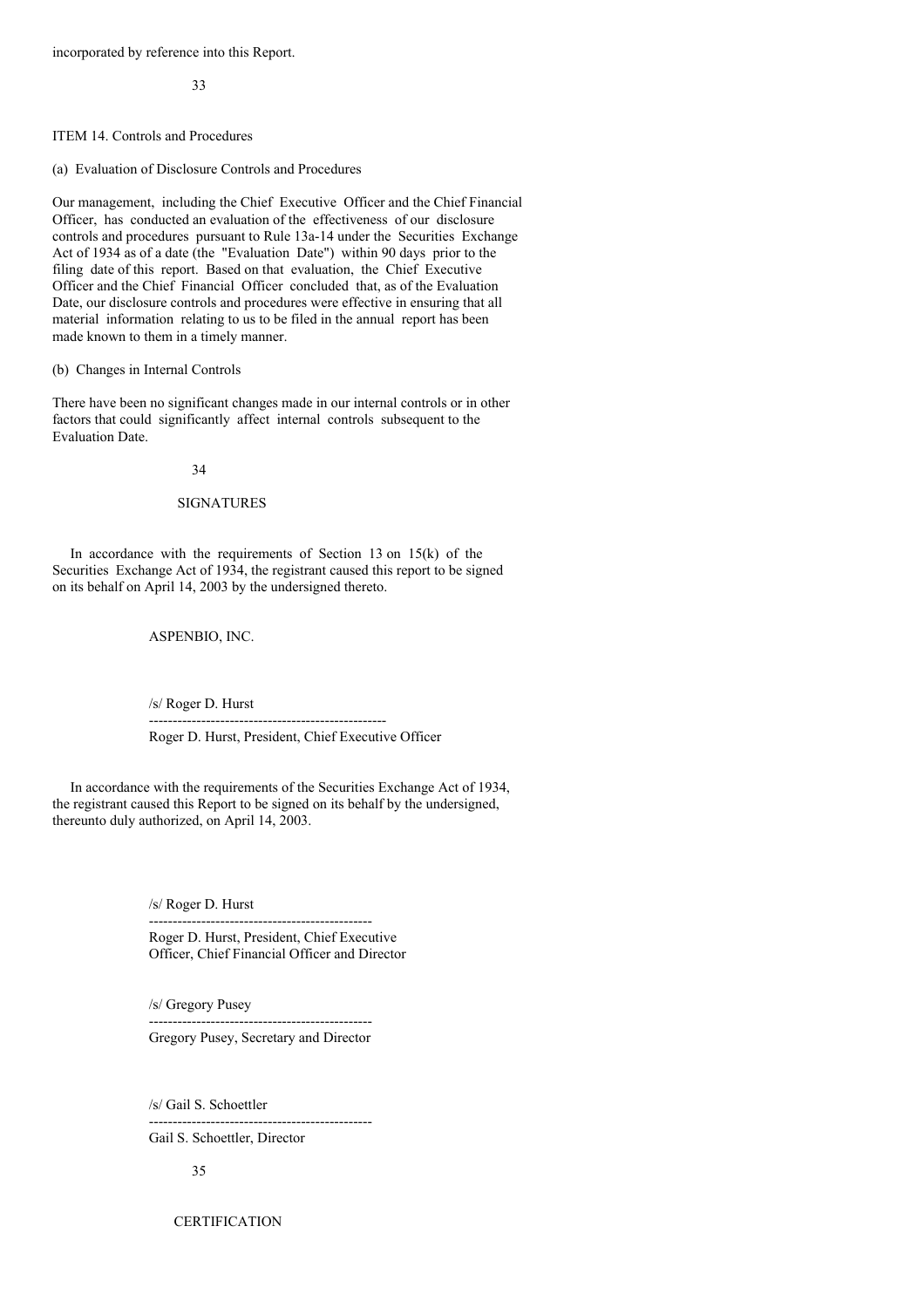### I, Roger Hurst, certify that:

- 1) I have reviewed this annual report on Form 10-KSB of AspenBio, Inc.;
- 2) Based on my knowledge, this report does not contain any untrue statement of a material fact or omit to state a material fact necessary to make the statements made, in light of the circumstances under which such statements were made, not misleading with respect to the period covered by this report;
- 3) Based on my knowledge, the financial statements, and other financial information included in this report, fairly present in all material respects the financial condition, results of operations and cash flows of the registrant as of, and for, the periods presented in this report;
- 4) The registrant's other certifying officers and I are responsible for establishing and maintaining disclosure controls and procedures (as defined in Exchange Act Rules 13a-14 and 15d-14) for the registrant and have:
	- a) designed such disclosure controls and procedures to ensure that material information relating to the registrant, including its consolidated subsidiaries, is made known to us by others within those entities, particularly during the period in which this report is being prepared;
	- b) evaluated the effectiveness of the registrant's disclosure controls and procedures as of a date within 90 days prior to the filing date of this report (the "Evaluation Date"); and
	- c) presented in this report our conclusions about the effectiveness of the disclosure controls and procedures based on our evaluation as of the Evaluation Date;
- 5) The registrant's other certifying officers and I have disclosed, based on our most recent evaluation, to the registrant's auditors and the audit committee of registrant's board of directors (or persons performing the equivalent functions);
	- a) all significant deficiencies in the design or operation of internal controls which could adversely affect the registrant's ability to record, process, summarize and report financial data and have identified for the registrant's auditors any material weaknesses in internal controls; and
	- d) any fraud, whether or not material, that involves management or other employees who have a significant role in the registrant's internal controls; and
- 6) The registrant's other certifying officers and I have indicated in this annual report whether or not there were significant changes in internal controls or in other factors that could significantly affect internal controls subsequent to the date of our most recent evaluation, including any corrective actions with regard to significant deficiencies and material weaknesses.

Dated: April 14, 2003 /s/ Roger D. Hurst

Roger D. Hurst, Chief Executive Officer and Chief Financial Officer

-----------------------------------